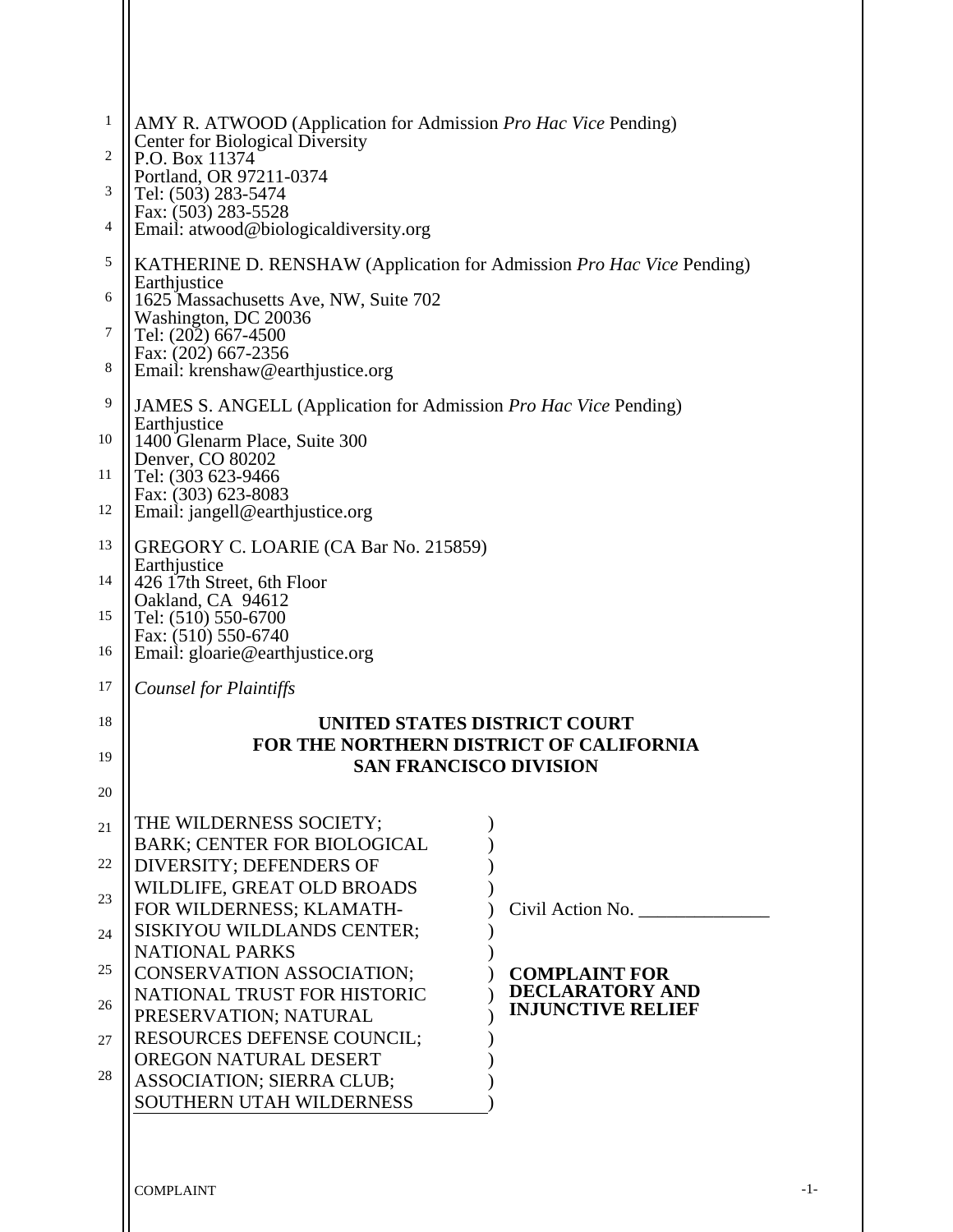| 1           | ALLIANCE; WESTERN RESOURCE<br><b>ADVOCATES; WESTERN</b>                                      |
|-------------|----------------------------------------------------------------------------------------------|
| 2<br>3      | <b>WATERSHEDS PROJECT; COUNTY</b><br>OF SAN MIGUEL, COLORADO                                 |
| 4           | Plaintiffs,                                                                                  |
| 5           |                                                                                              |
| 6           | V.                                                                                           |
| 7           | UNITED STATES DEPARTMENT OF<br>INTERIOR; KEN SALAZAR, in his official                        |
| 8           | capacity as Secretary of the Department of<br>Interior; UNITED STATES BUREAU OF              |
| $\mathbf Q$ | LAND MANAGEMENT; MIKE POOL, in his<br>official capacity as acting director of the            |
| 10          | Bureau of Land Management; UNITED<br><b>STATES DEPARTMENT OF</b>                             |
| 11          | AGRICULTURE; TOM VILSACK, in his                                                             |
| 12          | official capacity as Secretary of the<br>Department of Agriculture; UNITED STATES            |
| 13          | FOREST SERVICE; TOM TIDWELL, in his<br>official capacity as Chief of the Forest Service;     |
| 14          | UNITED STATES DEPARTMENT OF<br>ENERGY; STEVEN CHU, in his official                           |
| 15<br>16    | capacity as Secretary of Energy,                                                             |
| 17          | Defendants.                                                                                  |
| 18          |                                                                                              |
| 19          | <b>INTRODUCTION</b>                                                                          |
| 20          | In the Energy Policy Act of 2005, P.L. 109-58 ("EPAct"), Congress<br>1.                      |
| 21          |                                                                                              |
| 22          | directed several federal agencies to develop and designate corridors for the development of  |
| 23          | pipelines and electricity transmission and distribution facilities on federal public land in |
| 24          | the 11 western states, and to "perform any environmental reviews that may be required"       |
| 25          | for the designation of such corridors Rather than take this opportunity to transition the    |
| 26<br>27    | region toward a new energy pathway, the agencies – which include the Department of           |
| 28          | Energy, Department of Interior, Bureau of Land Management, and the Department of             |
|             | Agriculture, U.S. Forest Service (collectively "Agencies") – created a sprawling, hop-       |

COMPLAINT -2-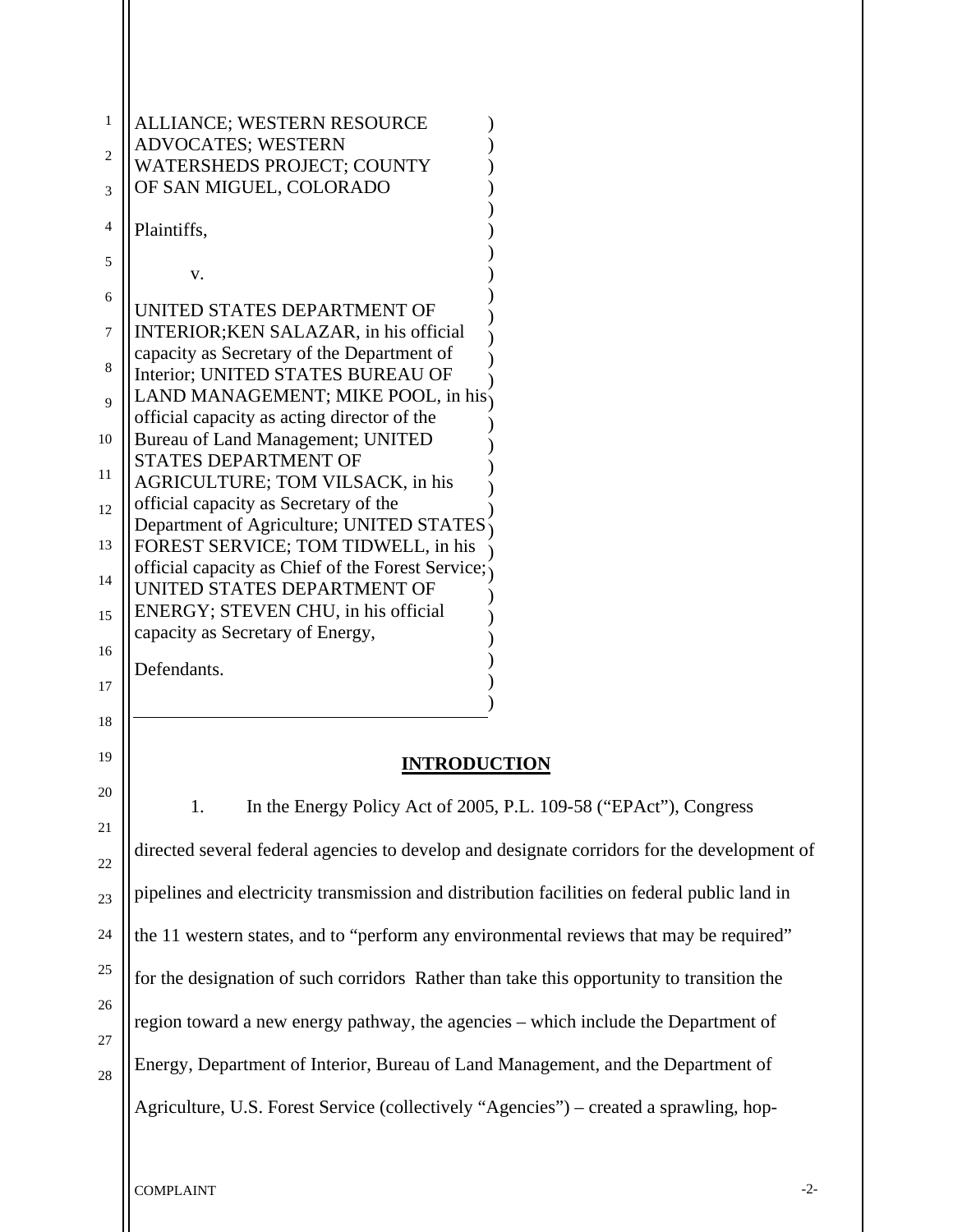1 2 3 4 5 6 7 8 9 10 11 12 13 14 15 16 17 18 19 20 21 22 23 24 25 26 27 scotch network of 6,000 miles of rights-of-way known as the "West-wide Energy Corridors," without considering the environmental impacts of that designation, without analyzing *any* alternatives to their preferred pathways, without considering numerous federal policies that support renewable energy development, without ensuring the corridors' consistency with federal and local land use plans, and without consulting other federal agencies or western states and local governments. As a result, the West-wide Energy Corridors – within which applications to construct pipelines and power lines will be expedited – align with, and perpetuate the use of, coal-fired power plants throughout the West, and leave stranded or underserved and many areas with renewable energy resources. 2. Accordingly, plaintiffs challenge the failure of the defendant Agencies to adequately perform all environmental reviews in designating the West-wide Energy Corridors, including the Agencies' failure to consider all reasonable alternatives and analyze the environmental consequences of the corridors at the programmatic level, in violation of the Energy Policy Act of 2005 and several federal environmental laws including the National Environmental Policy Act, 42 U.S.C. § 4321, *et seq*. ("NEPA"), Federal Land and Policy Management Act, 43 U.S.C. 1763, *et seq*. ("FLPMA"), and Endangered Species Act, 16 U.S.C. § 1531, *et seq*. ("ESA"). *See* U.S. Department of Interior/U.S. Bureau of Land Management, *Approved Resource Plan Amendments/Record of Decision for Designation of Energy Corridors on Bureau of Land Management-Administered Lands in the 11 Western States* (Jan. 2009) ("BLM ROD") at 7 (attached hereto) (map depicting approximately 5,000 miles and 957 miles of Section 368 energy corridors on BLM lands and Forest Service lands, respectively).

COMPLAINT -3-

28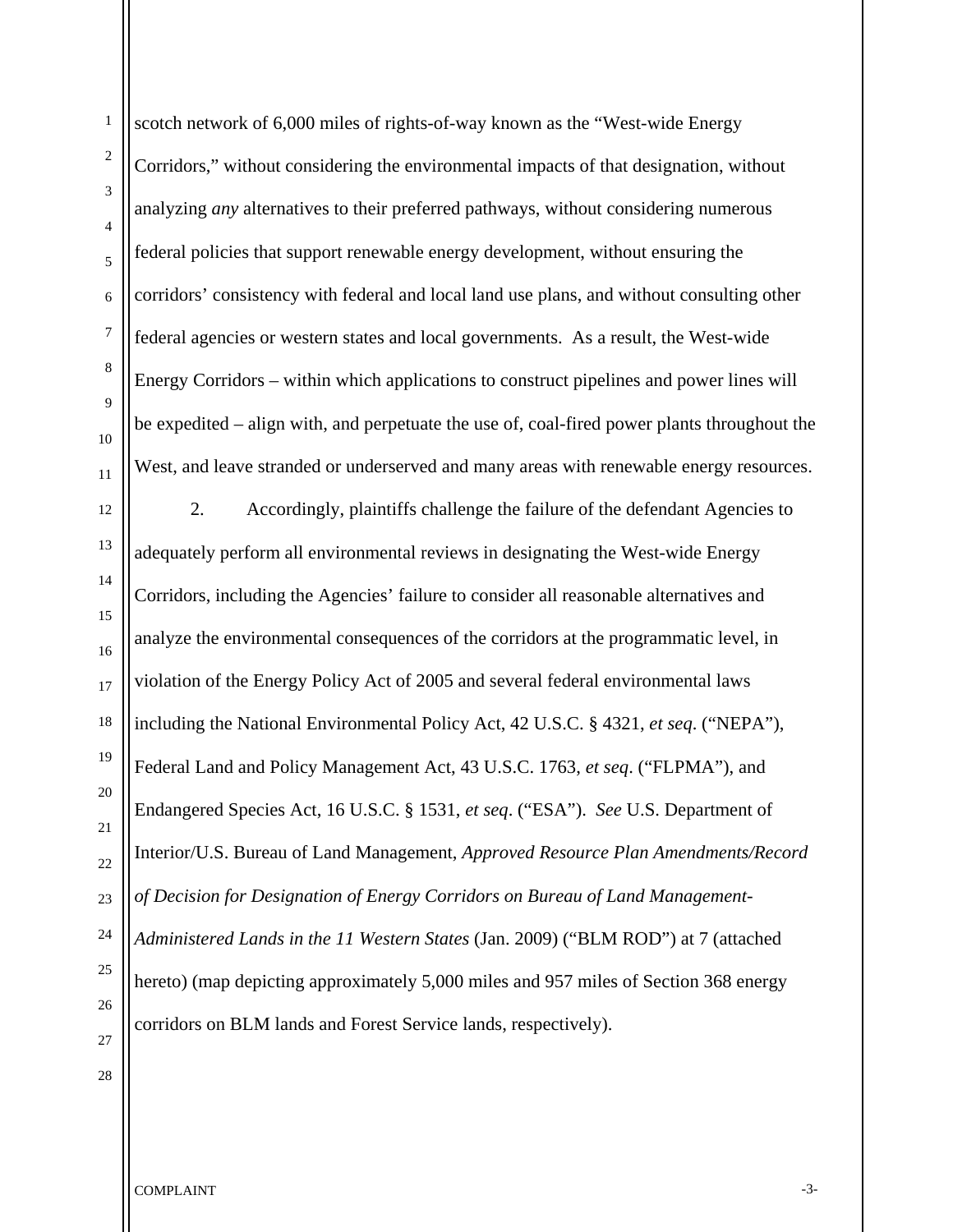3. This Court has jurisdiction over this action by virtue of 28 U.S.C. § 1331 (federal question jurisdiction), 5 U.S.C. §§ 701-706 (Administrative Procedure Act), and 16 U.S.C. §§ 1540(c), (g) (action arising under the ESA). 4. Venue is proper in this Court pursuant to 28 U.S.C. § 1391 because some of the federal public lands and wildlife habitat resources in question are located in this district, procedural harm resulting from the Agencies' actions impacts this district, environmental harm resulting from the Agencies' actions will impact this district, and one of the plaintiffs, Sierra Club, resides in this district.

**JURISDICTION, VENUE, AND INTRADISTRICT ASSIGNMENT**

5. This case is properly assigned to the San Francisco/Oakland Division of this Court under Civil L.R. 3-2(c)-(d) because plaintiff Sierra Club maintains its headquarters in San Francisco, California, and one of the West-wide Energy Corridors (WWEC 101- 263) tracks the Van Duzen River in Humboldt County.

6. As required by the ESA, plaintiffs Center for Biological Diversity and Oregon Natural Desert Association notified the Agencies of their intent to sue in light of violations the ESA arising from the issuance of the Records of Decision ("ROD") signed by Bureau of Land Management and the U.S. Forest Service approving the West-wide Energy Corridors. This notice of intent to sue was sent to defendants via certified mail on January 16, 2009, and received by defendant Department of Interior on January 26, 2009, defendant U.S. Forest Service on January 26, 2009, and defendant Bureau of Land Management on January 30, 2009. *See* 16 U.S.C. § 1540(g). By letter dated July 6**,** 2009, the Center for Biological Diversity, Oregon Natural Desert Association, and remaining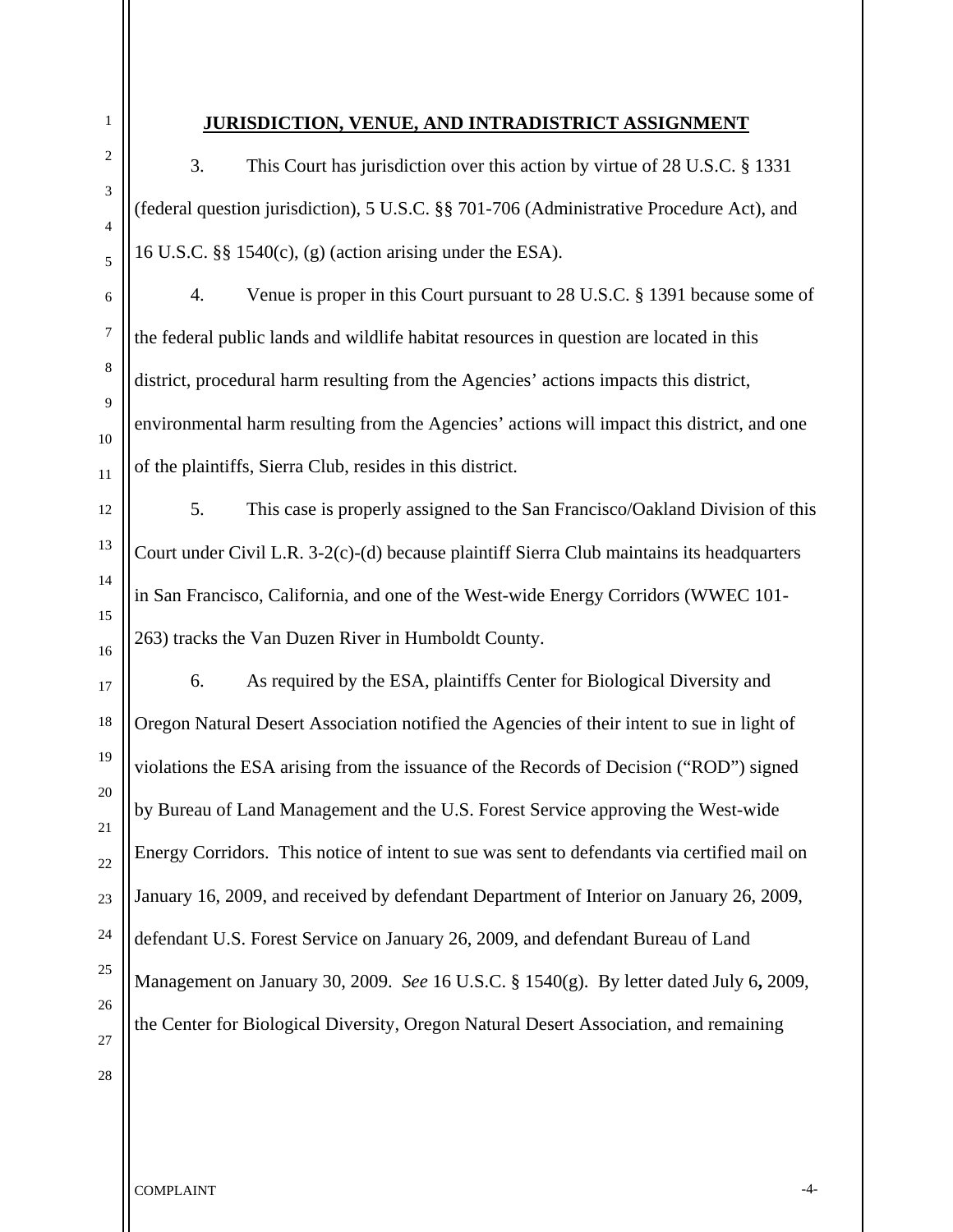plaintiffs again notified defendants of ESA violations arising from their issuance of the Records of Decision.

#### **PARTIES**

#### **A. Plaintiffs**

 7. Plaintiff THE WILDERNESS SOCIETY is a non-profit national membership organization that works to protect wilderness and to inspire Americans to care for their wild places. Founded in 1935, TWS is headquartered in Washington, D.C. with over 500,000 members and supporters nationwide, more than 170,000 of whom reside in the 11 western states. TWS uses public education, scientific analysis, and advocacy to work towards its mission. TWS attended numerous meetings with the Agencies and submitted comprehensive comments throughout the Agencies' planning process for the West-wide Energy Corridors, including scoping comments, comments on a preliminary map, and comments on the Draft Programmatic Environmental Impact Statement. TWS brings this action on its own behalf and on behalf of its members.

8. Plaintiff BARK is a grassroots organization based in Northwest Oregon that works to preserve the forests, waters, and wildlife of the Mt. Hood National Forest and surrounding regions. Since 1999, Bark has been actively working to protect and restore the ecosystems of Mt. Hood National Forest, and represents over 5,000 supporters who share a connection to this land. Bark collaborates with the U.S. Forest Service and other agencies when possible, holding them accountable to the public interest by encouraging the public to experience Mt. Hood National Forest and participate in land management decisions through commenting and monitoring. Bark has been actively involved in tracking and informing its members and the public about a current proposal by the Federal

1

2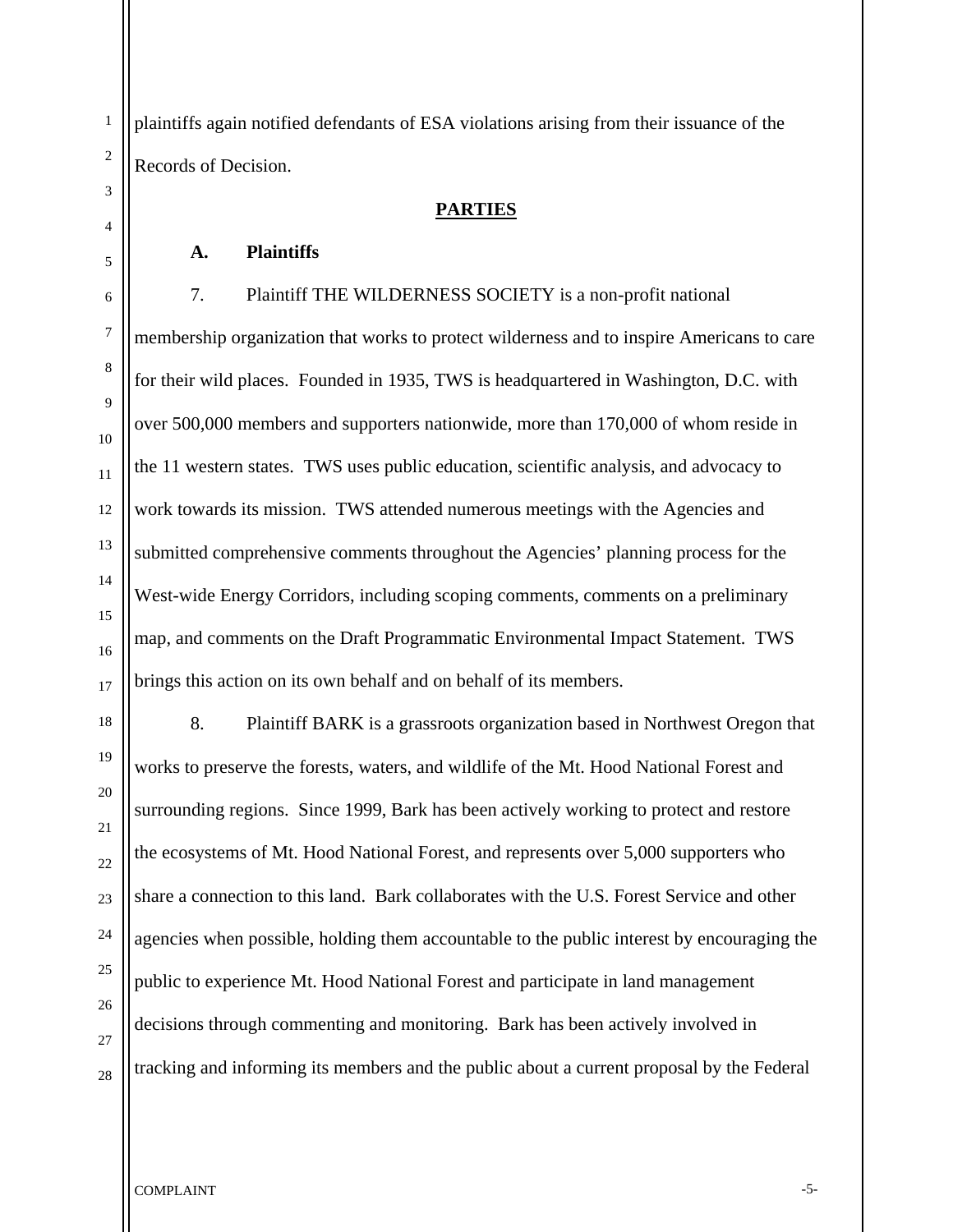Energy Regulatory Commission and the U.S. Forest Service to allow construction of a natural gas pipeline within a segment of the West-wide Energy Corridor that intersects the Mt. Hood National Forest, which is labeled as WWEC 230-248. Bark filed comments on the draft Programmatic Environmental Impact Statement for the West-wide Energy Corridors. Bark brings this action on its own behalf and on behalf of its members.

9. Plaintiff CENTER FOR BIOLOGICAL DIVERSITY ("Center") is a nonprofit 501(c)(3) corporation based in Tucson, Arizona with field offices in Alaska, California, Illinois, Minnesota, Nevada, New Mexico, Oregon, Vermont, and Washington, D.C. The Center works through science, law, and policy to secure a future for all species, great or small, hovering on the brink of extinction. The Center is actively involved in species and habitat protection issues worldwide, including throughout the western United States. The Center has over 44,000 members throughout the United States and the world. The Center has members who visit, observe, study, and recreate in areas that are impacted by the West-wide Energy Corridors. Center members are injured by the West-wide Energy Corridors because information about the West-wide Energy Corridors' environmental consequences was not disclosed to the public or analyzed by the agencies in the PEIS; because West-wide Energy Corridors will impact resources and areas in which Center staff and/or members recreate, observe, or study; and/or because development in the West-wide Energy Corridors will impact the quality of air and water upon which Center members depend. The Center filed comments on the draft Programmatic Environmental Impact Statement for the West-wide Energy Corridors. The Center brings this action on its own behalf and on behalf of its members.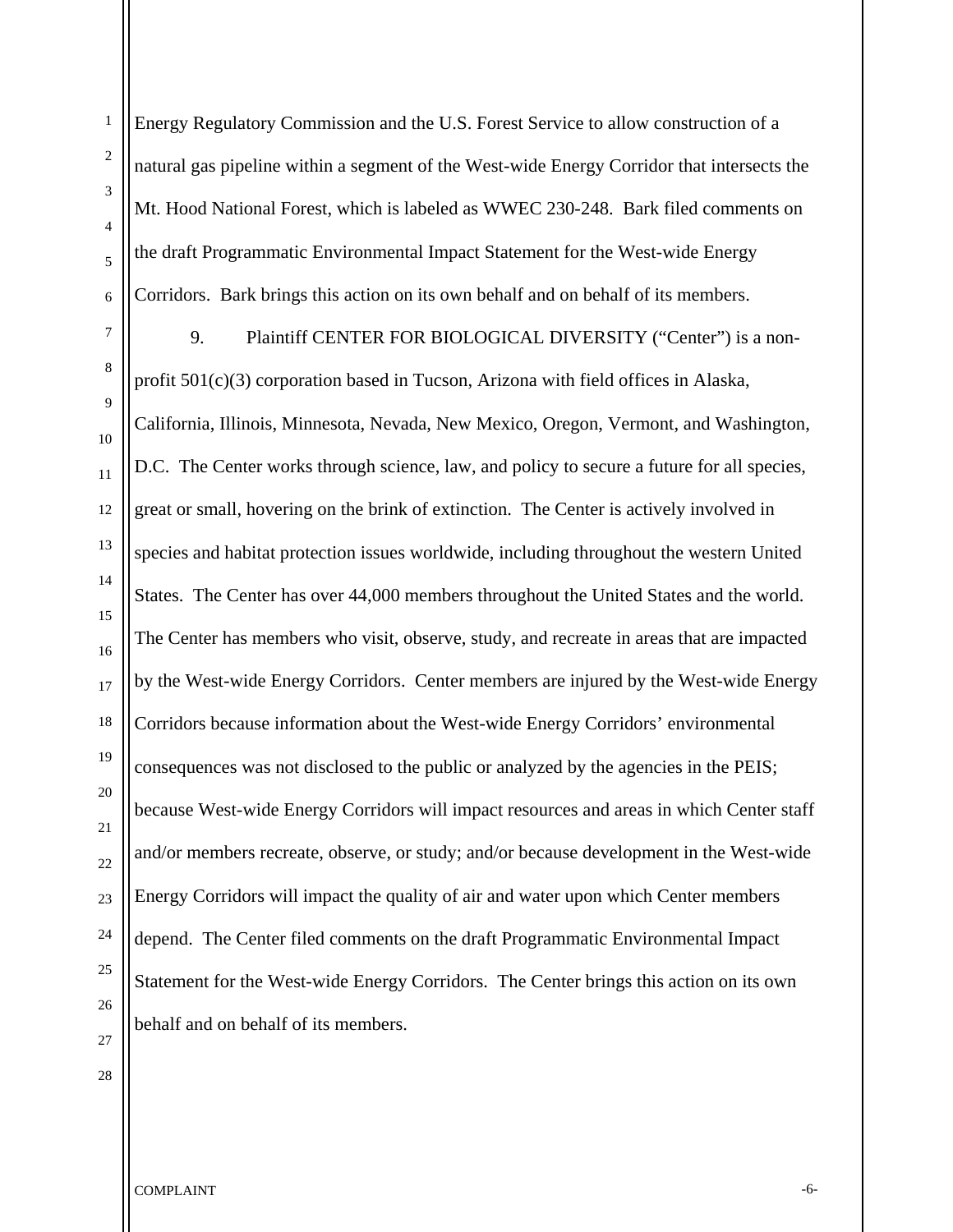2 3 5 6 8 12 13 14 15 16 17 18 20 22 23 10. Plaintiff DEFENDERS OF WILDLIFE is a national nonprofit organization dedicated to the protection and restoration of all native wild animals and plants in their natural communities. Based in Washington, D.C., and with offices spanning from Florida to Alaska, including locations in Arizona, California, Colorado, Idaho, Montana, New Mexico, and Oregon, Defenders has more than 500,000 members across the nation. Defenders has a long history of advocacy for the protection of BLM and U.S. Forest Service lands. Defenders' protection efforts include education, legal and policy advocacy, and other efforts. Defenders' staff and members derive recreational, scientific, aesthetic, educational, moral, spiritual and conservation benefits from visiting and using BLM- and U.S. Forest Service-administered lands throughout the Western United States, and Defenders' staff and members regularly observe, research, and enjoy wildlife that utilize these lands. Defenders' staff and members intend to continue their use and enjoyment of the BLM- and Forest Service-administered lands impacted by the designation of Westwide Energy Corridors in the future. The interests of Defenders' staff and members in enjoying and using the Forest Service- and BLM-administered lands are harmed by the defendants' designation of the West-wide Energy Corridors. Defenders filed comments on the draft Programmatic Environmental Impact Statement for the West-wide Energy Corridors. Defenders brings this action on behalf of itself and its adversely affected members. 11. Plaintiff GREAT OLD BROADS FOR WILDERNESS ("Great Old

Broads") is a national, non-profit public lands conservation organization that uses the voices and activism of elders to preserve and protect wilderness and wild lands. Great Old Broads bring a unique perspective, and some well-earned wrinkles, to the wilderness

COMPLAINT FOR THE COMPLAINT STATES OF THE COMPLAINT STATES OF THE COMPLAINT STATES OF THE COMPLAINT

1

4

7

9

10

11

19

21

24

25

26

27

28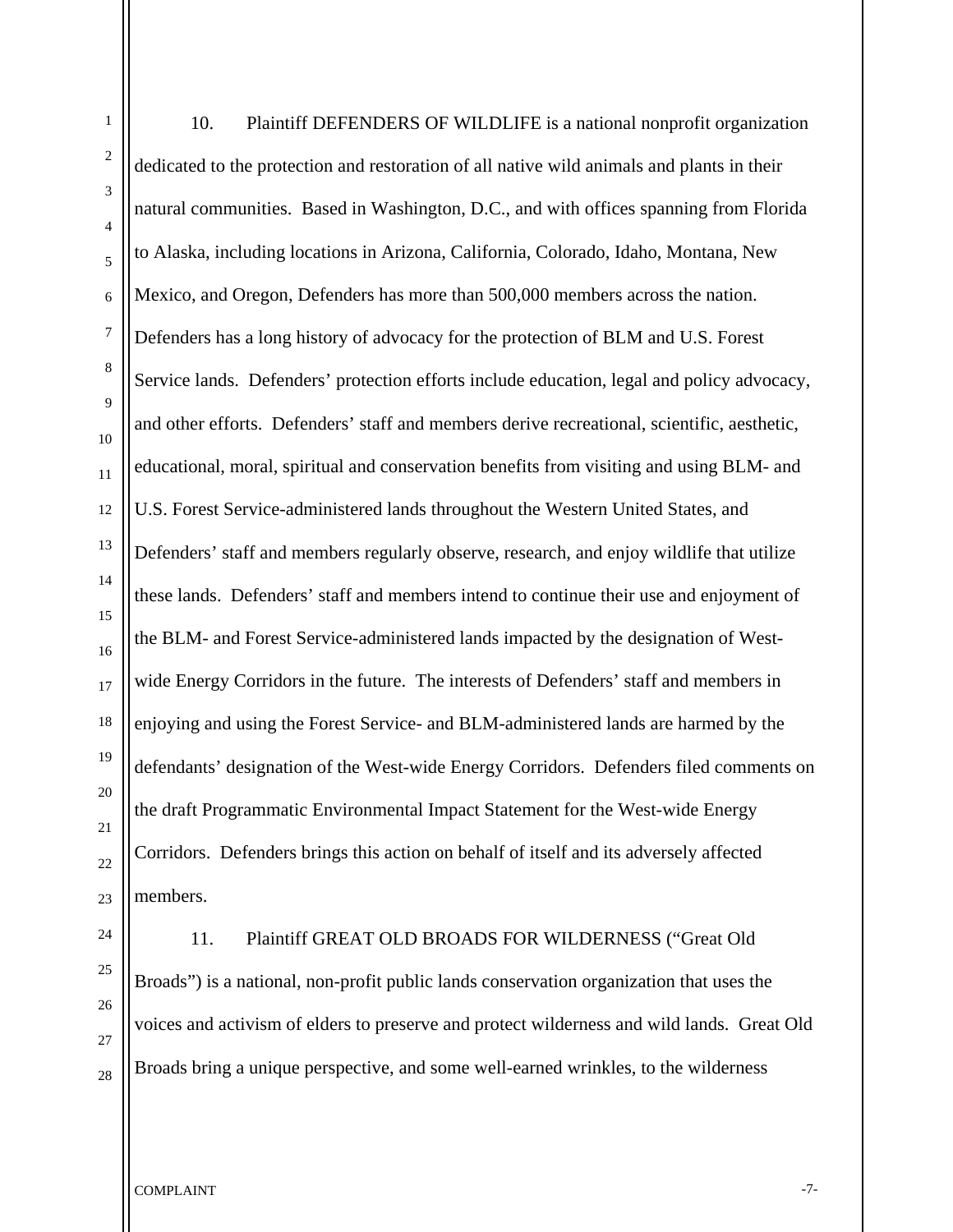effort. As life-long nurturers and care-givers, the Great Old Broads' approach is one of perseverance and determination, rather than militancy and contentiousness. Representing more than 4,000 members across the nation, Great Old Broads maintains a national office in Durango, Colorado and two dozen volunteer-driven "Broadbands" (chapters) from coast to coast. Great Old Broads, which brings this action on behalf of itself and its adverselyaffected members, has a long history of advocacy for the protection of public lands administered by BLM and the Forest Service. Great Old Broads' protection efforts include education, grassroots activism and service projects, monitoring, legal and policy advocacy, and other efforts. Great Old Broads' staff and members derive recreational, scientific, aesthetic, educational, moral, spiritual, and conservation benefits from visiting and using BLM- and Forest Service-administered lands throughout the western United States, and observe, research, and enjoy the plants and wildlife that occur on these public lands. Great Old Broads' staff and members intend to continue their use and enjoyment of the BLMand Forest Service-administered lands impacted by the designation of the West-wide Energy Corridors in the future. Great Old Broads' members and Board of Directors participated in several of the public hearings regarding the West-wide Energy Corridors, and Great Old Broads submitted comments regarding the West-wide Energy Corridors in February 2008.

12. Plaintiff KLAMATH-SISKIYOU WILDLANDS CENTER ("KS Wild") is a non-profit organization incorporated in Oregon with offices in Ashland and Williams, Oregon. KS Wild has 1,800 members in over 10 states, with most members concentrated in southern Oregon and northern California. KS Wild advocates for the forests, wildlife, and waters of the Rogue and Klamath Basins. KS Wild works to protect and restore the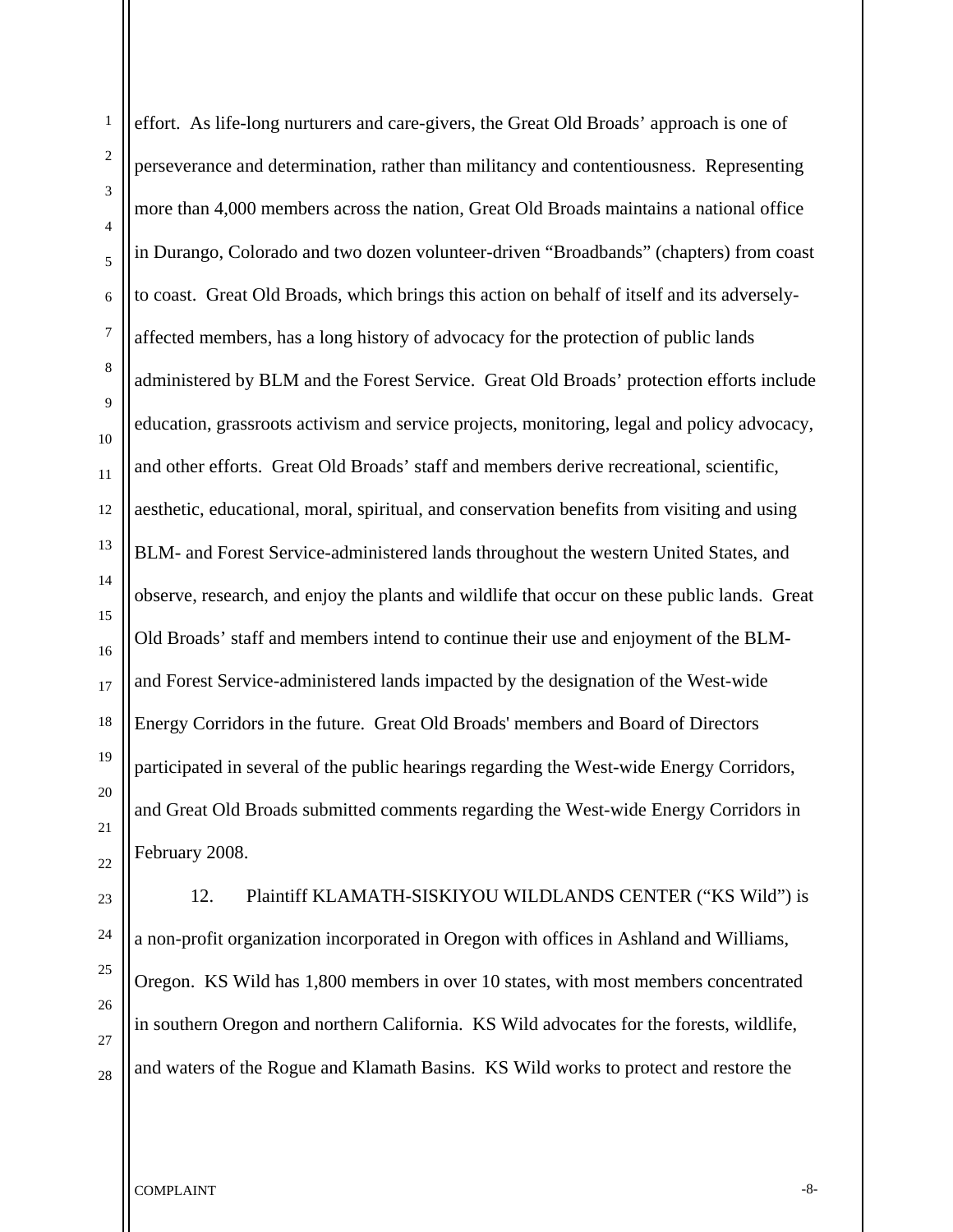extraordinary biological diversity of the Klamath-Siskiyou region of southwest Oregon and northwest California, and has been actively engaged throughout the planning process for the West-wide Energy Corridors. KS Wild submitted scoping comments on the West-wide Energy Corridors, as well as comments on the draft Programmatic Environmental Impact Statement for the West-wide Energy Corridors. KS Wild brings this action on its own behalf and on behalf of its members.

13. Plaintiff NATIONAL PARKS CONSERVATION ASSOCIATION ("NPCA") has been the leading voice of the American people in protecting our national parks since 1919. With 325,000 members and supporters, the nonpartisan NPCA is the largest independent membership organization dedicated to protecting the natural, cultural, and historic treasures of our National Park System. NPCA's mission is to protect and enhance our national parks today for our children and grandchildren tomorrow. NPCA's staff and members derive and intend to continue deriving recreational, aesthetic, educational, and conservation benefits from visiting and using national parks throughout the western United States which could suffer significant negative impacts from defendants' designation of the West-wide Energy Corridors. NPCA submitted comments on the Preliminary Draft Map of Potential Energy Corridors and the West-wide Energy Corridor Programmatic Environmental Impact Statement, and provided testimony for congressional hearings regarding the West-wide Energy Corridors conducted in both the US Senate and US House of Representatives.

25

# 14. Plaintiff NATIONAL TRUST FOR HISTORIC PRESERVATION

("National Trust") is a non-profit organization chartered by Congress in 1949 to "facilitate public participation in the preservation of sites, buildings and objects significant in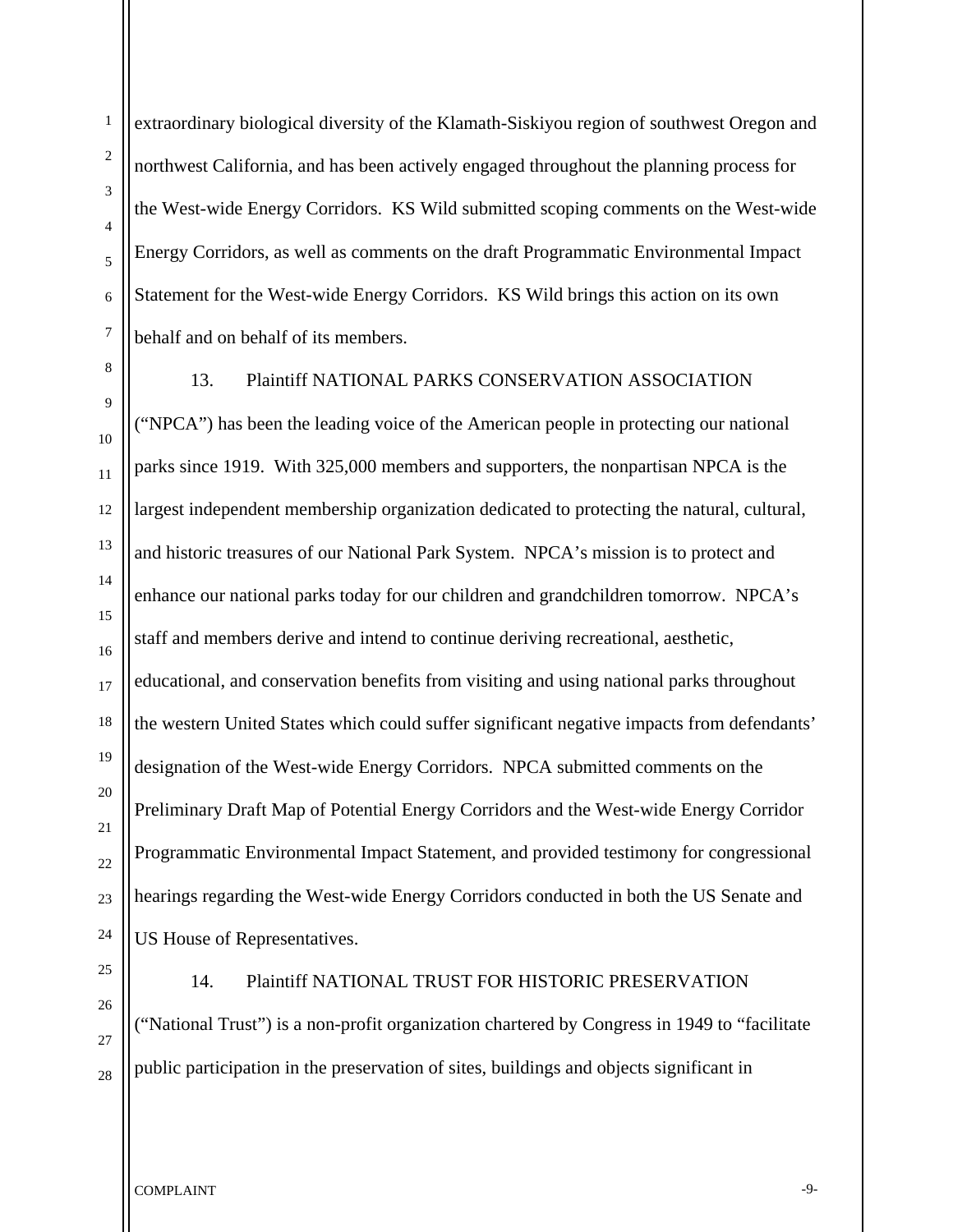American history and culture" and to further the purposes of federal historic preservation laws. 16 U.S.C. §§ 461, 468. With the support of more than 233,000 members nationwide, the National Trust advocates to preserve and protect historic properties throughout the country, including those located on federal public lands. The National Trust has traditionally played a unique role as an advocate in the historic preservation field because as a private organization it can respond to enforcement problems from a national perspective. The National Trust participated in the administrative process associated with the designation of the West-wide Energy Corridors by commenting on the Draft Programmatic Environmental Impact Statement and consulting with the Advisory Council on Historic Preservation and other federal agencies during the review process mandated by Section 106 of the National Historic Preservation Act. 16 U.S.C. § 470f. The National Trust brings this action on its own behalf and on behalf of its members.

15. Plaintiff NATURAL RESOURCES DEFENSE COUNCIL ("NRDC") is a non-profit environmental membership organization with more than 429,000 members throughout the United States, some 145,000 of whom live in the 11 western states. NRDC members use and enjoy public lands throughout the 11 western states for a variety of purposes, including recreation, solitude, scientific study, and aesthetic appreciation. NRDC has had a longstanding and active interest in the protection of public lands in the West and, over the years, has participated in a number of court cases involving resource development and management issues, including NEPA and ESA compliance, throughout this region. NRDC has also participated in numerous administrative processes, including rulemakings and reviews of environmental impact statements. NRDC filed comments on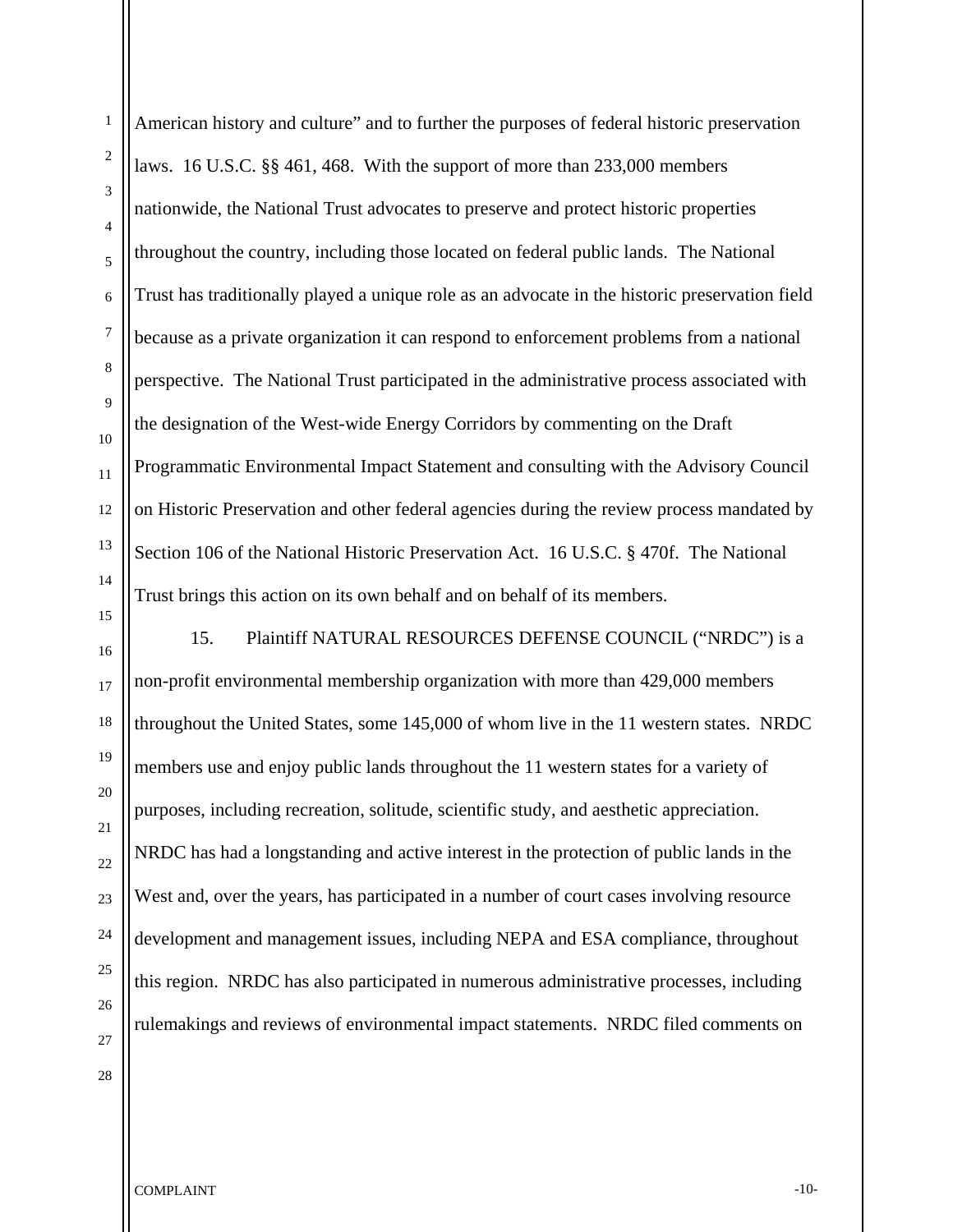the draft Programmatic Environmental Impact Statement for the West-wide Energy Corridors. NRDC brings this action on its own behalf and on behalf of its members.

16. Plaintiff OREGON NATURAL DESERT ASSOCIATION ("ONDA") is an Oregon non-profit public interest organization of more than 1,200 members with offices in Portland and Bend, Oregon. ONDA's mission is to protect, defend, and restore forever the health of Oregon's native deserts. ONDA and its members participate in information gathering and dissemination, education and public outreach, commenting on proposed agency actions, and other activities relating to BLM's management and administration of public lands where Oregon's native deserts occur. ONDA participates in BLM and Department of the Interior proceedings and decisions concerning the management of public lands in eastern Oregon. BLM's failure or refusal to comply with federal laws and regulations in development of the West-wide Energy Corridors directly affects ONDA and its members' interests. ONDA brings this action on its own behalf and on behalf of its members and staff, many of whom regularly enjoy and will continue to enjoy the public lands that are affected by segments of the West-wide Energy Corridors for educational, recreational, spiritual, and scientific activities. The interests of ONDA and its members have been and will continue to be injured and harmed by BLM's actions and/or inactions as complained of herein. Unless the relief prayed for herein is granted, ONDA and its members will continue to suffer on-going and irreparable harm and injury to their interests. ONDA filed comments on the draft Programmatic Environmental Impact Statement for the West-wide Energy Corridors.

17. Plaintiff SIERRA CLUB is a national non-profit organization of approximately 1.3 million members and supporters dedicated to exploring, enjoying, and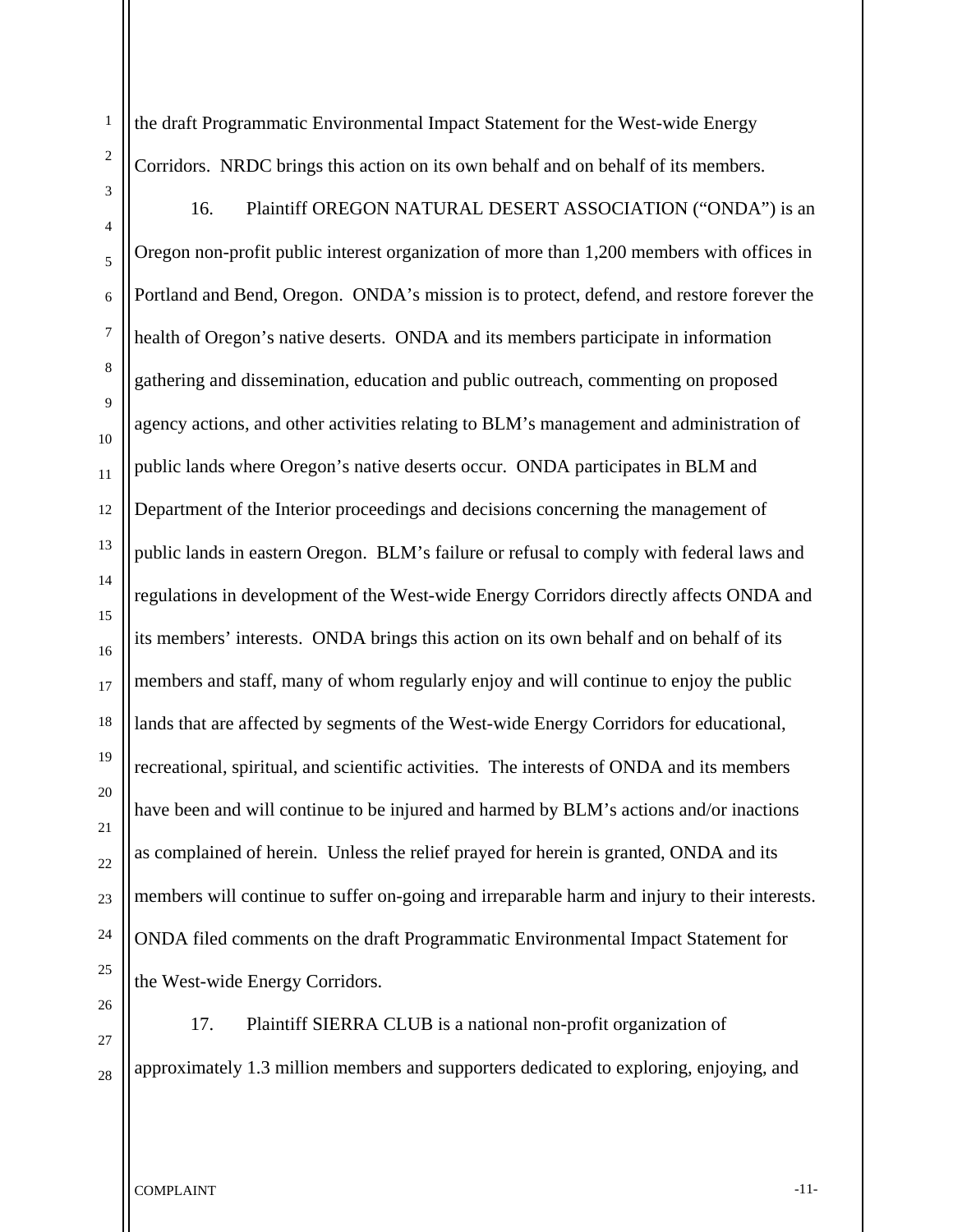1 2 3 4 5 6 7 8 9 10 11 12 13 14 15 16 17 18 19 20 21 22 23 24 25 26 protecting the wild places of the earth; to practicing and promoting the responsible use of the earth's ecosystems and resources; to educating and enlisting humanity to protect and restore the quality of the natural and human environment; and to using all lawful means to carry out these objectives. The Sierra Club has approximately 255,000 members in the 11 western states affected by the West-wide Energy Corridors. The Sierra Club's concerns encompass the Agencies' development of corridors that perpetuate business-as-usual energy policies that continue the nation's reliance on fossil fuel-based energy sources and development that threatens western wildlife, public lands, and local communities. The Club's particular interest in this case stem from the Agencies' failure to designate a WWEC that facilitates renewable energy, protects iconic places and at-risk species, and which discloses and analyzes the direct, indirect, and cumulative impacts of the West-wide Energy Corridors. The Sierra Club and many of its local chapters filed comments on the draft Programmatic Environmental Impact Statement for the West-wide Energy Corridors. The Sierra Club brings this action on its own behalf and on behalf of its members. 18. Plaintiff SOUTHERN UTAH WILDERNESS ALLIANCE ("SUWA") is a non-profit environmental membership organization dedicated to the sensible management of all public lands within the State of Utah and the preservation and protection of plant and animal species and Utah's remaining wild lands. SUWA has offices in Utah and in Washington, D.C. SUWA has members in all 50 states and several foreign countries. SUWA is also a charter member of the Utah Wilderness Coalition ("UWC"), a coalition of over 200 local and national organizations dedicated to the passage of America's Red Rock Wilderness Act (in the 111th Congress, H.R. 1919/S 1170), which would designate

approximately 9.5 million acres of stunning BLM-managed land in Utah as wilderness.

COMPLAINT -12-

27

28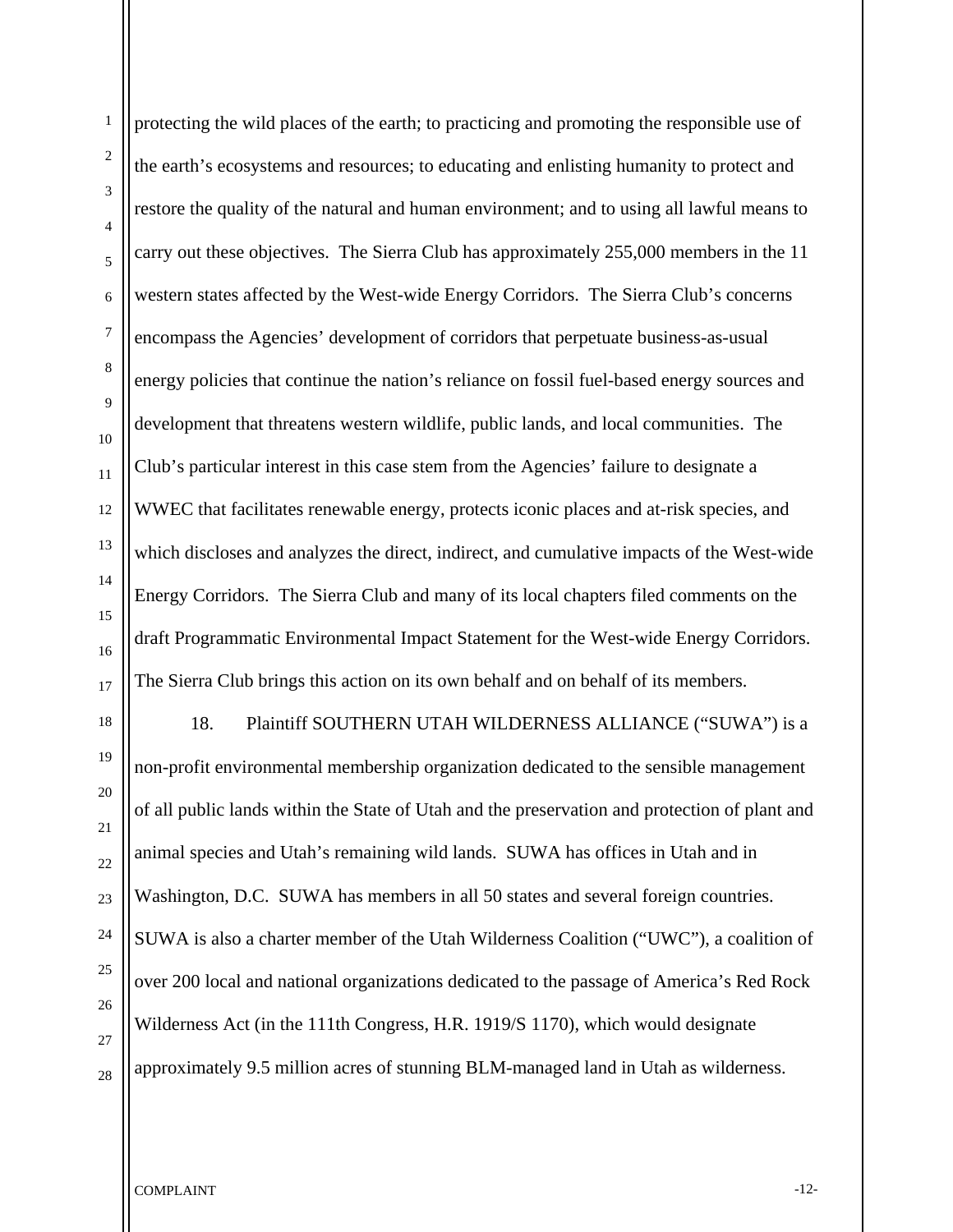SUWA's members and staff use and enjoy public lands in and throughout Utah, including Utah's spectacular national monuments, wilderness study areas, wilderness character areas and other remarkable public lands for a variety of purposes, including scientific study, recreation, wildlife viewing, hunting, aesthetic appreciation, and financial livelihood. These members frequently visit and recreate (*e.g.*, boating, camping, hiking, birding, sightseeing, enjoying solitude, viewing cultural resources) throughout the public lands in Utah, including those public lands affected by the West Wide Energy Corridors located on Utah's public lands and will continue to do so in the future. SUWA's members regularly visit and enjoy Utah's spectacular national parks, monuments including Arches, Canyonlands, Bryce and Zion National Parks and Dinosaur National Monument. SUWA filed comments on the draft Programmatic Environmental Impact Statement for the Westwide Energy Corridors. SUWA brings this action on its own behalf and on behalf of its members.

19. Plaintiff WESTERN RESOURCE ADVOCATES ("WRA") is a non-profit environmental law and policy organization that was founded in 1989 and is dedicated to restoring and protecting the land, air, water and wildlife resources within the interior western United States ("Interior West"). Specifically, WRA's team of lawyers, scientists, and economists works to: 1) promote a clean energy future for the Interior West that reduces pollution and the threat of global warming; 2) restore degraded river systems and to encourage urban water providers to use existing water supplies more efficiently; and 3) protect public lands and wildlife throughout the region. WRA is actively engaged in promoting sound electric transmission and energy corridor policies in the western United States to ensure that: (1) power lines and associated rights-of-way/corridors are sited and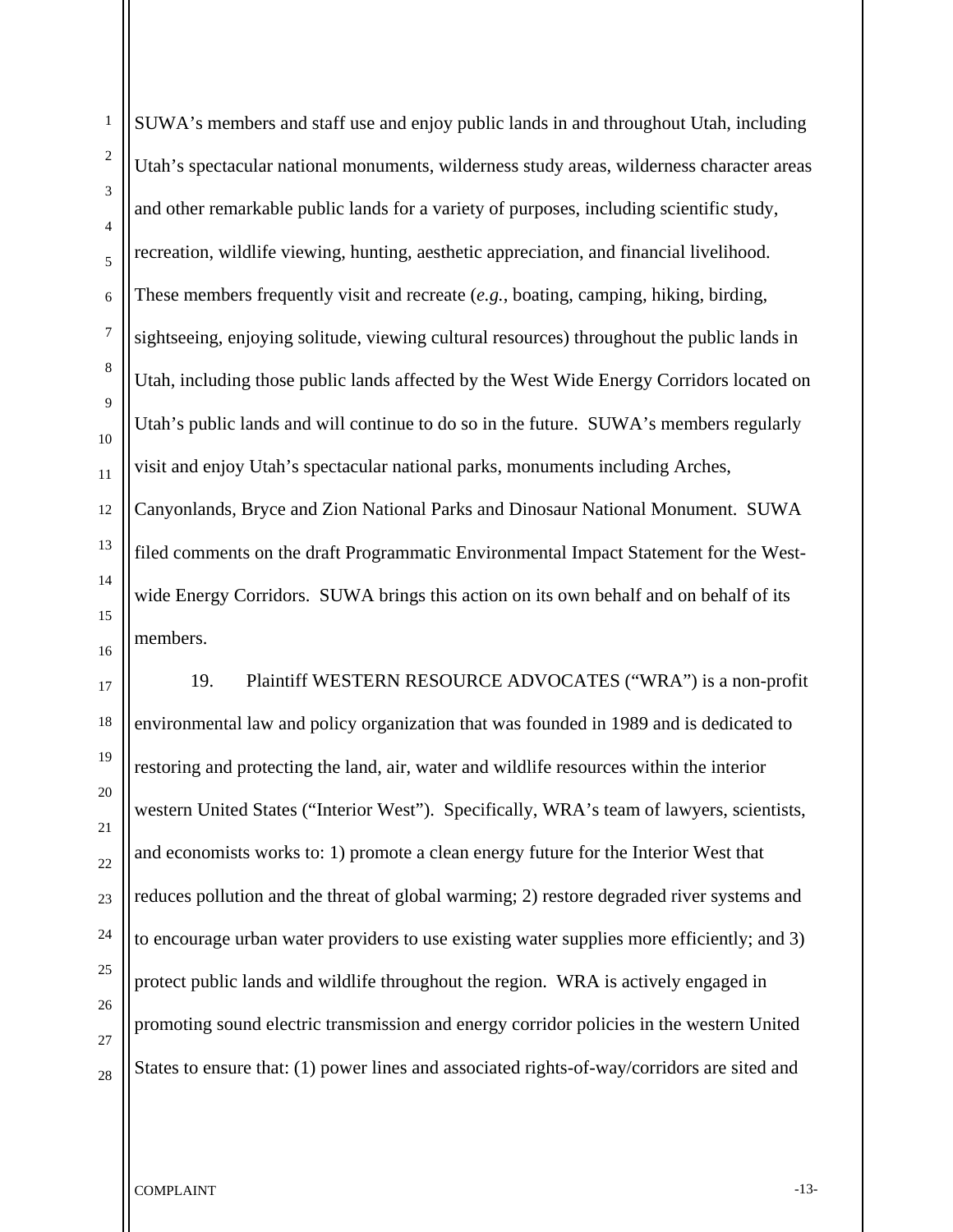1

constructed properly to ensure protection for sensitive land, water and wildlife resources; and (2) new transmission lines are focused on bringing renewable energy sources like wind, solar and geothermal on line so that we may achieve a balanced and sustained energy policy in the region. The designation of West-Wide Energy Corridors directly and negatively impacts WRA's transmission planning goals and efforts as described above, including WRA's members who recreate and enjoy public lands that will be negatively affected by the corridor designations. WRA was actively involved in the designation process for the West-wide Energy Corridors including submitting scoping comments and comments on the draft Programmatic Environmental Impact Statement. WRA brings this action on its own behalf and on behalf of its members.

20. Plaintiff WESTERN WATERSHEDS PROJECT is a regional, membership, not-for-profit conservation organization, dedicated to protecting and conserving the public lands and natural resources of the American West. Western Watersheds Project has offices in Arizona, California, Idaho, Montana, Utah, and Wyoming, and more than 1,500 members located throughout the United States. Through agency proceedings, public education, scientific studies, and legal advocacy conducted by its staff, members, volunteers, and supporters, Western Watersheds Project is actively engaged in protecting and improving wildlife habitat, riparian areas, water quality, fisheries, wildlife, and other resources and ecological values of western watersheds. Western Watersheds Project, and its staff and members, use and enjoy the wildlife, and other natural resources of the public lands, including lands at issue in this project, for many health, recreational, scientific, spiritual, educational, aesthetic, and other purposes. Western Watersheds Project has been engaged in the planning process for the West-wide Energy Corridors and commented on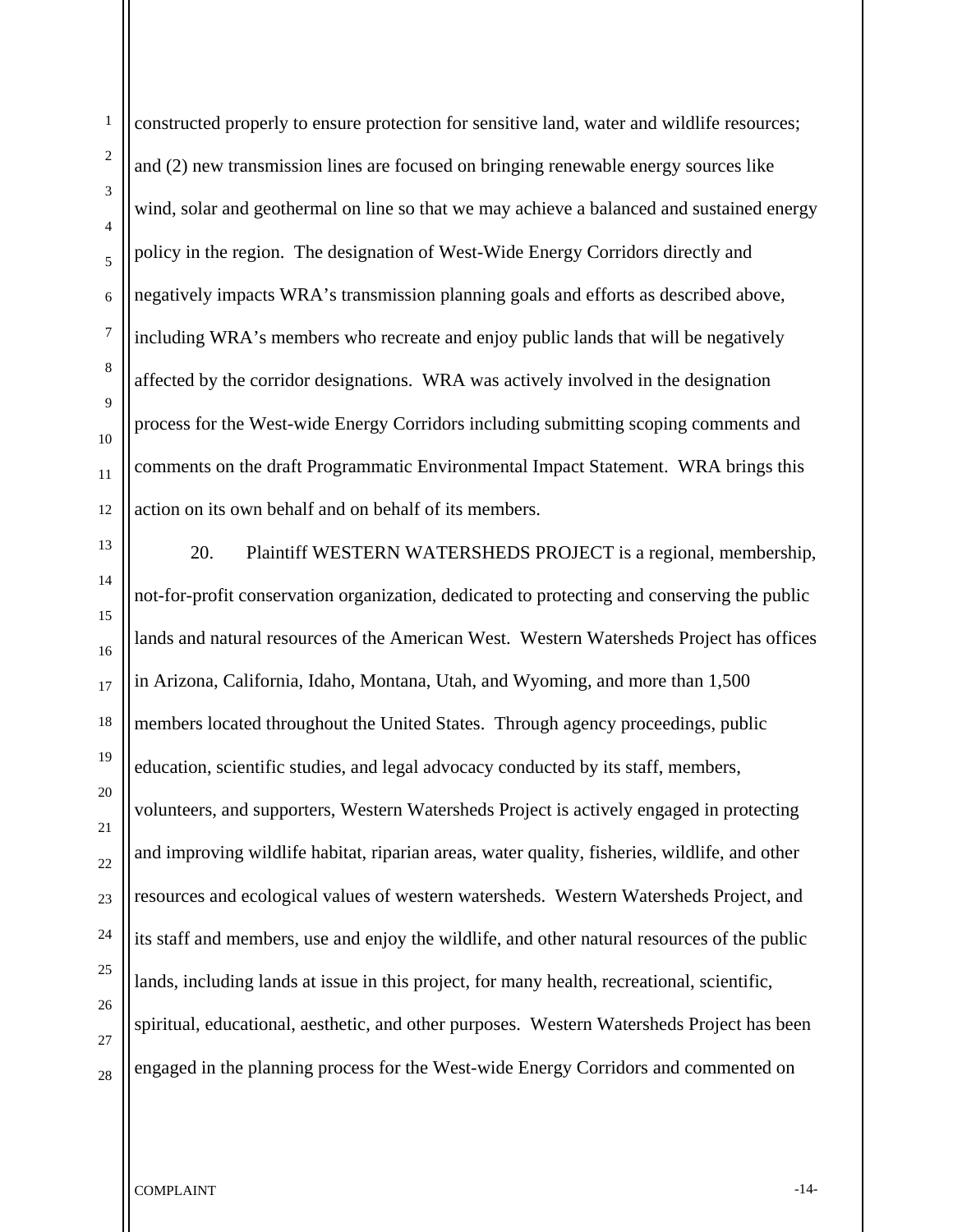1

the draft Programmatic Environmental Impact Statement. Western Watersheds Project brings this action on its own behalf and on behalf of its members.

21. Plaintiff COUNTY OF SAN MIGUEL, COLORADO ("County") is a statutory county pursuant to Title 30 of the Colorado Revised Statutes. San Miguel County is located in southwestern Colorado and is known for its colorful history and scenic beauty that encompasses a diverse region ranging from the rugged mountain resort communities of Telluride and Mountain Village to the arid ranching communities of the County's west end, Norwood, and Egnar. San Miguel County expends substantial resources to protect the natural resource, aesthetic, and recreational values of the lands and wildlife within the County. Public and private lands located within the County are directly impacted by WWEC 130-274 and its alternative, WWEC 130-274(E), an entirely new multi-modal corridor located near: Naturita Canyon, an area with exceptional scenic qualities; Lone Cone, a significant mountain peak; the Dan Noble State Wildlife Area; and popular recreational areas. The likely paths extending beyond WWEC 130-274 would also impact private lands with high property values and extraordinary scenic qualities and habitat for Gunnison sage-grouse, a highly-imperiled species that is being considered for listing under the ESA and for which the County has worked for years to protect, including by encouraging land uses and purchasing conservation easements to avoid impacts to and protect Gunnison sage-grouse. The designation of WWEC 130-247 impacts tax revenues gained from property taxes because the property values for the private lands across which the WWEC extends will decrease as a result of defendants' actions. San Miguel County was not adequately consulted by the Agencies about the impacts of WWEC 130-274 to its public or private lands during the Agencies' preparation of the Programmatic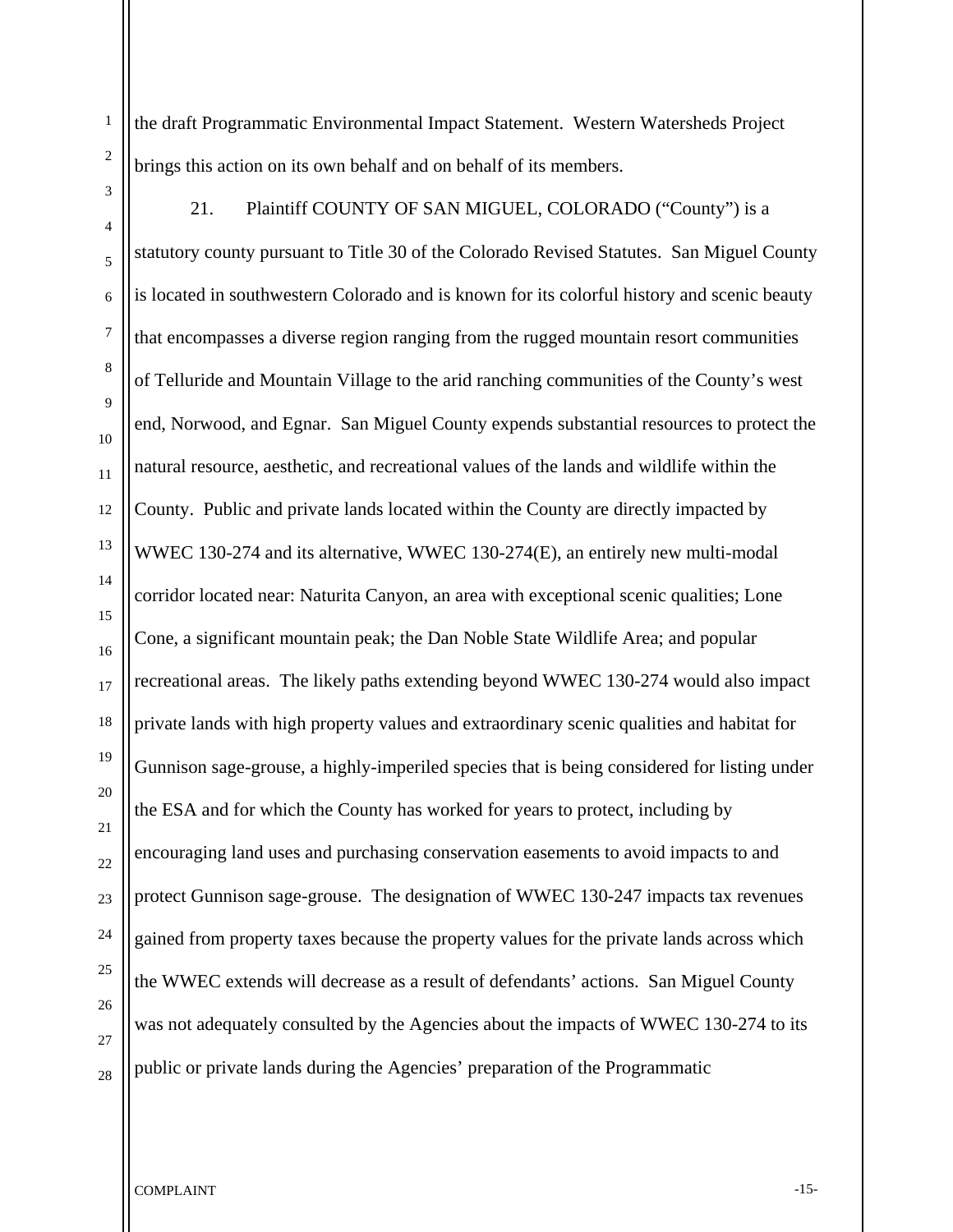1

Environmental Impact Statement for the WWEC, and as a result, the Agencies did not take the County's land use policies into consideration or make the WWEC consistent with those policies.

22. Plaintiffs' use and enjoyment of public and private lands for a variety of purposes are impacted by the West-wide Energy Corridors. Plaintiffs and their members and constituents use, own, develop, obtain revenue from, visit, and recreate on (*e.g.*, camp, hike, bird-watch, sightsee, enjoy solitude, view cultural resources, and engage in scientific study) the lands that comprise and are directly, indirectly, and cumulatively affected by the West-wide Energy Corridors. This includes the 6,000 miles of public lands that are administered pursuant to the 92 BLM land use plans and 38 Forest Service land use plans amended by the Agencies' actions, where the protection of ecological, biological, hydrological, aesthetic, cultural, recreational and other resources are no longer the primary land use or management goal as a result of the Agencies' designation of the West-wide Energy Corridors. It also includes state, tribal, and private lands that are indirectly affected by the West-wide Energy Corridors, which have recreational, socioeconomic, and conservation values and where the corridors' foreseeable paths extend across the landscape. Plaintiffs, and their members and constituents will continue to engage in these uses, ownership, and/or enjoyment of the affected lands in the future. The designation of the West-wide Energy Corridors is intended to expedite development of oil, gas and hydrogen pipelines and electricity transmission and distribution facilities within those corridors. Such development will negatively impact plaintiffs' and their members' continued use and enjoyment of the affected public lands.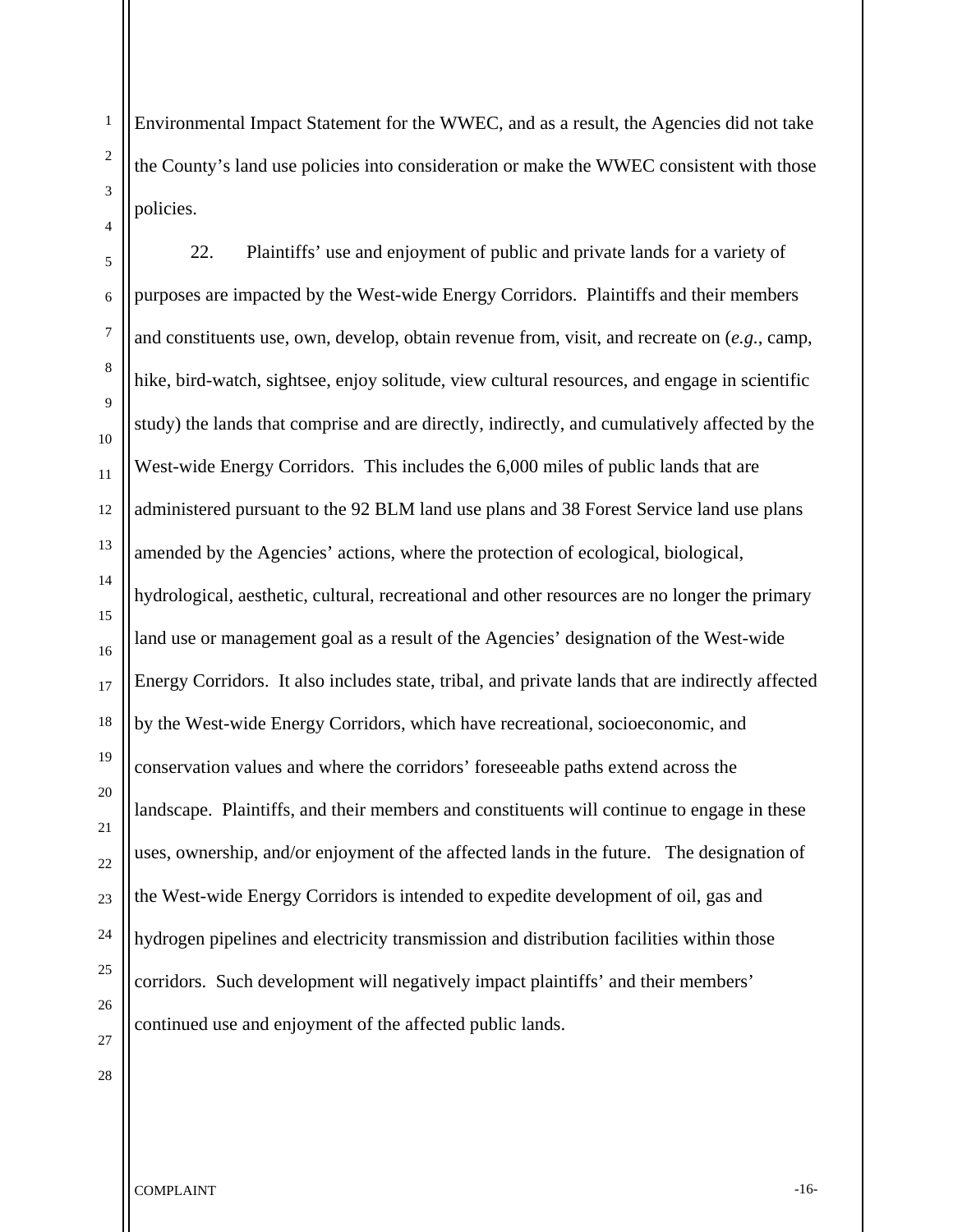1

23. Plaintiffs and their members and constituents have a substantial interest in seeing that defendants comply with NEPA and its implementing regulations. The Agencies' failure to comply with NEPA and its implementing regulations in the adoption of amendments to 92 BLM land use plans and 38 Forest Service land use plans injures plaintiffs by denying them (and agency decisionmakers) the information that NEPA and Section 368 of the EPAct require concerning analysis and disclosure of environmental impacts and environmentally-superior alternatives to the adopted amendments. In addition, the Agencies' failure to consider the basic purposes of the EPAct when developing and designating the West-wide Energy Corridors – *i.e.*, to improve reliability, relieve congestion and enhance grid capability, comply with environmental laws, and consult with interested parties – injures plaintiffs by resulting in the creation of energy corridors that will harm the resources and value of private and public lands without meeting the fundamental purposes that the corridors are intended to serve and without the benefit of information that consultation with other federal agencies, local governments, and interested parties would have provided. Plaintiff San Miguel County is also injured by the uncertainty created by the effect of the corridors to private lands across which WWEC 130-274 (and 130-274(E)) reasonably extend, and this uncertainty immediately impacts private property values, and, thus, County revenues gained from property taxes.

24. Plaintiffs and their members and constituents have a substantial interest in seeing that federal agencies comply with FLPMA and its implementing regulations. BLM's failure to coordinate with the land use planning and management programs of other federal departments and agencies, and of states and local governments within which the lands are located, injures plaintiffs by failing to assure that "consideration is given" to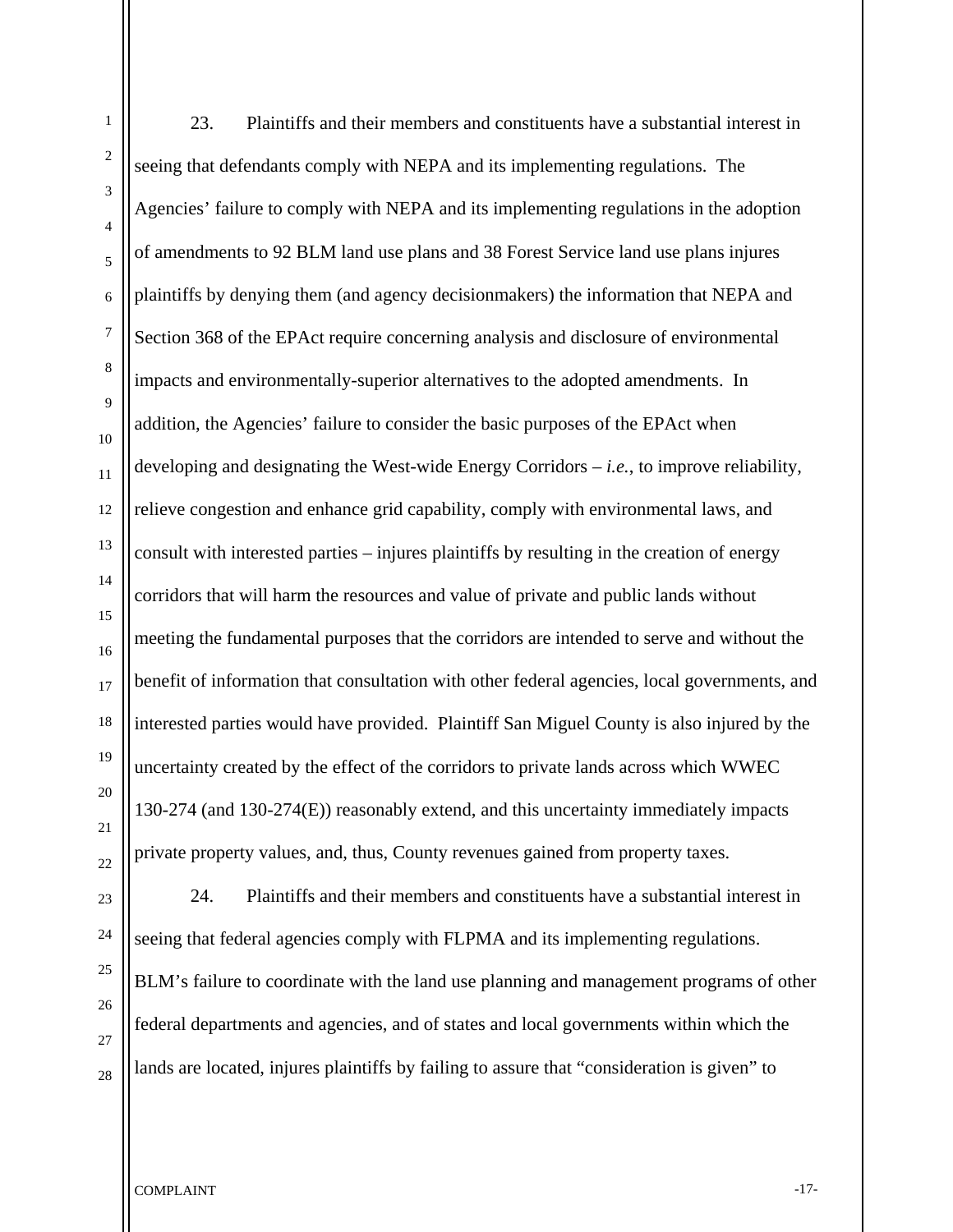1

relevant state, local, and tribal land use plans and to ensure consistency with those plans "to the extent practical". 43 U.S.C. § 1712(c)(9). When revising 92 RMPs to incorporate the designation of the West-wide Energy Corridors, BLM failed to consider or resolve inconsistencies with relevant federal energy public land use planning and management activities, and with state and local plans, programs, and policies that: prioritize the production, development, and delivery of renewable energy, including the planning of a comprehensive wind energy development program in 11 western states; and support the exploration and development of geothermal resources, a solar energy development program, and land use codes and land use plans of local governments such as plaintiff San Miguel County.

25. Defendants DOI's and BLM's failure to comply with the protest procedures under FLPMA injures plaintiffs by denying them the opportunity to administratively challenge BLM's decision to amend 92 land use plans to open 5,000 miles of BLM lands to energy development without protecting sensitive areas, species, values, and complying with procedures required by law. DOI's and BLM's failure to comply with the protest procedures established by FLPMA and its implementing regulations with respect to the BLM land use plan amendments also injures plaintiffs and their members and constituents by removing essential procedural safeguards meant to ensure that BLM actions amending its land use plans are accountable, are responsive to public concerns, are reasoned rather than arbitrary, and avoid unnecessary litigation.

26. Defendants' designation of corridors and amendments of land use plans, without ensuring that there will be no jeopardy to listed species or adverse modification to their critical habitat pursuant to section  $7(a)(2)$  of the ESA and its implementing

COMPLAINT -18-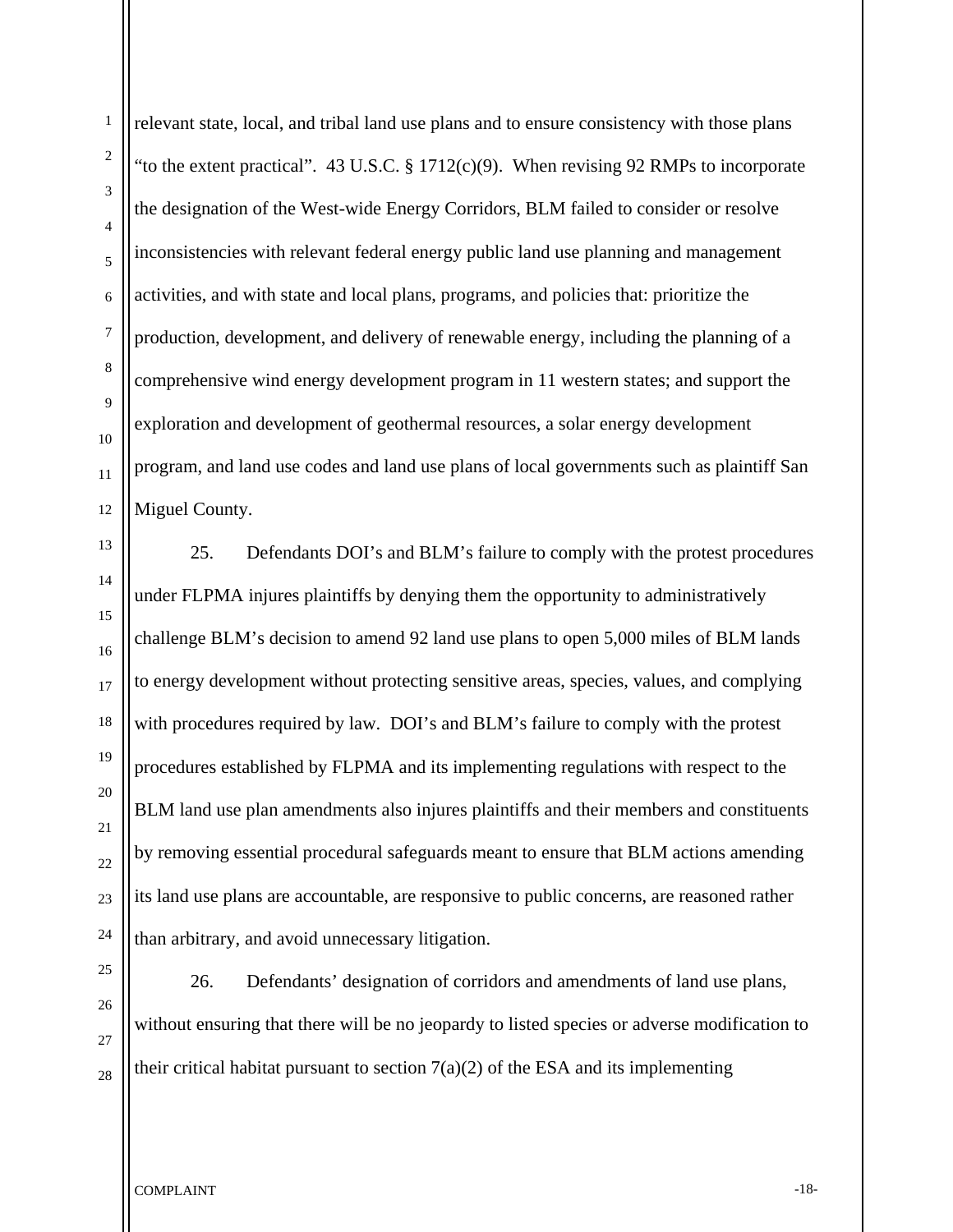regulations, injures plaintiffs by risking the conservation of these species and their habitat, including Quino checkerspot butterfly, bonytail chub, Virgin River chub, spikedace, coho salmon, steelhead, Chinook salmon, woundfin, Colorado pikeminnow, bull trout, razorback sucker, arroyo toad, desert tortoise, marbled murrelet, coastal California gnatcatcher, northern spotted owl, Mexican spotted owl, San Bernardino Merriam's kangaroo rat, and Peninsular bighorn sheep – all of which are listed as threatened or endangered under the ESA, and some of which have designated critical habitat that would be crossed by West-wide Energy Corridors. Plaintiffs and their members or constituents have a substantial interest in defendants' compliance with the ESA.

27. Plaintiffs' socioeconomic, recreational, scientific, spiritual, aesthetic, and/or other interests have been, are being – and, unless this Court grants the requested relief – will continue to be harmed and irreparably injured by defendants' actions.

#### **B. Defendants**

 28. Defendant U.S. DEPARTMENT OF THE INTERIOR ("DOI") is a department of the United States Executive Branch. DOI is responsible for oversight of agencies, including BLM, that administer public lands that have been designated as part of the West-wide Energy Corridors, and is responsible for ensuring that BLM's management of the nation's public lands is in accordance with all applicable laws and regulations.

29. Defendant KEN SALAZAR is sued in his official capacity as Secretary of the Department of the Interior. Mr. Salazar is responsible for ensuring that lands administered by the Department of Interior, including BLM lands, are managed in accordance with all applicable laws and regulations.

COMPLAINT -19-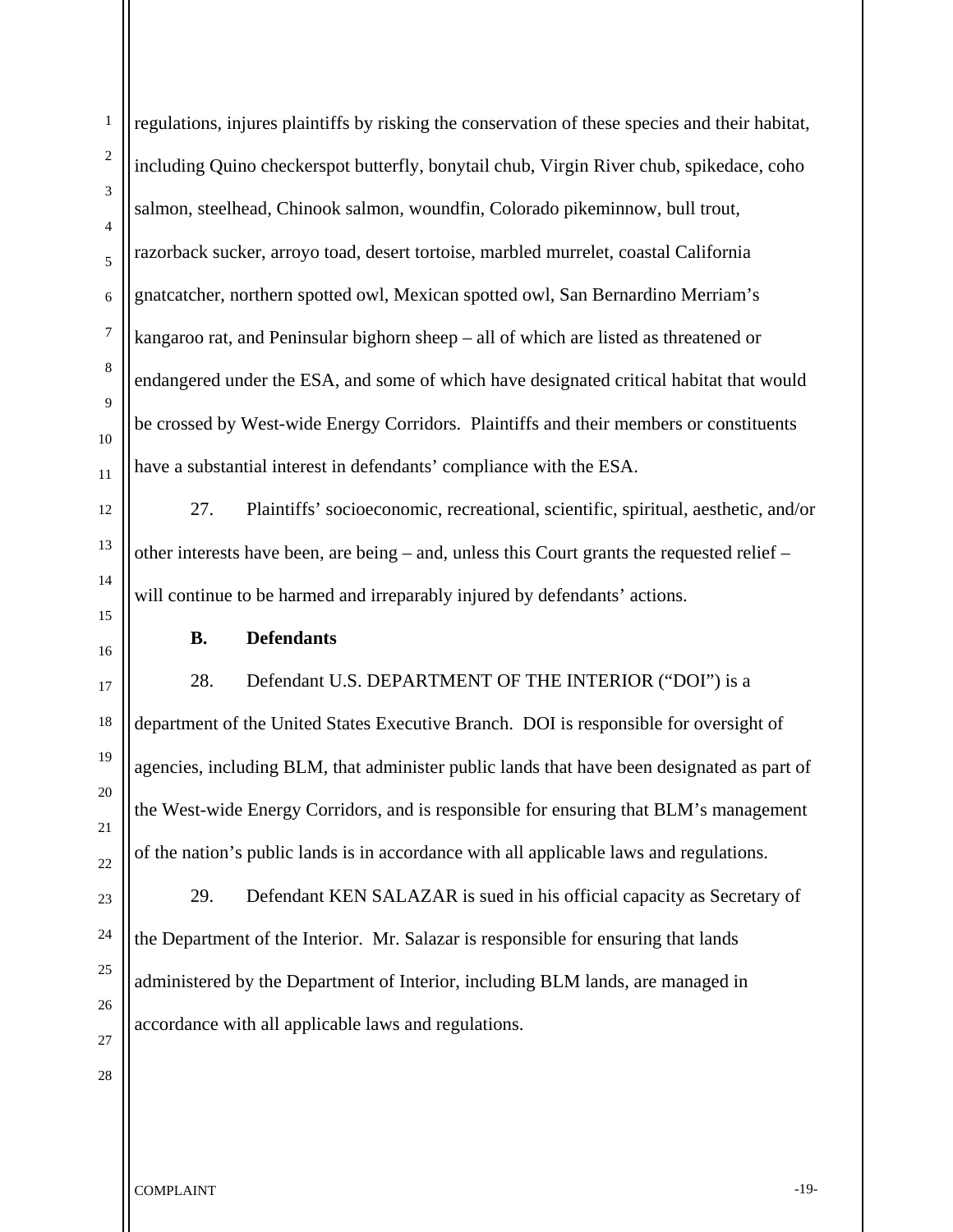30. Defendant BUREAU OF LAND MANAGEMENT ("BLM") is an agency within the Department of Interior responsible for administering 256 million acres of federal public land, including certain lands designated as part of the West-wide Energy Corridors, in accordance with all applicable laws and regulations. BLM was a lead agency in the preparation of the PEIS for the West-wide Energy Corridors.

31. Defendant MIKE POOL is sued in his official capacity as Acting Director of the BLM. Mr. Pool is responsible for ensuring that lands administered by BLM are managed in accordance with all applicable laws and regulations.

32. Defendant UNITED STATES DEPARTMENT OF AGRICULTURE ("DOA") is a department of the United States Executive Branch. DOA is responsible for oversight of agencies, including the Forest Service that administer public lands that have been designated as part of the West-wide Energy Corridors, and is responsible for ensuring that the Forest Service's management of the nation's public lands is in accordance with all applicable laws and regulations.

33. Defendant TOM VILSACK is sued in his official capacity as Secretary of the United States Department of Agriculture. Mr. Vilsack is responsible for ensuring that lands administered by the Department of Agriculture, including Forest Service lands, are managed in accordance with all applicable laws and regulations

34. Defendant UNITED STATES FOREST SERVICE ("Forest Service") is an agency within the Department of Agriculture. The Forest Service administers the nation's 155 national forests and 20 national grasslands. The Forest Service is responsible for managing its lands, including certain lands designated as part of the West-wide Energy

COMPLAINT THE COMPLAINT SERVICE OF THE COMPLAINT SERVICE OF THE COMPLAINT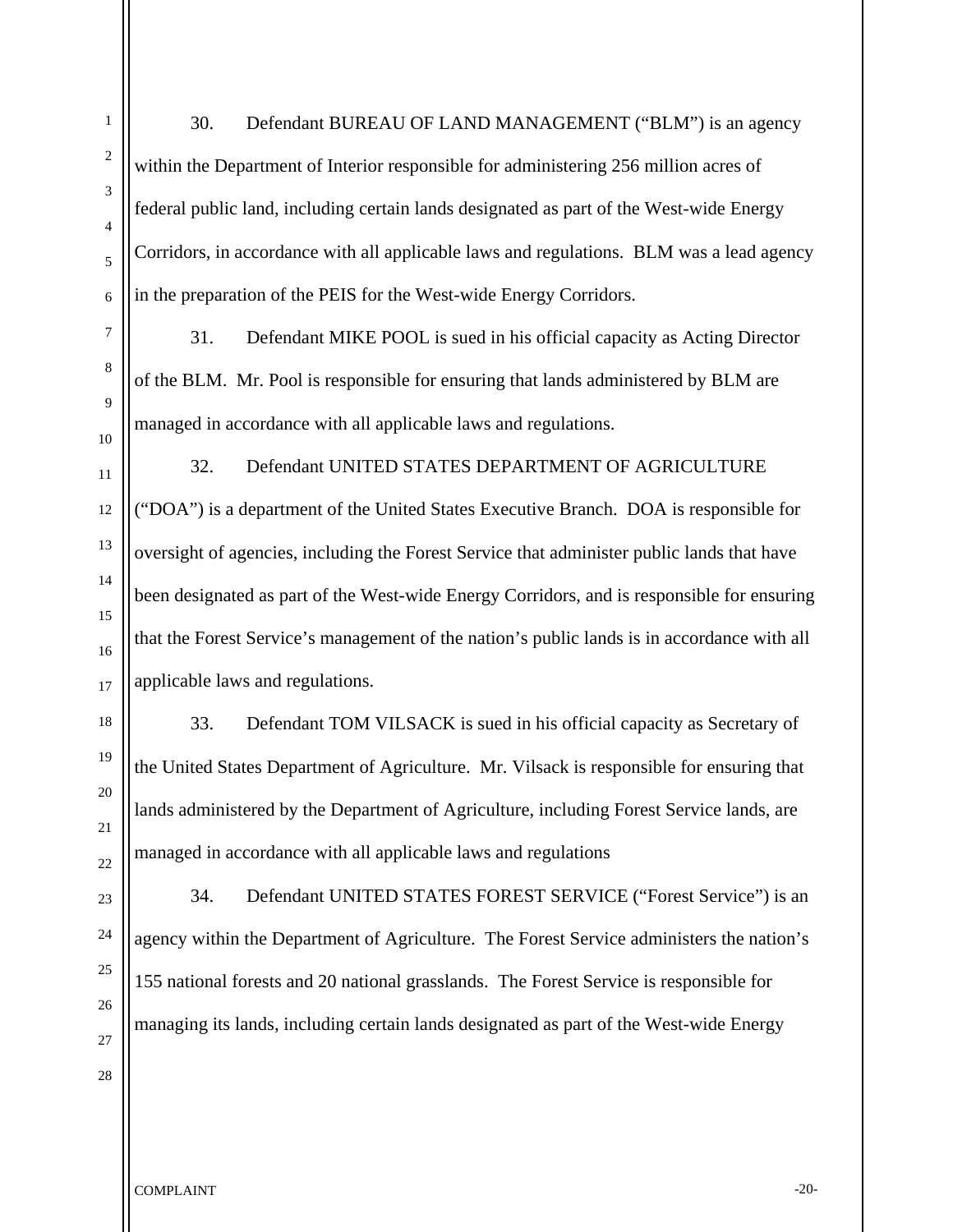Corridors, in accordance with all applicable laws and regulations. The Forest Service was a cooperating agency in the preparation of the PEIS for the West-wide Energy Corridors.

35. Defendant TOM TIDWELL is sued in his official capacity as Chief of the United States Forest Service. Mr. Tidwell is responsible for ensuring that lands administered by the Forest Service are managed in accordance with all applicable laws and regulations.

36. Defendant UNITED STATES DEPARTMENT OF ENERGY ("DOE") is an agency of the United States concerned with the nation's policies regarding energy. DOE's mission includes the promotion of America's energy security through reliable, clean, and affordable energy. DOE was a lead agency in the preparation of the Programmatic Environmental Impact Statement for the West-wide Energy Corridors.

37. Defendant STEVEN CHU is sued in his official capacity as Secretary of the United States Department of Energy. Mr. Chu is responsible for ensuring that the DOE comply with its statutory obligations, including obligations under the Energy Policy Act of 2005.

#### **STATUTORY BACKGROUND**

### **A. The Energy Policy Act of 2005 ("EPAact")**

38. On August 8, 2005, the President signed into law the Energy Policy Act of 2005 ("EPAct"). P.L. 109-58.

39. Section 368 of the EPAct directs the Secretaries of Agriculture, Commerce, Defense, Energy, and Interior – in consultation with the Federal Energy Regulatory Commission, States, tribal or local units of governments as appropriate, affected utility industries, and other interested persons – to designate corridors for oil, gas and hydrogen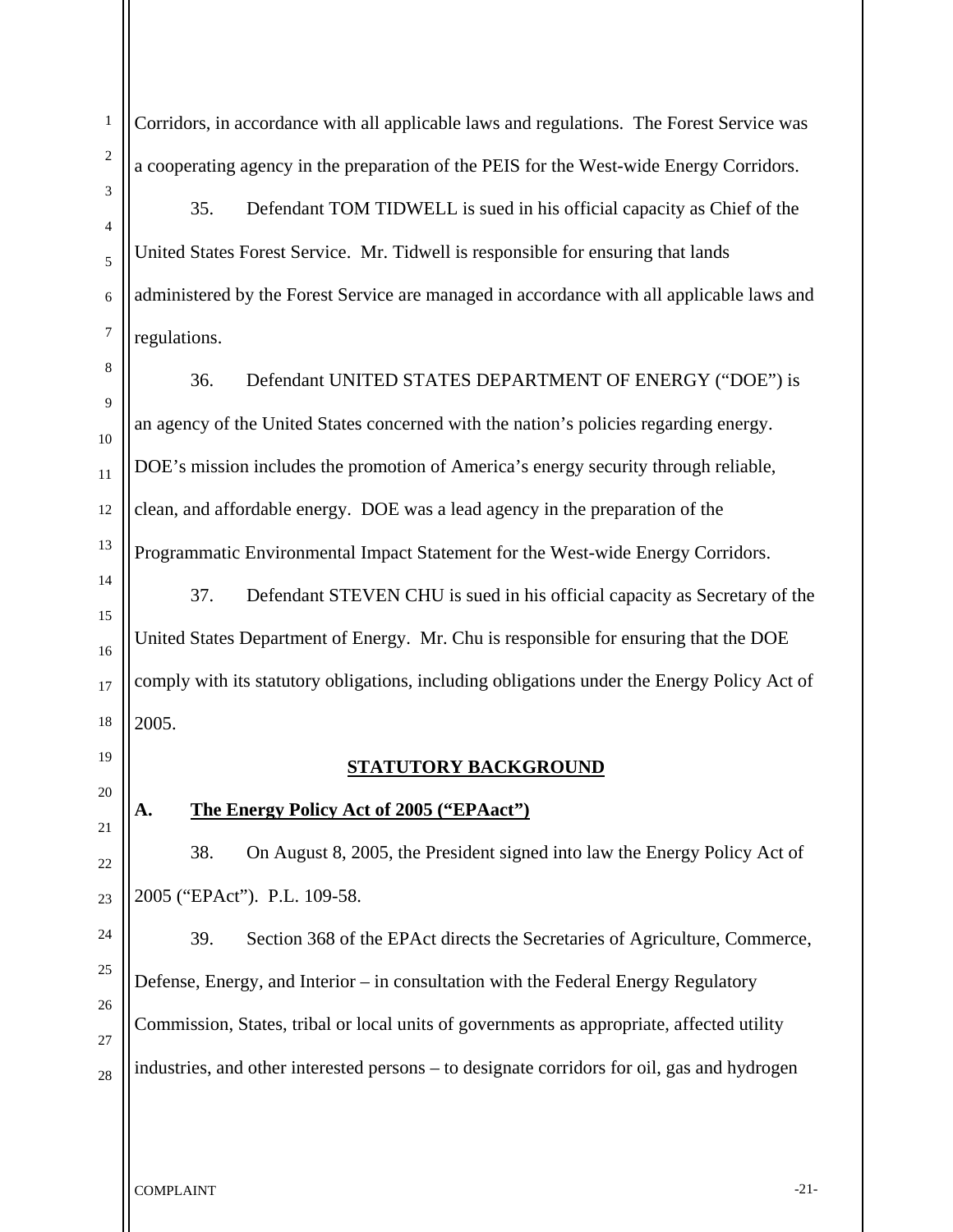pipelines and electricity transmission and distribution facilities on federal land, beginning with 11 western States (Arizona, California, Colorado, Idaho, Montana, Nevada, New Mexico, Oregon, Utah, Washington, and Wyoming). 42 U.S.C. § 15926(a). Collectively, these corridors have come to be known as the "West-wide Energy Corridors" or "WWEC."

40. Section 368 further directs the Agencies to "perform any environmental reviews required to complete the designation" of the West-wide Energy Corridors, and to formalize the designations by "incorporat[ing] the designated corridors into the relevant agency land use and resource management plans or equivalent plans." 42 U.S.C. §§ 15926(a)(2) and (3).

41. Section 368 directs the Agencies to designate the West-wide Energy Corridors within two years of the EPAct's enactment, and to designate similar corridors on federal land in the remaining states within four years. 42 U.S.C. §§ 15926(a) and (b).

42. In designating energy corridors on federal land, Section 368 requires the Agencies to "take into account the need for upgraded and new electricity transmission and distribution facilities to (1) improve reliability; (2) relieve congestion; and (3) enhance the capability of the national grid to deliver electricity." 42 U.S.C. § 15926(d). In addition, the Agencies must "at a minimum, specify the centerline, width, and compatible uses of the corridor." 42 U.S.C. § 15926(e).

43. Once corridors are designated, Section 368 imposes ongoing responsibilities on the Agencies. Within designated corridors the Agencies are obligated to "expedite applications to construct or modify oil, gas, and hydrogen pipelines and electricity transmission and distribution facilities . . . taking into account prior analyses and environmental reviews...." 42 U.S.C. § 15926(c)(2). The Agencies must also ensure that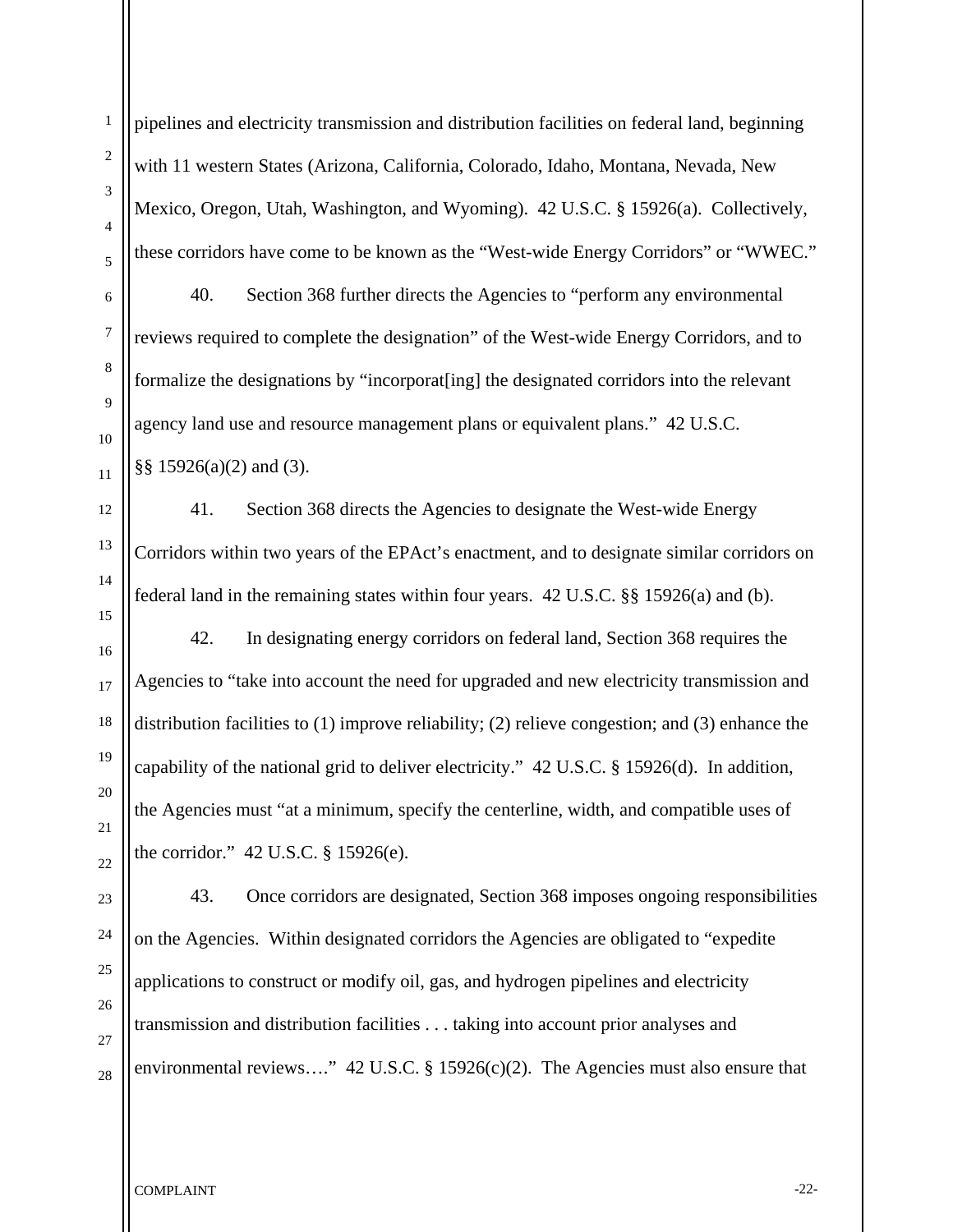1

additional corridors are "promptly identified and designated as necessary." 42 U.S.C.  $§ 15926(c)(1).$ 

44. Section 1221 of the EPAct, 16 U.S.C. § 824p, requires the DOE Secretary to conduct a study of electric transmission congestion and designate as a "national interest electric transmission corridor" ("NIETC") "any geographic area experiencing electric energy transmission capacity constraints or congestion that adversely affects consumers. *Id*. § 824p(a)(2). DOE finalized a congestion study in 2007 that identified a large area in California and Arizona as a NIETC, within which electric transmission projects are therefore now subject to an abridged approval process that allows for FERC to grant permits to site and operate energy transmission lines and related facilities using expedited environmental reviews led by DOE. *Id*. § 824p; 71 Fed. Reg. 36258 (June 26, 2006) (draft regulations for siting projects in NIETCs issued by FERC); 71 Fed. Reg. 45047 (Aug. 8, 2006) (draft congestion study issued for comment by DOE); 72 Fed. Reg. 56992 (Oct. 5, 2007) (congestion study finalized).

#### **B. Federal Land Policy and Management Act (FLPMA)**

 45. FLPMA establishes requirements for land use planning on public lands managed by BLM. 43 U.S.C. §§ 1701-1785. FLPMA requires BLM to "prepare and maintain on a continuing basis an inventory of all public lands and their resource and other values, 43 U.S.C. § 1711(a), and requires BLM to use this inventory to "develop, maintain, and when appropriate, revise land use plans" in order to ensure that public lands management is conducted "on the basis of multiple use and sustained yield." 43 U.S.C. §§ 1701(a)(7). FLPMA also requires BLM to manage public lands in accordance with

COMPLAINT <sup>23-1</sup>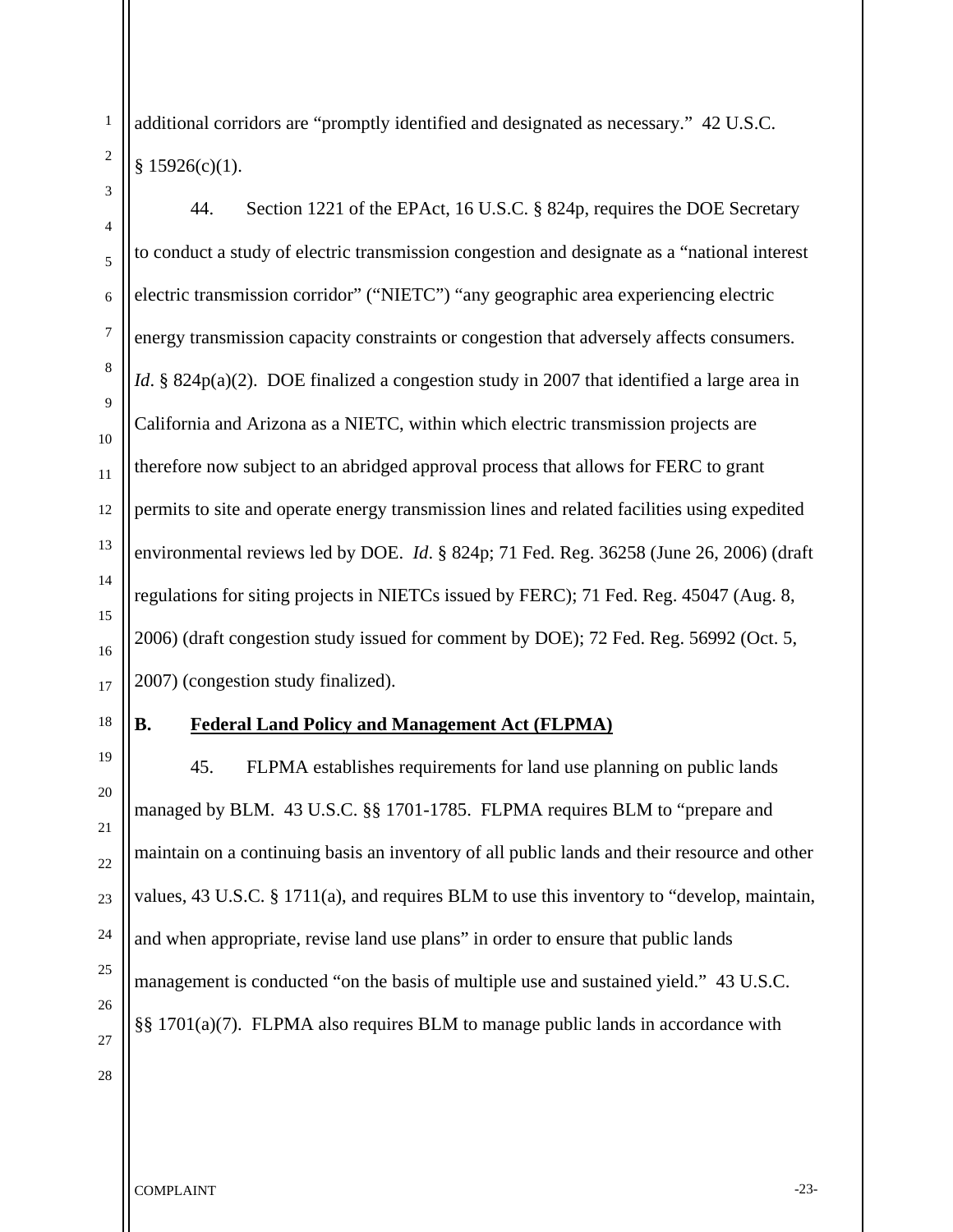these land use plans – also known as "resource management plans" ("RMPs"). 43 U.S.C. § 1732(a); 43 C.F.R. § 1610.5-3(a).

1

 46. FLPMA and its implementing regulations set forth the processes by which BLM land use plans are to be developed, approved, maintained, amended, and revised. *See* 43 C.F.R. Part 1600. When developing and revising land use plans, FLPMA requires that BLM, "to the extent consistent with the laws governing the administration of the public lands, coordinate the land use inventory, planning, and management activities of or for such lands with the land use planning and management programs of other Federal departments and agencies and of the States and local governments within which the lands are located." 43 U.S.C. § 1712.

 47. The implementing regulations for FLPMA further provide that "[p]ublic notice and opportunity for participation in resource management plan preparation … shall be provided" at specific points in the planning process, including at the point of "[p]ublication of the proposed resource management plan and final environmental impacts statement", which "triggers the opportunity for protest." 43 C.F.R. § 1610.2(f)(4) (emphasis added); *see also id.* § 1610.5-2 (protest procedures). Additionally, the regulations provide that a proposed resource management plan cannot be approved until final action has been completed on any protests. 43 C.F.R. § 1610.5-1(b).

 48. FLPMA also establishes guidelines for granting federal rights-of-ways to private entities that entitle them to develop public land. 43 U.S.C. §§ 1763-1764. FLPMA directs federal agencies to grant rights-of-way in order to "minimize adverse environmental impacts" and "the proliferation of separate rights-of-way" by utilizing rights-of-way "in common" "to the extent practicable." 43 U.S.C. § 1763.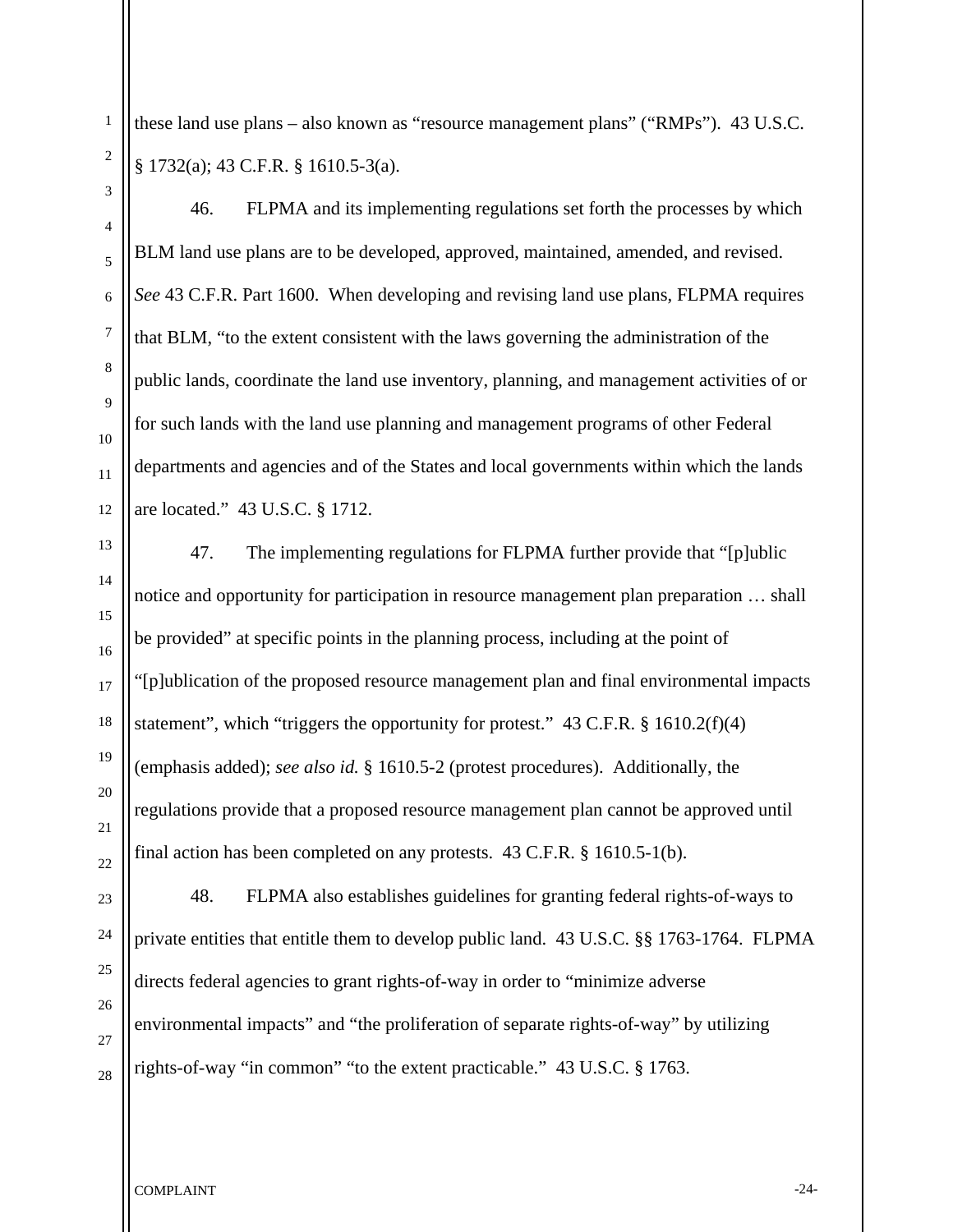3

4

5

6

7

8

9

10

11

12

13

14

15

16

17

18

19

20

21

22

23

24

25

26

27

28

# **C. National Environmental Policy Act (NEPA)**

49. Congress enacted NEPA to "promote efforts which will prevent or eliminate damages to the environment." 42 U.S.C. § 4321. To achieve this goal, NEPA requires federal agencies to fully consider and disclose the environmental consequences of an agency action before proceeding with that action. *Id*. § 4332(2)(C); 40 C.F.R. §§ 1501.2, 1502.5. Agencies' evaluation of environmental consequences must be based on "accurate scientific information" of "high quality." 40 C.F.R. § 1500.1(b). In addition, federal agencies must notify the public of proposed projects and allow the public the chance to comment on the environmental impacts of their actions. 40 C.F.R. § 1506.6.

50. The cornerstone of NEPA is the environmental impact statement ("EIS"). An EIS is required for all "major Federal actions significantly affecting the quality of the human environment." 42 U.S.C. § 4332(2)(C); 40 C.F.R. § 1501.4. It must provide a "full and fair discussion of significant environmental impacts and . . . inform the decisionmakers and the public of reasonable alternatives which would avoid or minimize adverse impacts or enhance the quality of the human environment." 40 C.F.R. § 1502.1.

51. In the EIS, the federal agency must identify the direct, indirect, and cumulative impacts of the proposed action, consider alternative actions and their impacts, and identify all irreversible and irretrievable commitments of resources associated with the proposed action. 42 U.S.C. § 4332(2)(C); 40 C.F.R. §§ 1508.7, 1508.8, 1502.14. Direct effects are those "which are caused by the action and occur at the same time and place." 40 C.F.R. § 1508.8(a). Indirect effects are "caused by the action and are later in time or farther removed in distance, but are still reasonably foreseeable." *Id*. § 1508.8(b). Cumulative impacts are impacts from "past, present and reasonably foreseeable future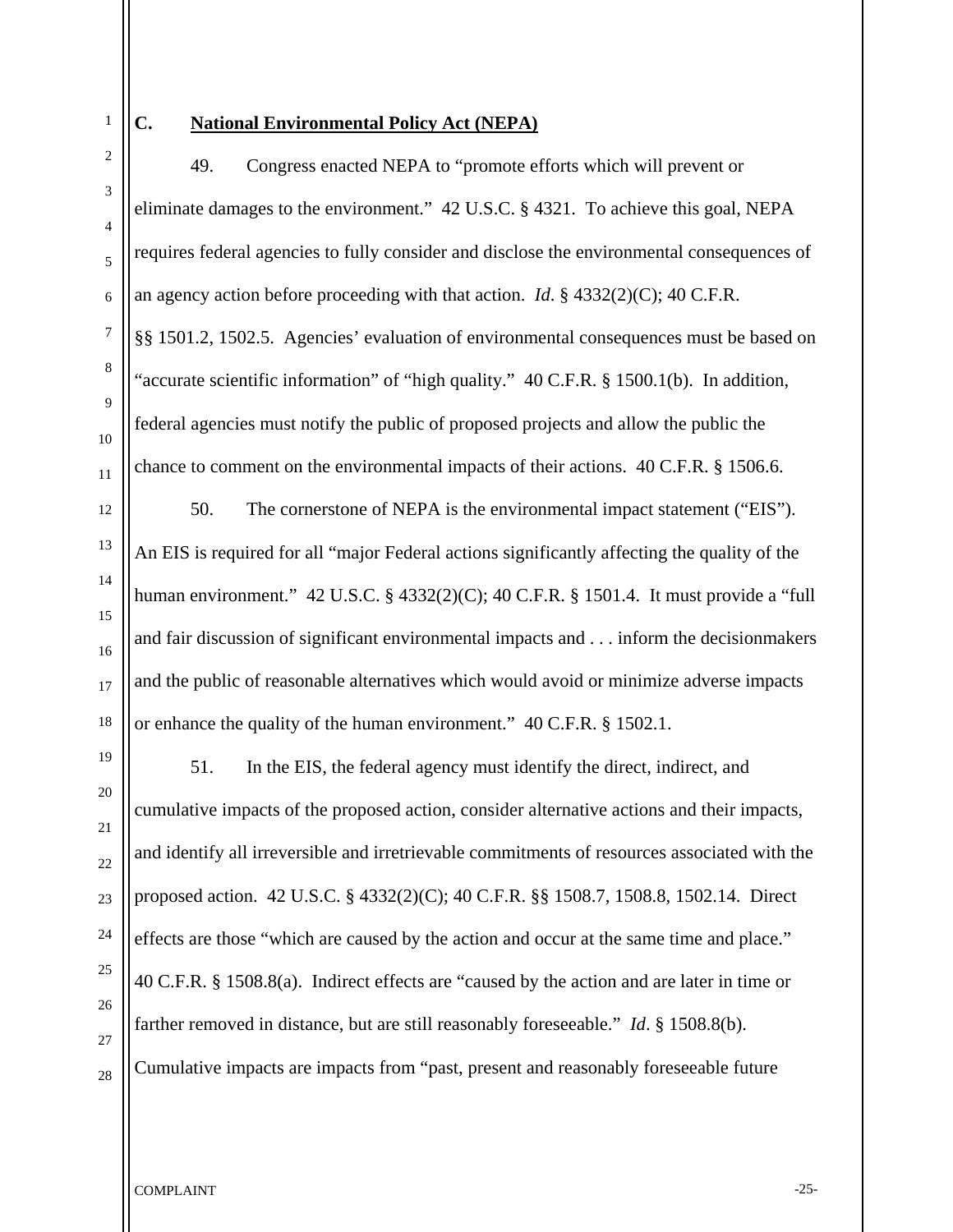actions regardless of what agency (Federal or non-Federal) or person undertakes such other actions." *Id*. § 1508.7. "Cumulative impacts can result from individually minor but collectively significant actions taking place over a period of time." *Id*.

52. NEPA requires agencies to consider "alternatives to the proposed action." 42 U.S.C. § 4332(C)(iii) & (E). The discussion of alternatives is the "heart" of the NEPA process and is intended to provide "a clear basis for choice among options by the decisionmaker and the public." 40 C.F.R. § 1502.14.

53. NEPA also requires agencies to disclose and analyze measures to mitigate the impacts of proposed actions. 40 C.F.R. §§ 1502.14(f), 1502.16(h). An agency's analysis of mitigation measures must be reasonably complete in order to properly evaluate the severity of the adverse effects of an agency's proposed action prior to the agency making a final decision.

#### **D. Endangered Species Act (ESA)**

54. Recognizing that the nation's "species of fish, wildlife, and plants are of aesthetic, ecological, educational, historical, recreational, and scientific value to the Nation and its people," 16 U.S.C. § 1531(a)(3), Congress enacted the ESA in 1973 with the express purpose of providing both a "means whereby the ecosystems upon which endangered and threatened species depend may be conserved" and "a program for the conservation of such endangered species." *Id*. § 1531(b). The Supreme Court has recognized that the ESA "is the most comprehensive legislation for the preservation of endangered species ever enacted by any nation." *Tennessee Valley Authority v. Hill*, 437 U.S. 153, 174, 180 (1978) ("*TVA v. Hill*"). As the Court found in *TVA v. Hill*, "the plain

1

2

COMPLAINT TURNS AND THE SERVICE OF THE SERVICE OF THE SERVICE OF THE SERVICE OF THE SERVICE OF THE SERVICE OF THE SERVICE OF THE SERVICE OF THE SERVICE OF THE SERVICE OF THE SERVICE OF THE SERVICE OF THE SERVICE OF THE SER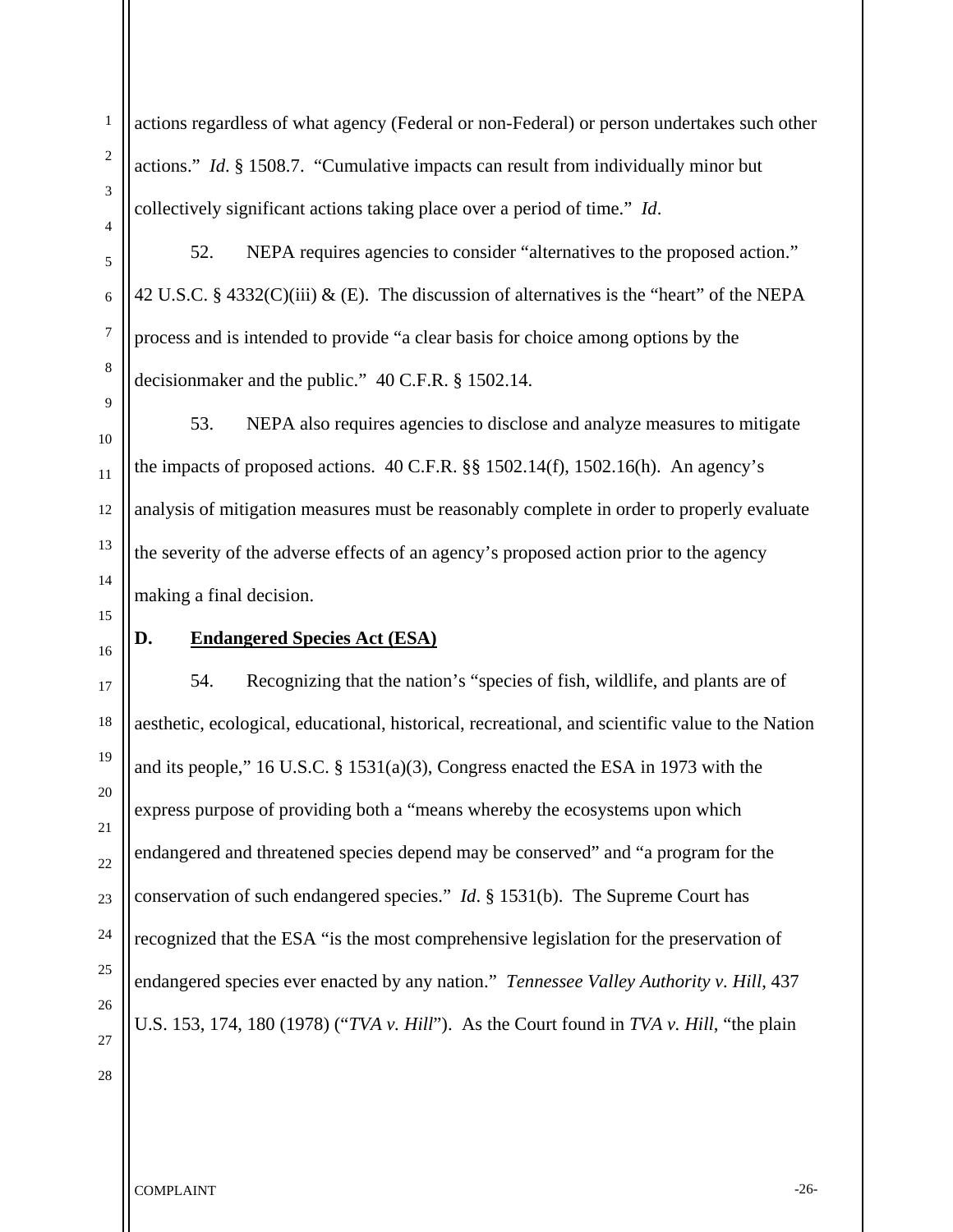1

intent of Congress in enacting this statute was to halt and reverse the trend toward species extinction, whatever the cost." *Id*. at 184.

55. Principal responsibilities for implementing the requirements of the Act have been delegated to the U.S. Fish and Wildlife Service ("USFWS"), an agency within DOI, and to the fisheries division of the National Oceanic and Atmospheric Administration, ("NOAA Fisheries"), an agency within the Department of Commerce (collectively "Services"). USFWS is responsible for implementing the ESA for terrestrial species. 16 U.S.C. § 1532(15); 50 C.F.R. §§ 402.01. NOAA Fisheries (also known as "NMFS") is responsible for implementing the ESA for marine species. *Id*.

56. Section 7(a)(2), 16 U.S.C. § 1536(a)(2), is a critical component of the ESA's statutory and regulatory scheme to conserve endangered and threatened species. Section  $7(a)(2)$  and its implementing regulations require, among other things, that every federal agency determine whether its actions "may affect" any endangered or threatened species. *Id*.; 50 C.F.R. Part 400. To make this determination, any agency considering whether to authorize, fund, or undertake an activity must ask the Services whether any listed species are present in the area of the proposed action (the "action area"). 16 U.S.C. § 1536(c)(1). The "action area" includes all areas that will be "affected directly or indirectly by the Federal action and not merely the immediate area involved in the action." 50 C.F.R. § 402.02. If the action "may affect" listed species, unless it is determined that the actions are unlikely to "adversely affect" the species, the agency must formally consult with NOAA Fisheries or USFWS in order to "insure" that the actions that they fund, authorize, or undertake "[are] not likely to jeopardize the continued existence of any endangered species or threatened species or result in the destruction or adverse

COMPLAINT TURNS AND THE SERVICE OF THE SERVICE OF THE SERVICE OF THE SERVICE OF THE SERVICE OF THE SERVICE OF THE SERVICE OF THE SERVICE OF THE SERVICE OF THE SERVICE OF THE SERVICE OF THE SERVICE OF THE SERVICE OF THE SER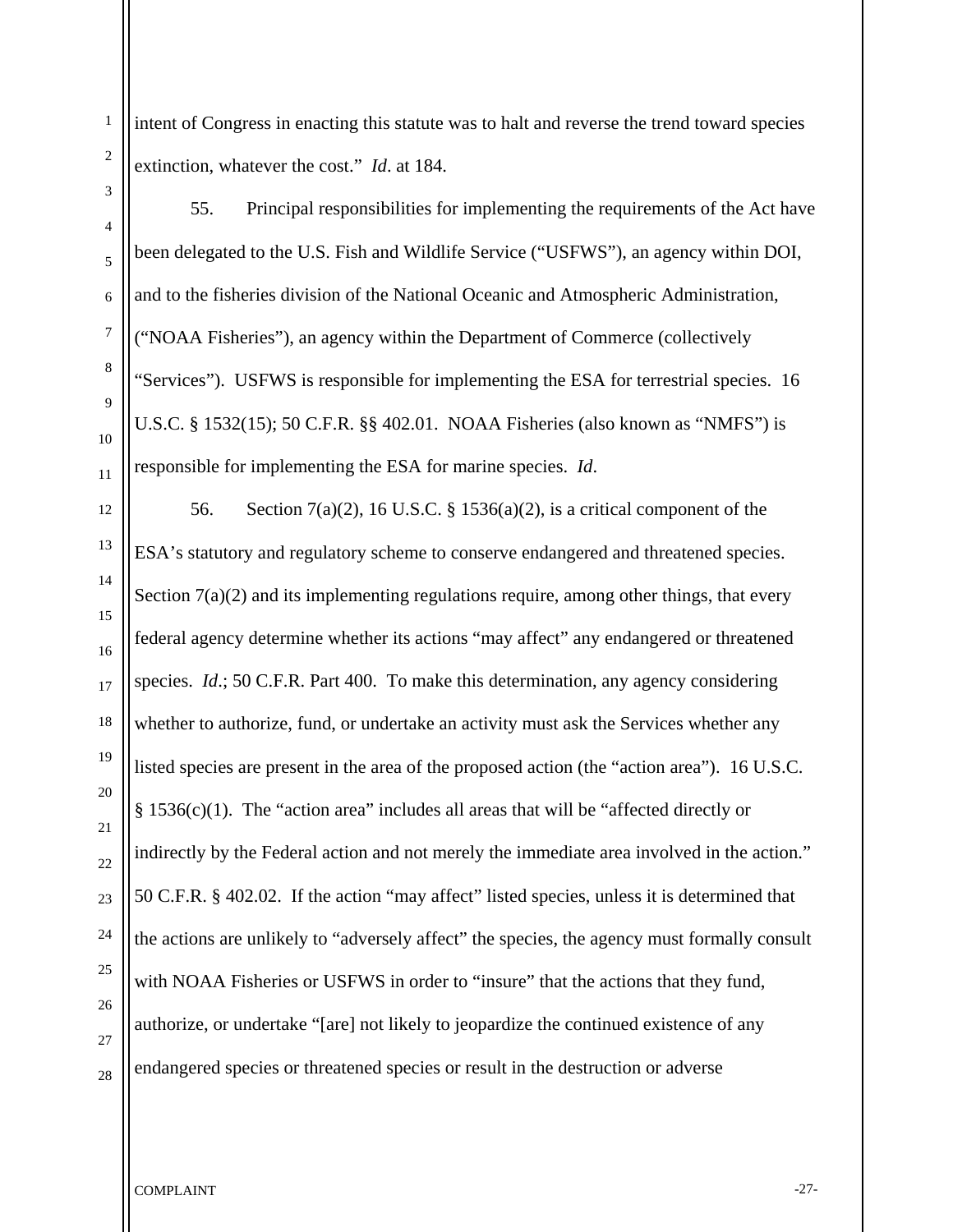1 2 3 4 5 6 7 8 9 10 11 12 13 14 15 16 17 18 19 20 21 22 23 24 25 26 27 28 modification" of their designated "critical habitat." 16 U.S.C. § 1536(a)(2); 50 C.F.R. Part 400. 57. Section 11 of the ESA contains a citizen suit provision under which plaintiffs bring ESA claims in this case. *See id.* §§  $1540(g)$ ,  $1540(g)(1)$ . **ALLEGATIONS A. Development of PEIS for the West-wide Energy Corridors** 58. The Agencies determined "that designating corridors as required by Section 368 of the [EPAct] constitutes a major Federal action which may have a significant impact upon the environment within the meaning of [NEPA]." 70 Fed. Reg. 56647 (Sep. 28, 2005). Accordingly, the Agencies commenced development and designation of the Westwide Energy Corridor by announcing their intent to develop a Programmatic Environmental Impact Statement ("PEIS") pursuant to NEPA and beginning a 60-day formal scoping period on September 28, 2005. *Id*. at 56647-49. DOE and BLM were identified as co-lead agencies, with the Forest Service participating as a cooperating agency. *Id*. 59. Many plaintiffs submitted scoping comments on November 23, 2005, recommending that the Agencies conduct an adequate NEPA analysis at the landscape level and take into account cumulative, connected and similar actions, including other programmatic efforts affecting the same lands and resources. These comments also

COMPLAINT TURNS AND THE SERVICE OF THE SERVICE OF THE SERVICE OF THE SERVICE OF THE SERVICE OF THE SERVICE OF THE SERVICE OF THE SERVICE OF THE SERVICE OF THE SERVICE OF THE SERVICE OF THE SERVICE OF THE SERVICE OF THE SER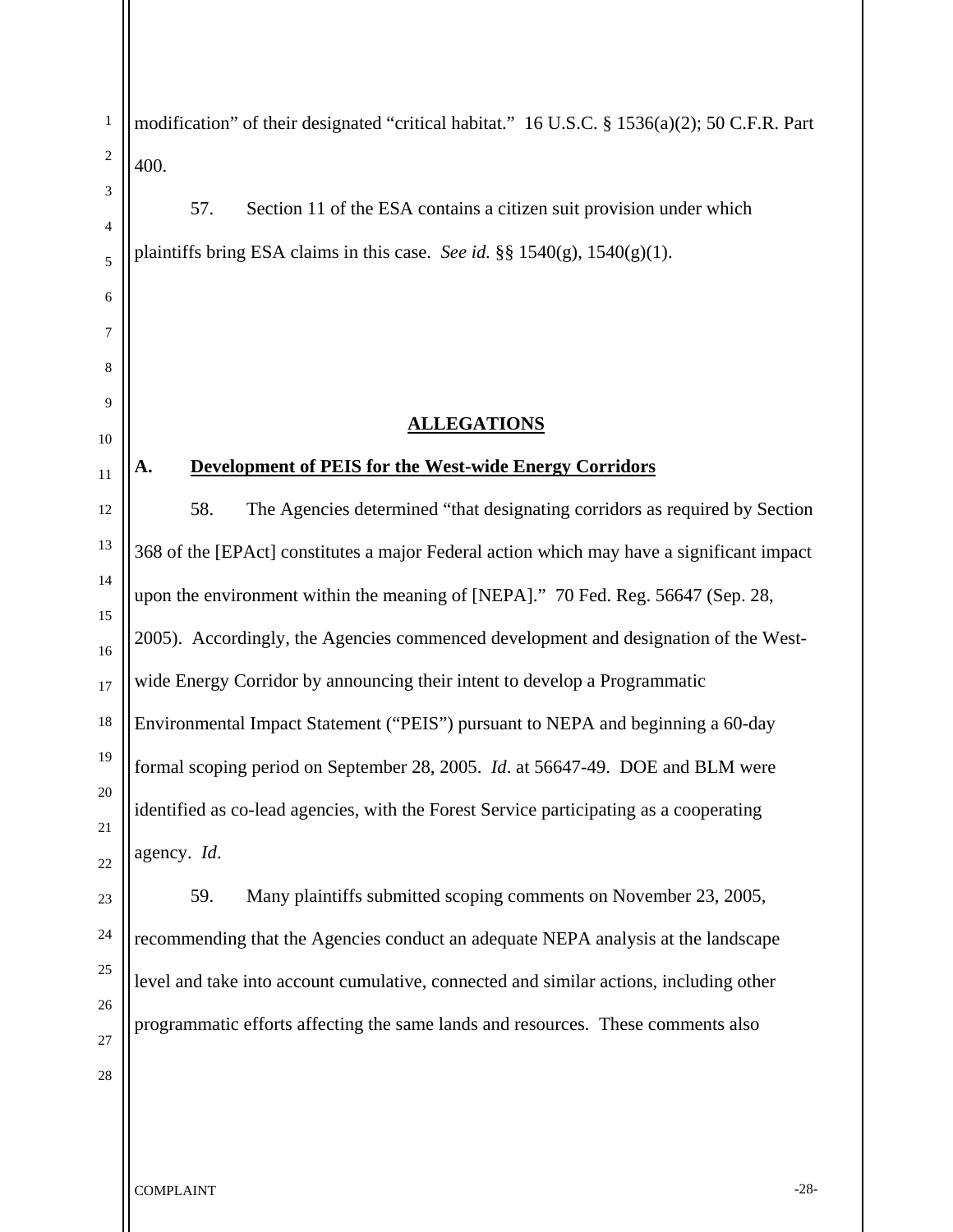recommended that the NEPA analysis consider development that would be facilitated by the Agencies' designation of the West-wide Energy Corridors.

1

2

3

4

5

6

7

8

9

10

11

12

13

14

60. In their scoping comments, plaintiffs identified the need for the Agencies to consider a range of alternatives in order to identify the alternative that would most limit the adverse environmental impacts of the designated corridors. Plaintiffs also identified areas that should be excluded from corridors and emphasized the importance of collecting and making available geographic information system ("GIS") data concerning these lands, such as: designated Wilderness; Wilderness Study Areas; National Monuments; National Parks; Forest Service Roadless Areas; National Wildlife Refuges; citizen-proposed wilderness areas; areas with exceptional scenic and aesthetic qualities; threatened, endangered, and sensitive species habitat; and critical cores and linkages for wildlife. For these areas, plaintiffs either submitted GIS data or identified sources for the Agencies to contact for the information.

61. The Agencies released a preliminary map of the proposed West-wide Energy Corridors for a 30-day public comment period in June 2006. The map did not provide detailed information about the specific locations or types of lands impacted. The map also only delineated the corridors as they cross federal public land, hop-scotching over interspersed private, state, and tribal lands.

62. In comments submitted to the Agencies on July 10, 2006, many plaintiffs reiterated their concerns with the corridors' apparent crossing of lands with conservation values, the lack of clear information on corridor locations and impacts, the need for the Agencies to consider environmentally-sensitive alternatives, and the need to ensure that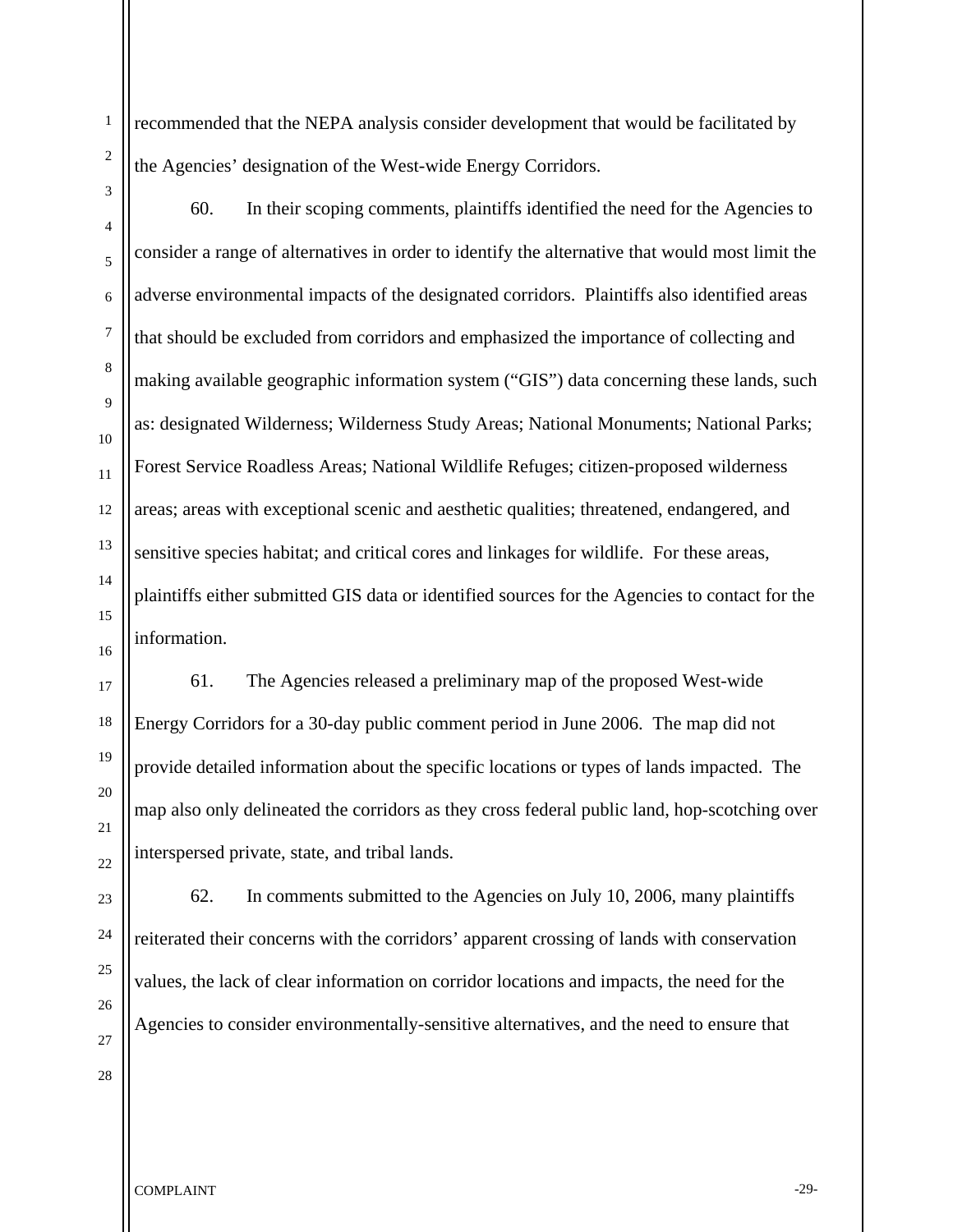corridors were only designated where needed as demonstrated by, for example, congestion studies being conducted in connection with the designation of NIETCs.

63. The Agencies issued the Draft Programmatic Environmental Impact Statement for the West-wide Energy Corridors ("Draft PEIS") on November 16, 2007, which proposed to designate approximately 6,000 miles of corridors encompassing 3 million acres of public lands. 72 Fed. Reg. 64591 (Nov. 16, 2007).

64. Plaintiffs and many others attending public meetings in January and February 2008 raised numerous concerns with the draft proposal including, but not limited to, concerns about: proposed corridor routes; the lack of information concerning the corridors' impacts; the Agencies' lack of consultation with other federal agencies, states, tribes, and local governments; and the Agencies' failure to consider and develop alternatives that would have less environmental damage and/or support renewable energy development.

65. On February 14, 2008, San Miguel County and the other plaintiffs submitted comprehensive comments on the Draft PEIS that addressed its significant legal deficiencies.

66. Plaintiffs' comments expressed concern that the proposed corridors would impermissibly cross or impact lands with high conservation, scenic, natural, and other values, such as the Sevilleta National Wildlife Refuge in New Mexico, the Snake River-Birds of Prey National Conservation Area in Idaho, the Lower Deschutes Wild and Scenic River in Oregon, Grand Staircase-Escalante National Monument and Arches National Park in Utah, and Naturita Canyon in San Miguel County, Colorado. Plaintiffs also emphasized the complete failure of the Draft PEIS to acknowledge or consider GIS data on proposed

1

COMPLAINT  $\sim$  30-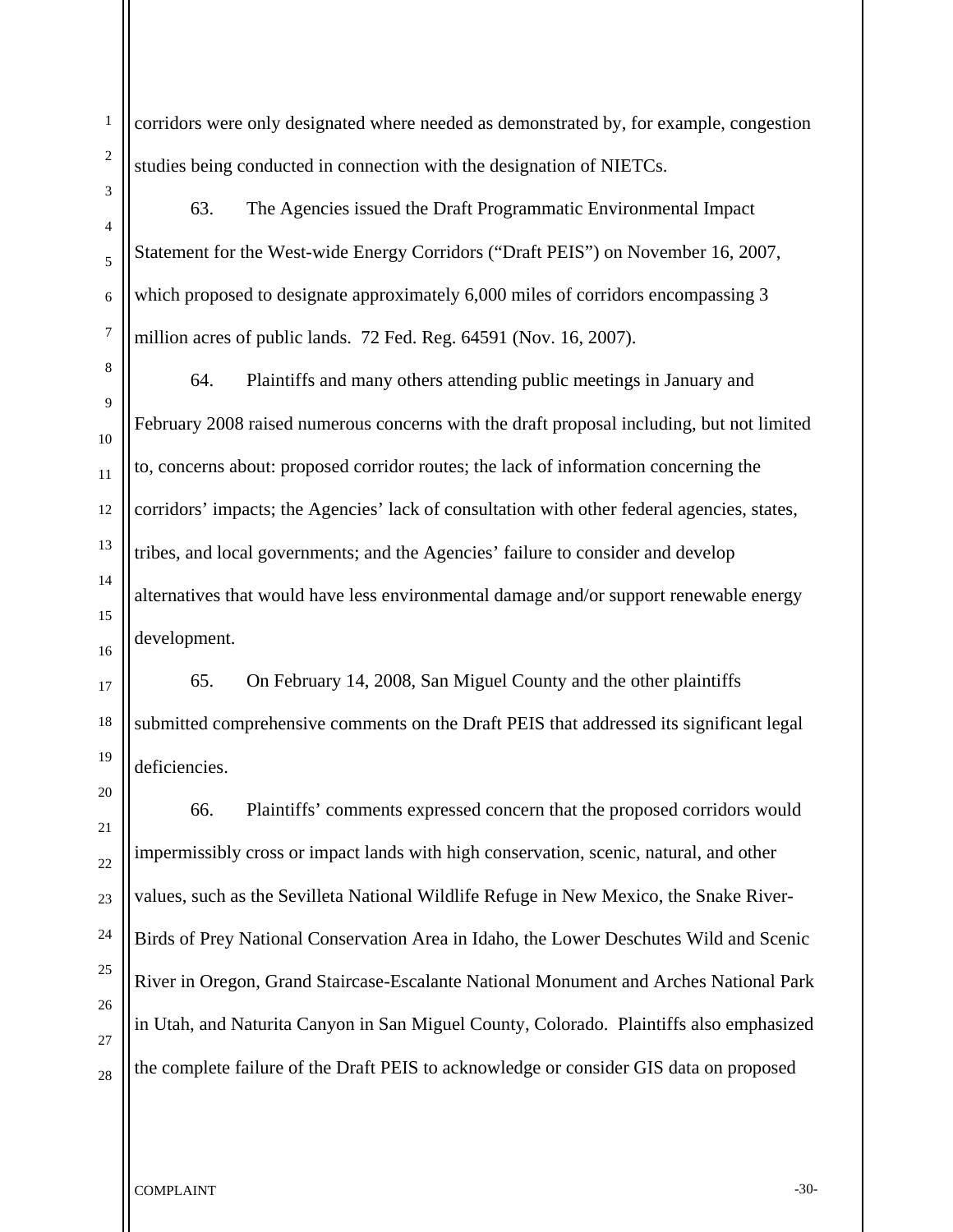1

wilderness and national land use policies and local land use plans that plaintiffs had submitted to the Agencies.

67. Plaintiffs emphasized the failure of the proposed WWEC to meet the EPAct's fundamental purposes, which are to designate corridors in order to improve reliability, relieve congestion, and enhance the capability of the national grid.

68. Plaintiffs criticized the Agencies' failure to "take into consideration national and state land use policies" in designating the corridors, as required under FLPMA. *See* 43 U.S.C. § 1763 (mandating that "in designating right-of-way corridors and in determining whether to require that rights-of-way be confined to them, the Secretary concerned shall "take into consideration national and State land use policies" and other factors). For example, plaintiffs pointed out that BLM and the Forest Service – the two federal agencies with the most lands directly affected by the WWEC – have enacted policies and committed to encourage the use of renewable energy on public lands. San Miguel County also pointed out that proposed WWEC 130-274 would reasonably extend across private lands that are occupied by the highly-imperiled Gunnison sage-grouse, which is under consider for listing as threatened or endangered under the ESA, and stated that placing an energy corridor in occupied habitat "flies in the face of substantial conservation efforts on behalf of the Gunnison Sage Grouse undertaken by County government and private partnerships." San Miguel County also noted that its own land use policies would favor siting any WWEC segments passing through its boundaries in a western portion of the County, where the population is sparser.

69. Plaintiffs also criticized the Agencies' failure to consider alternatives other than the Agencies' favored West-wide Energy Corridors, such as alternatives supporting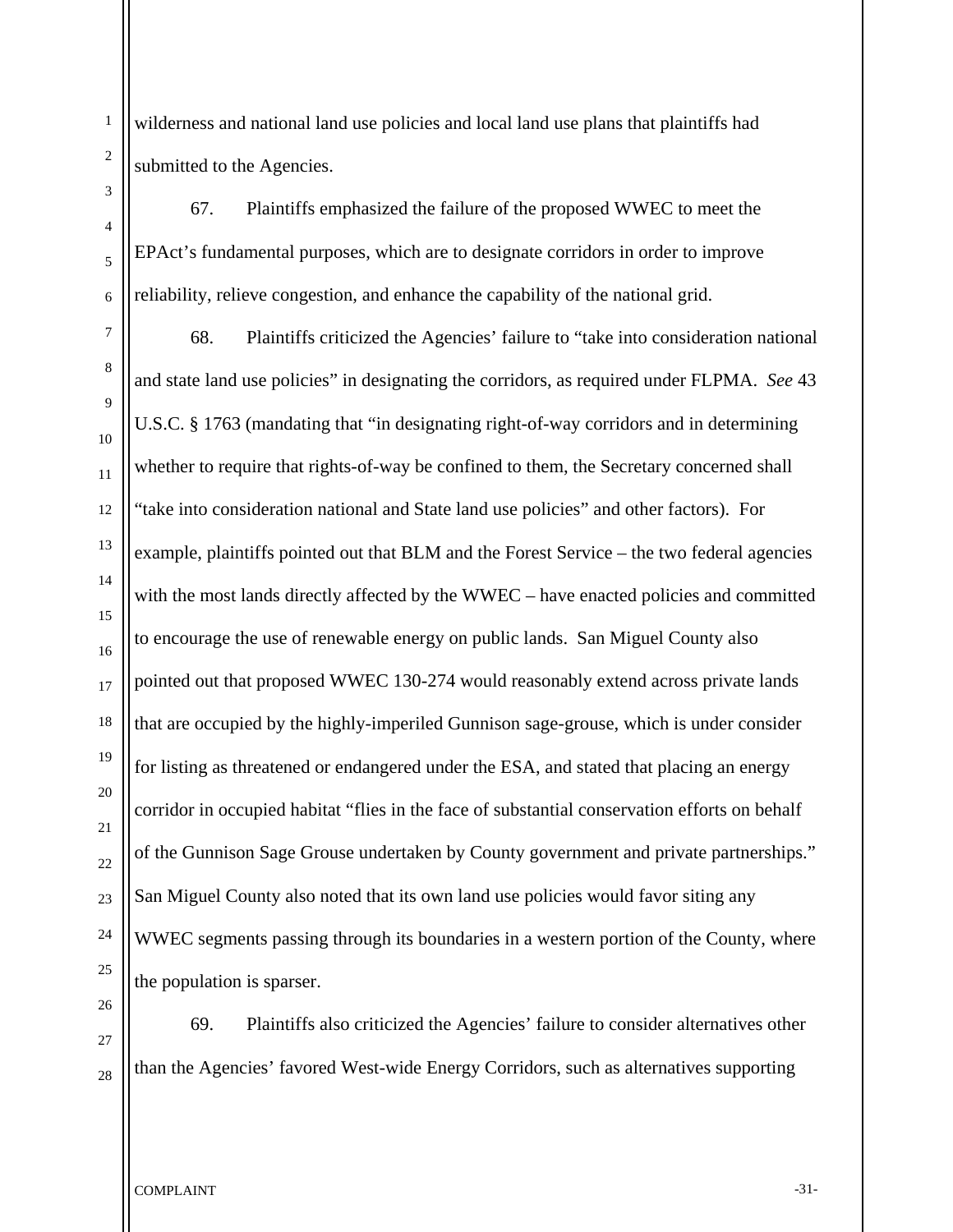renewable energy, energy conservation, and energy efficiency. The one action alternative developed by the Agencies aligned the corridors with virtually every existing and proposed coal plant throughout the West but did not similarly consider any alternatives that would support development of renewable energy resources, which are constrained by geographic location. Plaintiffs also pointed out that any need for certain corridors could be obviated altogether by increased efficiency of existing capacity. Plaintiffs proposed specific alternatives that should have been considered by the Agencies, including realignment of corridors, consideration of limited use for corridors near conservation lands, and alternatives that would avoid impacts to natural resource, ecological, aesthetic, and recreational values. Many of these concerns were reiterated and supported by other commenters, such as the State of New Mexico and American Wind Energy Association, and those with technical expertise, such as Utility System Efficiencies, Inc.

70. Plaintiffs criticized the Agencies' refusal to consider the environmental consequences of the West-wide Energy Corridors as required by NEPA, including: the direct effects of the corridors on federal lands; the indirect effects of the corridors' likely paths on State, tribal, county, and private lands; the indirect effects resulting from the proposed corridors' facilitation of continued dependence on coal-fired power plants and other fossil fuels; and the cumulative effects of the corridors, including but not limited to the cumulative effect to wildlife due to habitat fragmentation occurring at the landscape level.

71. Many comments on the Draft PEIS noted the Agencies' refusal to comply with the ESA's section  $7(a)(2)$  consultation requirement, including comments submitted by plaintiffs and other environmental organizations. This same flaw was noted by state and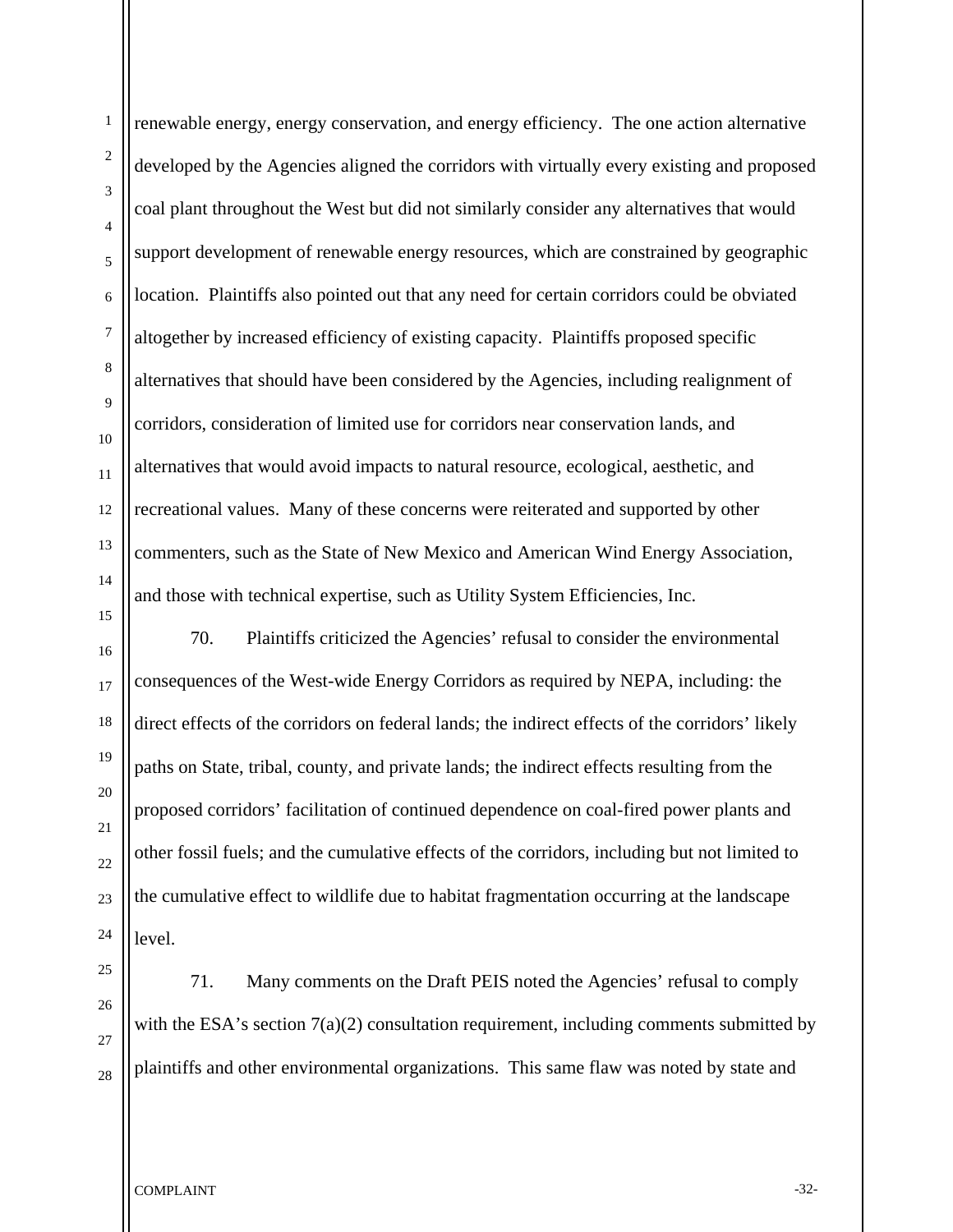federal agencies and local governments, including: California Department of Fish and Game; Colorado Division of Wildlife; County of San Diego, State of California; and plaintiff San Miguel County.

72. In addition, NOAA Fisheries specifically noted that "ESA consultation requirements are triggered when a proposed Federal action 'may affect' ESA listed species or their critical habitat" and stated that the agency did "not agree with the [Agencies'] conclusion" that designation of corridors has no effect to ESA-listed species.

73. On April 15, 2008, the Subcommittee on National Parks, Forests, and Public Lands and Subcommittee on Energy and Mineral Resources of the House Natural Resources Committee held a joint oversight hearing on the West-wide Energy Corridors process. Oral and written testimony emphasized the Agencies' failures to consult with state, tribal, and local governments such as the Hualapai Indian Tribe of Arizona, San Miguel County, and the village of Placitas, New Mexico. Testimony from the State of New Mexico, Interwest Energy Alliance, and Southern California Edison emphasized the Agencies' failure to take into account renewable energy development and the lack of corridors' facilitation of this development. Testimony also focused on unacceptable impacts to lands with important conservation values.

74. On November 20, 2008, the Agencies issued the Final Programmatic Environmental Impact Statement for the West-wide Energy Corridors ("Final PEIS"). 73 Fed. Reg. 72521 (Nov. 28, 2008). The Agencies made only minor changes to the Westwide Energy Corridors in the Final PEIS.

75. In its Notice of Availability ("NOA") for the Final PEIS and proposed land use plan amendments for BLM lands, BLM stated that the DOI Assistant Secretary of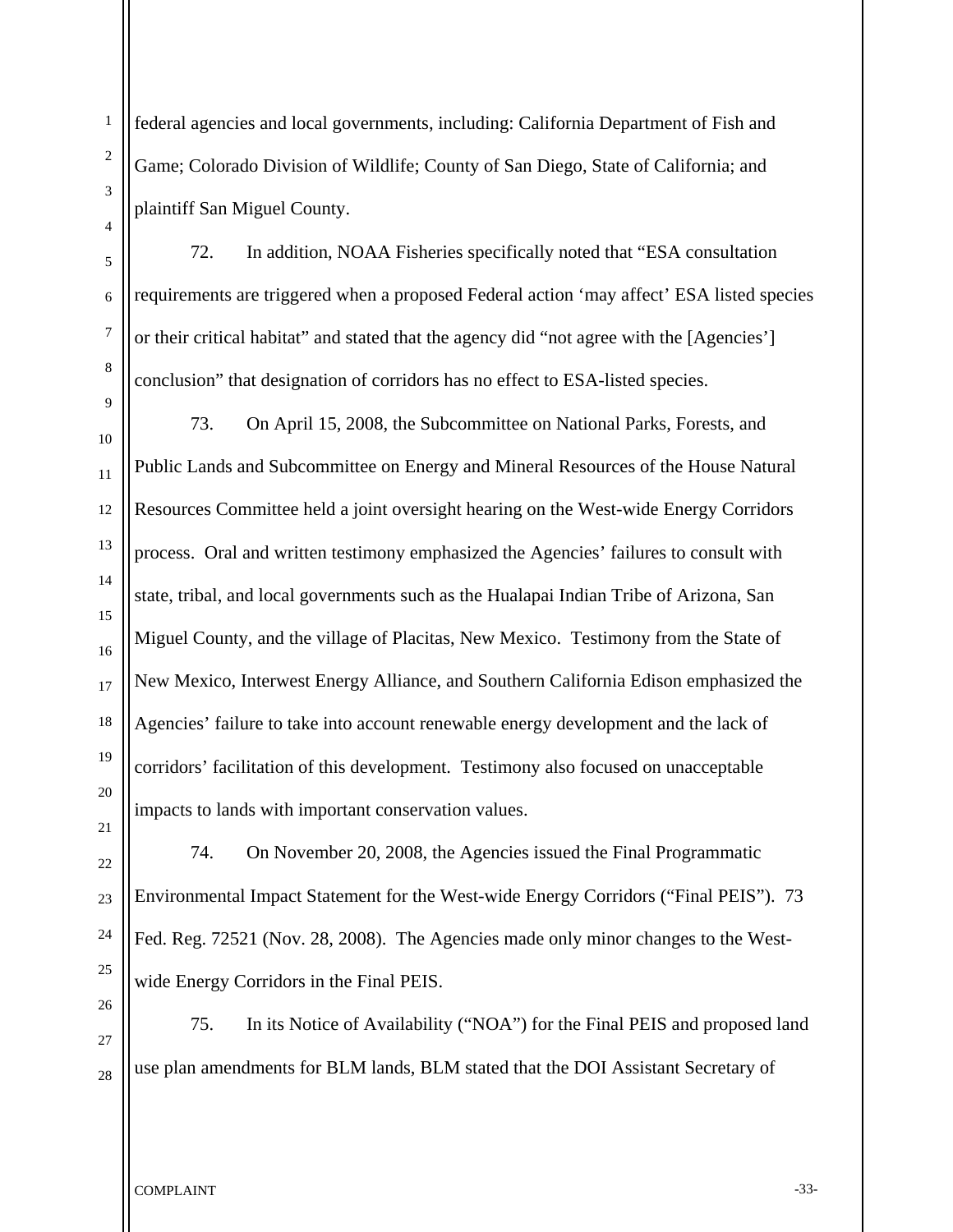Interior for Land and Minerals Management is the "responsible official for publishing the proposed plan amendments affecting public lands," and as such, the NOA "is the final decision" for the DOI. 73 Fed. Reg. 72521 (Nov. 28, 2008). Thus, according to the NOA, "[t]his decision is not subject to administrative review (protest) under the BLM (DOI) land use planning regulations." *Id*. at 72525.

76. Although the Secretary of Interior eliminated the statutorily-guaranteed opportunity for public protests, on October 31, 2008, the BLM initiated the 60-day Governors' Consistency Review of the Final PEIS pursuant to 43 C.F.R. § 1610.3-2, which affords governors of states affected by BLM land use plans or amendments 60 days to review RMPs and amendments, "identify inconsistencies" with State or local plans, and provide recommendations in writing. 43 C.F.R. § 1610.3-2(e). BLM received letters from the Governors of Idaho, New Mexico, Utah, Montana, and Wyoming. New Mexico Governor Bill Richardson's consistency review highlighted the Agencies' failure to accommodate renewable energy; protect conservation lands, such as citizen-proposed wilderness and National Wildlife Refuges; and consult with local governments, such as the City of Las Cruces.

77. On January 14, 2009, former BLM Director James Caswell signed the ROD for the WWEC, which amended 92 BLM land use plans to incorporate designation of the Section 368 energy corridors.

78. On January 14, 2009, former USDA Undersecretary Mark Rey signed a ROD amending 38 National Forest Land Management plans to incorporate designation of the Section 368 energy corridors.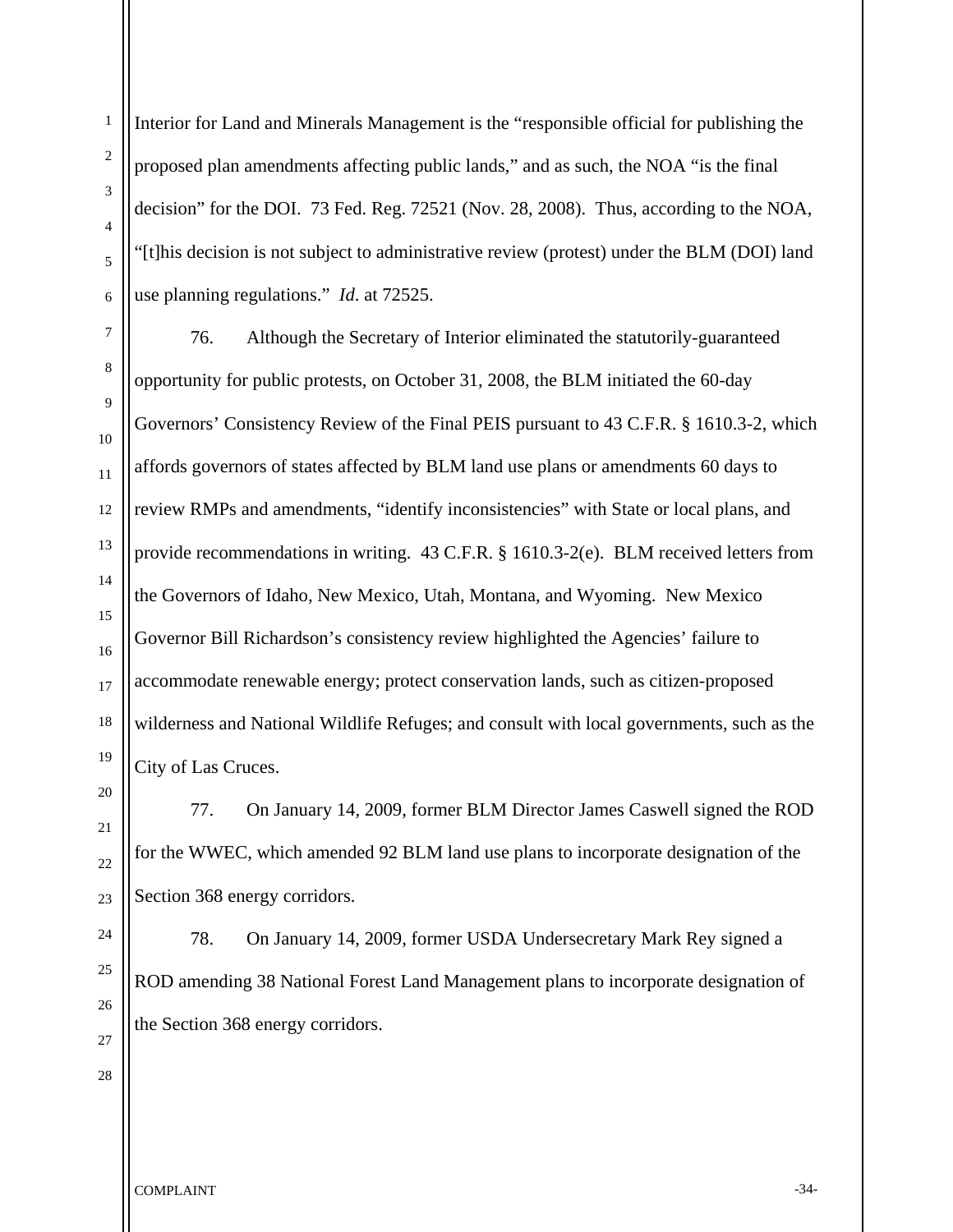79. The RODs constitute final agency action for the designation of the Section 368 energy corridors on federal public lands in the 11 Western States.

1

2

3

4

5

6

7

8

9

10

11

12

13

# **B. The WWEC Final PEIS**

80. Although the Agencies made some minor changes from the Draft PEIS, in the Final PEIS for the WWEC the Agencies did not remedy the numerous legal deficiencies highlighted by other federal agencies, state agencies, local governments, state governors, and plaintiffs.

#### *1. WWEC PEIS Alternatives*

81. Although NEPA requires federal agencies to consider a reasonable range of alternatives to their proposed activities, the Agencies only considered two alternatives in connection with the WWEC: the "no action" alternative, where no corridors would have been designated, and the "proposed action," which was comprised of the sole corridor network that was developed, considered, and ultimately designated by the Agencies.

82. The Final PEIS does identify numerous alternatives that were proposed by the public, *see* Final PEIS at 2-48 to 2-52, but states that the Agencies ultimately refused to consider any of them because they believed that none would "meet the purpose and need of Section 368, support designation of federal energy corridors, or address the energy transmission congestion issues of the electricity transmission grid in the West." *Id*. at 2- 48. In an appendix to the Final PEIS, the Agencies attempt to explain further their refusal to consider any other action alternative, by claiming summarily that their chosen approach was "the only reasonable, rational, and feasible way" to comply with EPAct Section 368. *Id.* at Volume IV, page 17.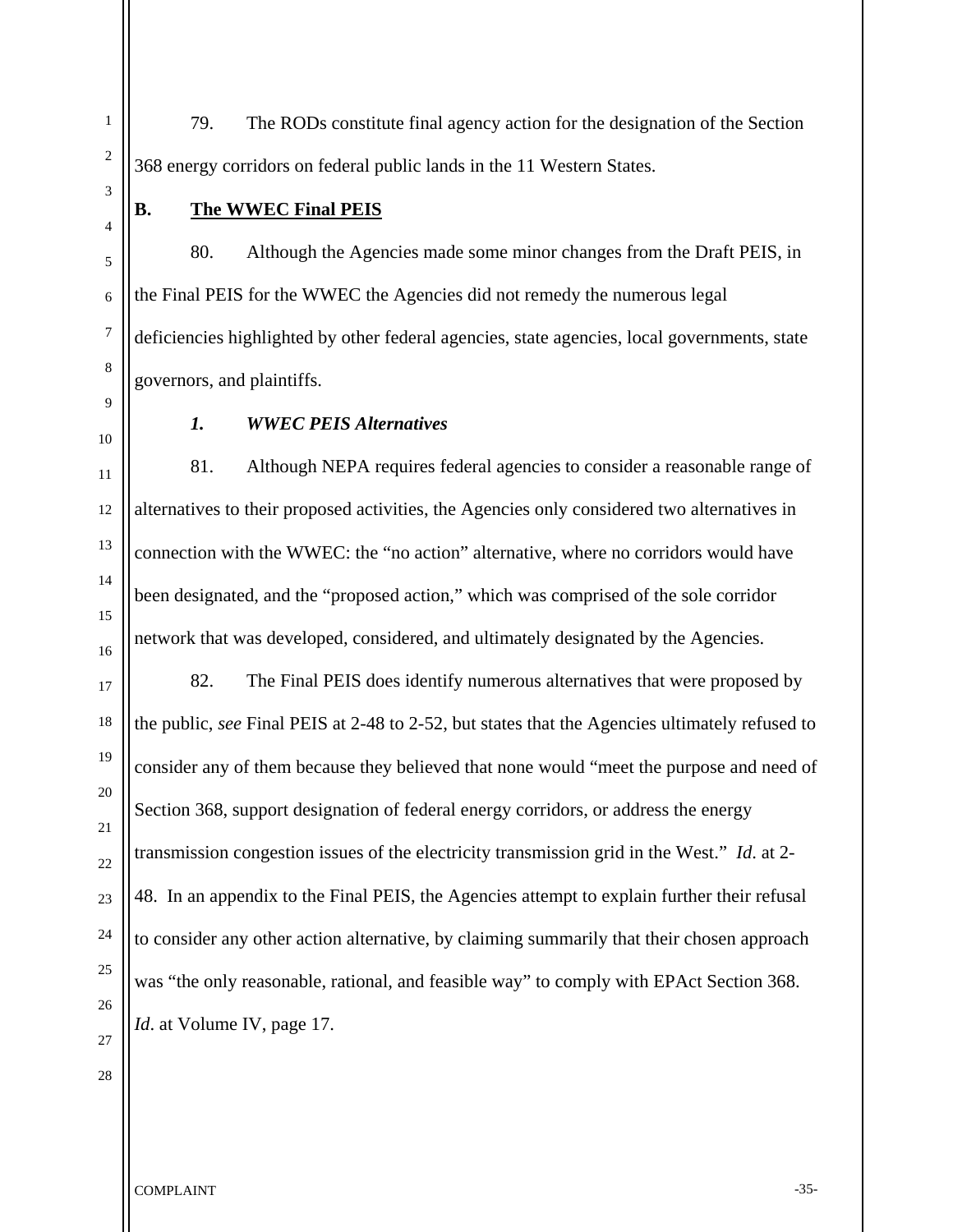83. The Agencies eliminated important issues from detailed study in the alternatives section of the Final PEIS, such as the need for increased transmission of energy and for effective mitigation measures, for limiting developments to upgrades of existing transmission structures in sensitive landscapes, and for siting corridors to support renewable energy development and transmission. *2. WWEC PEIS Consideration of Environmental Impacts*  84. The Final PEIS "includes an analysis of types of potential impacts that

could result from a typical energy transmission project, irrespective of its location on the landscape," but does not contain any analysis of the actual impacts of designating particular energy corridors across particular landscapes. *Id*. at S-11. The Final PEIS also fails to assess the corridors' direct, indirect, and cumulative environmental effects to affected resources in combination with changing environmental conditions resulting from climate change.

85. The Agencies acknowledged that the corridor segments on federal lands will eventually connect by crossing state, private, and tribal lands. *Id*. at 3-32. Nevertheless, the Final PEIS does not assess the direct, indirect, and cumulative impacts of the corridors to nonfederal lands – including impacts to natural resources, wildlife and plants, scenic values, and recreational opportunities – between the designated corridors on federal public lands.

86. Although the West-wide Energy Corridors align with virtually every existing and proposed coal-fired power plant in the 11 western states, the Final PEIS does not consider or disclose those plants' collective contribution to the problem of climate change. Similarly, the Final PEIS does not consider the climate impacts from increased oil

1

COMPLAINT -36-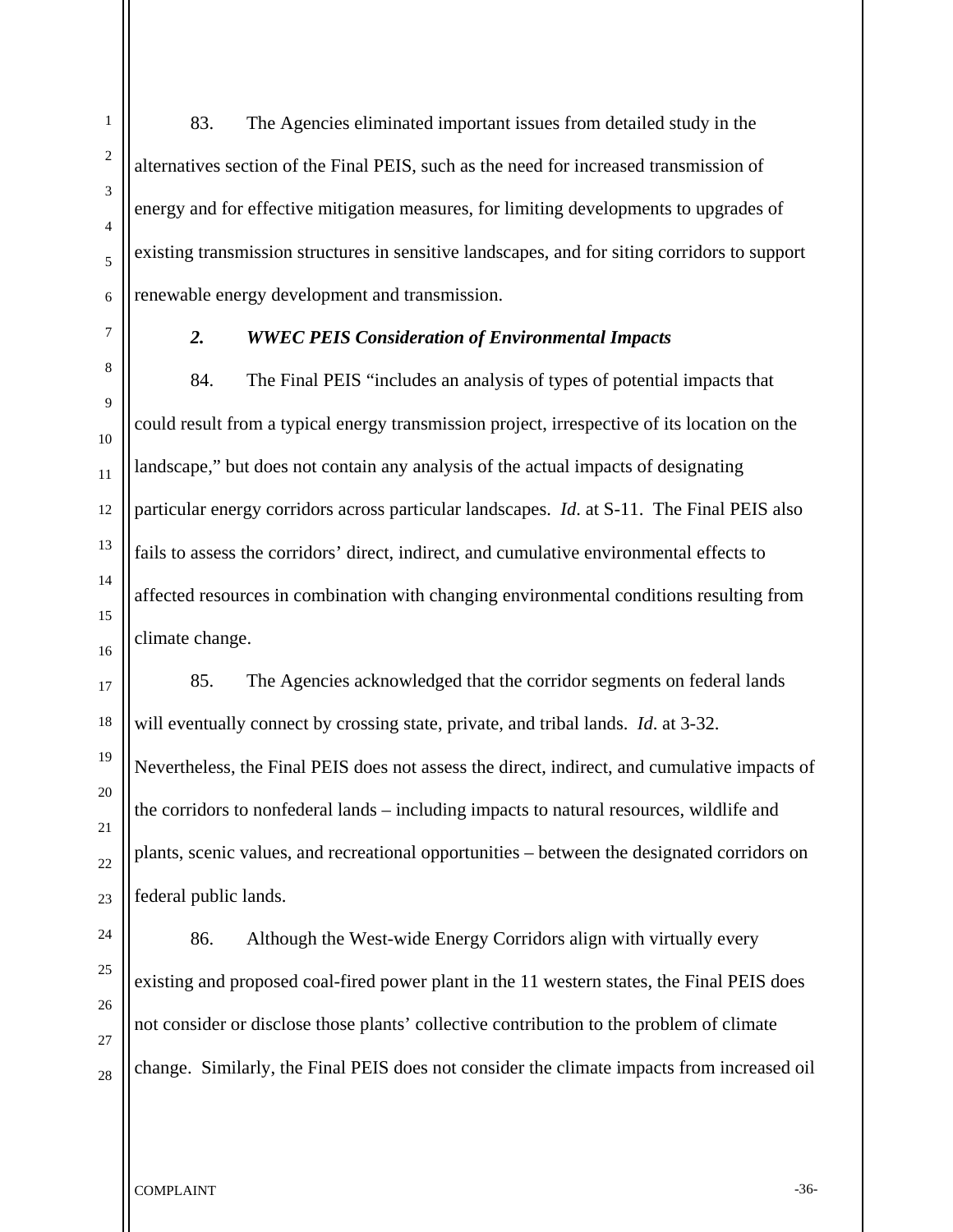1

and gas development activities that are reasonably foreseeable impacts of the development and use of pipelines within the WWEC, including pipelines for liquefied natural gas, which has a greater carbon impact than domestic and conventional natural gas. *See generally id*. at 4-42 to 4-51.

# *3. WWEC PEIS Consideration of Cumulative Impacts and Connected Actions*

87. The Final PEIS acknowledged that NEPA requires the Agencies to consider the connected, cumulative, and similar actions, as well as the cumulative impacts of the WWEC when added to other past, present and "reasonably foreseeable" actions. *Id.* at 4-4 to 4-42. Yet, the Final PEIS does not address numerous connected, cumulative, similar actions, or other actions, including, *inter alia*, the TransWest Express, Rockies Express and Ruby pipelines, BLM's Programmatic Vegetation Treatment EIS and Environmental Report, BLM's Wind Energy Development Programmatic EIS, the BLM and Forest Service Programmatic EIS for Geothermal Leasing in the Western United States, and the Western Oregon Plan Revisions covering six BLM districts.

#### *4. WWEC PEIS Consideration of Mitigation Measures*

 88. The Final PEIS identifies the need for mitigation measures to address potential impacts of projects sited in the corridors. *Id*. at 3-35. The Final PEIS also identifies general types of mitigation measures that could be used. *Id.* at 3-35 to 3-36. Additional types of mitigation measures are also identified for each of the affected resources listed in Chapter 3, but the chapter describes only "standard mitigation measures" whose implementation is not required by the Agencies. *Id.* at 3-2 (standard mitigation measures "*may* be used") (emphasis added). The Final PEIS does not provide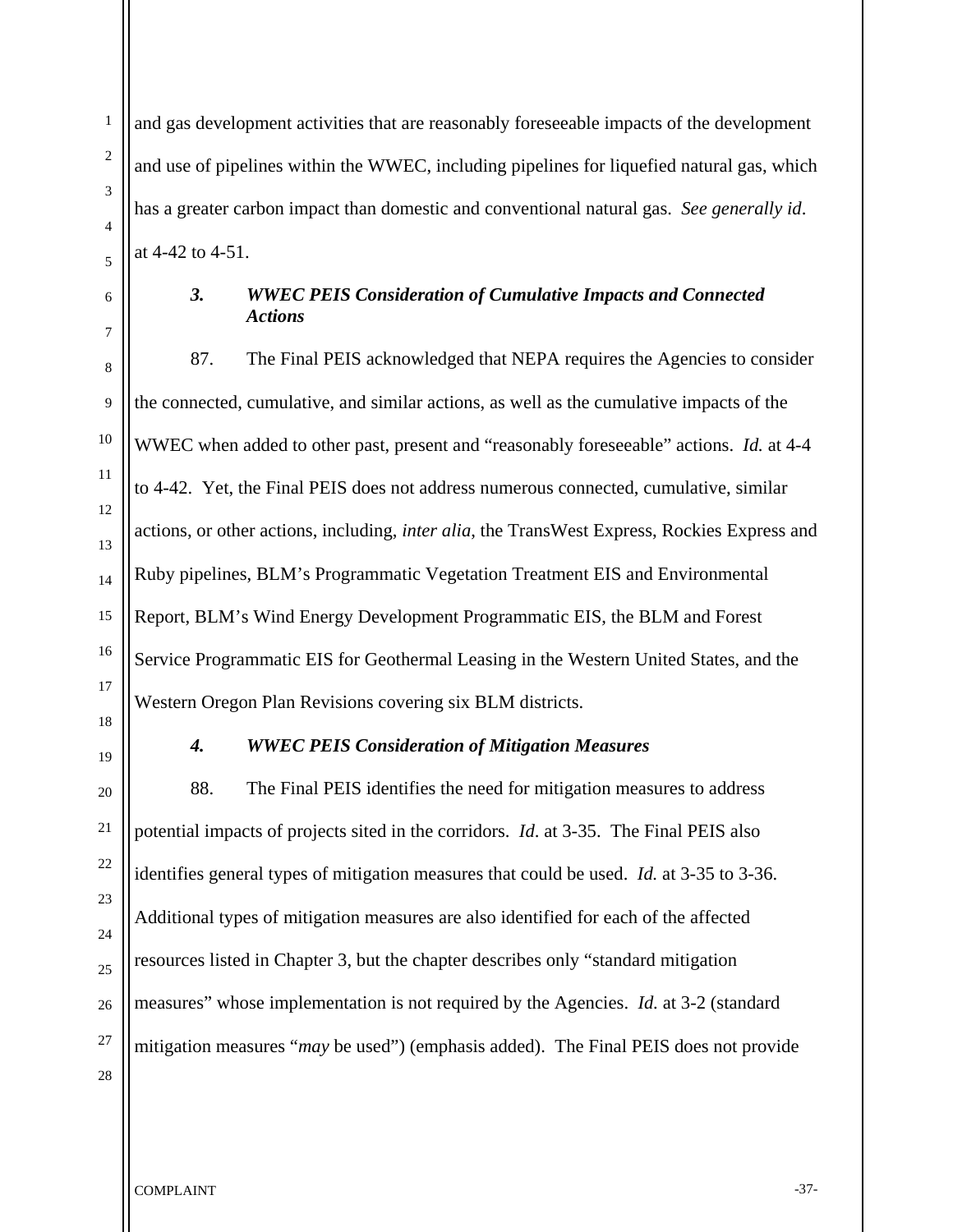an analysis of, or discuss the scientific support for, the measures. The Final PEIS also does not consider specific mitigation measures that were proposed by plaintiffs.

1

2

3

# *4. WWEC PEIS Consideration of National and Local Land Use Policies*

89. In their comments on the draft PEIS for the WWEC, plaintiffs informed the Agencies that FLPMA requires the Agencies to consider national, state and local land use policies when designating the corridors. The Agencies did not, however, address certain policies in the Final PEIS.

90. BLM, DOE, and the Forest Service have developed numerous policies to encourage the development and transmission of certain types of renewable energy on public lands that were not considered in the designation of the WWEC, including the following policies.

a. In 2003, BLM began a planning process to amend, develop, and implement a comprehensive wind energy development program in 11 western states and to amend 52 BLM land use plans to adopt the new program. 68 Fed. Reg. 59814 (Oct. 17, 2003). This planning process culminated in the development of a programmatic EIS for a wind energy development program in the western U.S., for which BLM signed a ROD in December 2005. DOI/BLM, *Record of Decision, Implementation of a Wind Energy Development Program and Associated Land Use Plan Amendments* (Dec. 2005).

b. In 2007, BLM announced it would take steps to boost geothermal leasing in areas with high potential for near-term exploration and development of geothermal resources, 72 Fed. Reg. 32679 (June 13, 2007), and in 2008 BLM and the Forest Service signed a Record of Decision that amended 114 BLM RMPs and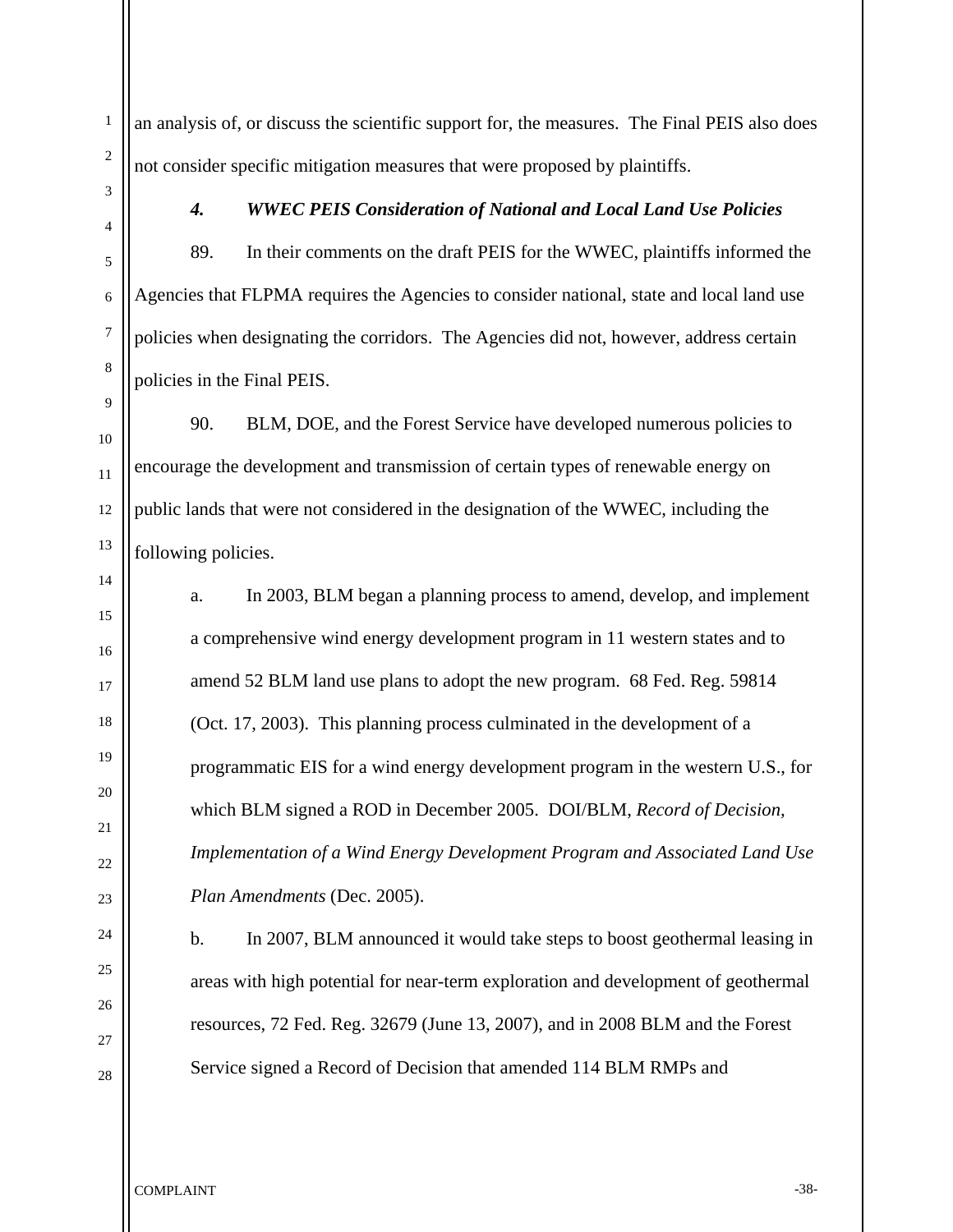specifically delineated federal public lands as open or closed to possible geothermal leasing applications. DOI/BLM and U.S. Department of Agriculture/Forest Service, *Record of Decision and Resource Management Plan Amendments for Geothermal Leasing in the Western United States* (Dec. 2008).

c. In May 2008, DOI, BLM, and DOE began preparation of a PEIS to evaluate solar energy development on public lands, to develop and implement programs for solar energy projects, and to amend federal land use plans to establish a BLM solar energy development program in areas or zones with the fewest resource conflicts to facilitate the development of solar energy more quickly. 73 Fed. Reg. 30907 (May 29, 2008). On April 27, 2009, BLM announced that the release of the Draft PEIS for Solar Energy Development, which was originally scheduled for the spring of 2009, will be postponed until fall of 2009 in order to allow BLM to consider results of a transmission study that has been initiated by the Western Governors' Association, and to more closely align the proposed alternatives in the Draft PEIS with the DOI Secretary's recently-announced policies for renewable energy development on public lands. On Tuesday, June 30, 2008, BLM announced that it will re-open the scoping period for the Draft PEIS, as it is planning to withdraw about 680,000 acres of public lands from all other uses while it determines which areas are appropriate for solar-energy development. *See* 74 Fed. Reg. 31307 (June 30, 2008). Through this process, DOI and BLM will evaluate 24 specific areas with high development potential for solar energy. *Id*.

91. In addition to the many federal policies favoring expedited development of renewable energy on public lands, state and local governments also have official plans,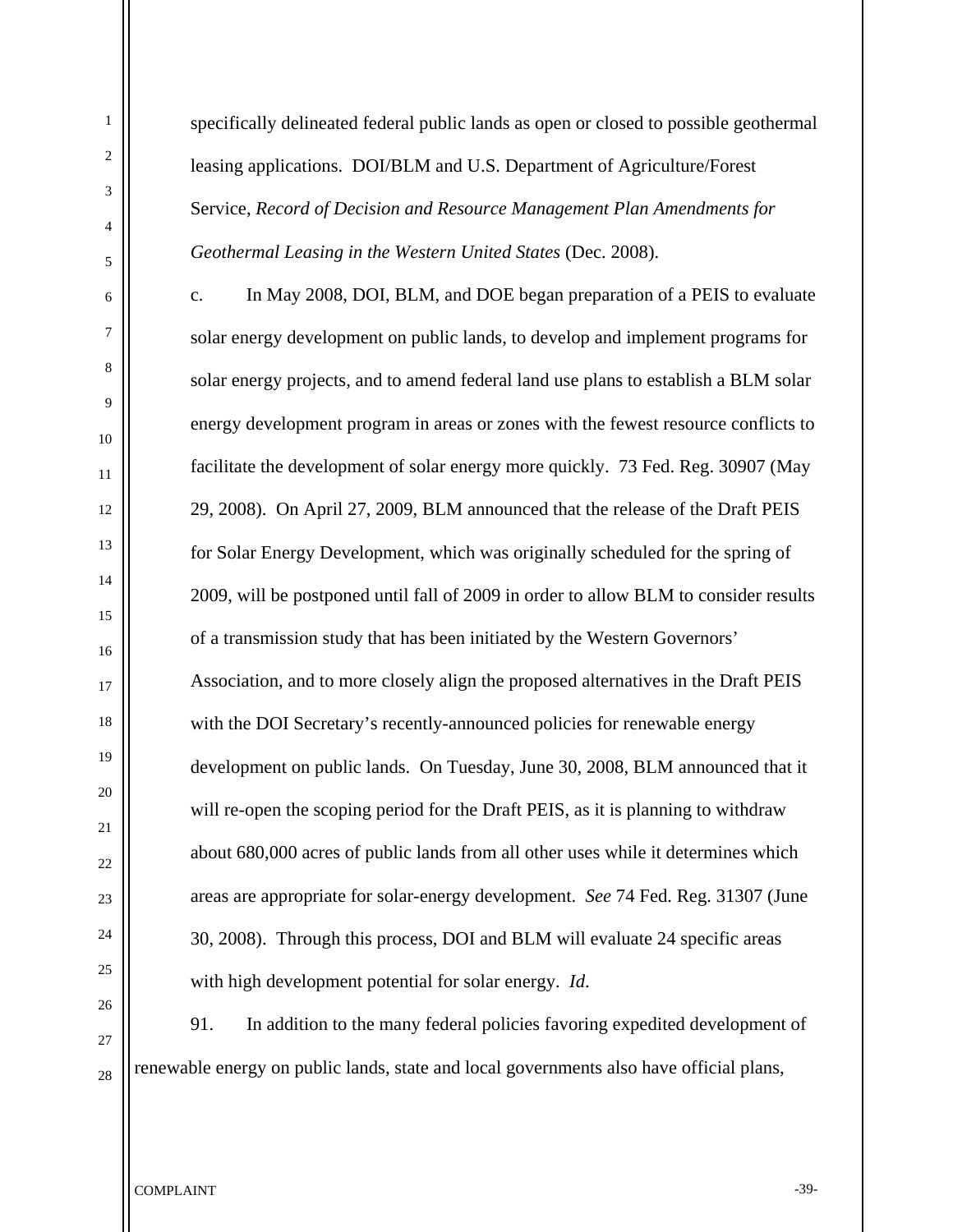policies and programs to encourage renewable energy development. The Western Governors' Association has commenced a process to involve stakeholders in delineating areas with high quality and developable renewable energy resources. Eight of the 11 western states that are directly affected by the WWEC have renewable energy portfolio standards, requiring them to obtain certain amounts of energy from renewable sources. Many of these states have also created programs and agencies to assist in siting renewable energy projects or transmission. For example, California has a Renewable Energy Transmission Initiative underway, and New Mexico has created a Renewable Energy Transmission Authority, which submitted comments on the Draft WWEC PEIS and voiced concerns with the Agencies' failure to develop corridors in a manner that supports the State's efforts. San Miguel County has adopted a Land Use Code and Comprehensive Development Plan which prioritize the use and development of renewable energy while minimizing adverse impacts of development to species like the Gunnison sage-grouse and other values.

92. Despite the clear relationship between these federal and non-federal policies and the West-wide Energy Corridors, the Agencies did not incorporate any of the policies into the decisionmaking process for the West-wide Energy Corridors, *e.g.*, by including any alternatives to the chosen corridors that promote the transmission of renewable energy resources.

## *6. The Agencies' Failure to Ensure No Jeopardy or Adverse Modification Through ESA Section 7(a)(2) Consultation*

93. Within the "project area" of the WWEC (*i.e.*, within those counties directly impacted by designated corridors), there are 154 plant and 175 animal species that are listed as threatened or endangered under the ESA, proposed for listing, or candidates for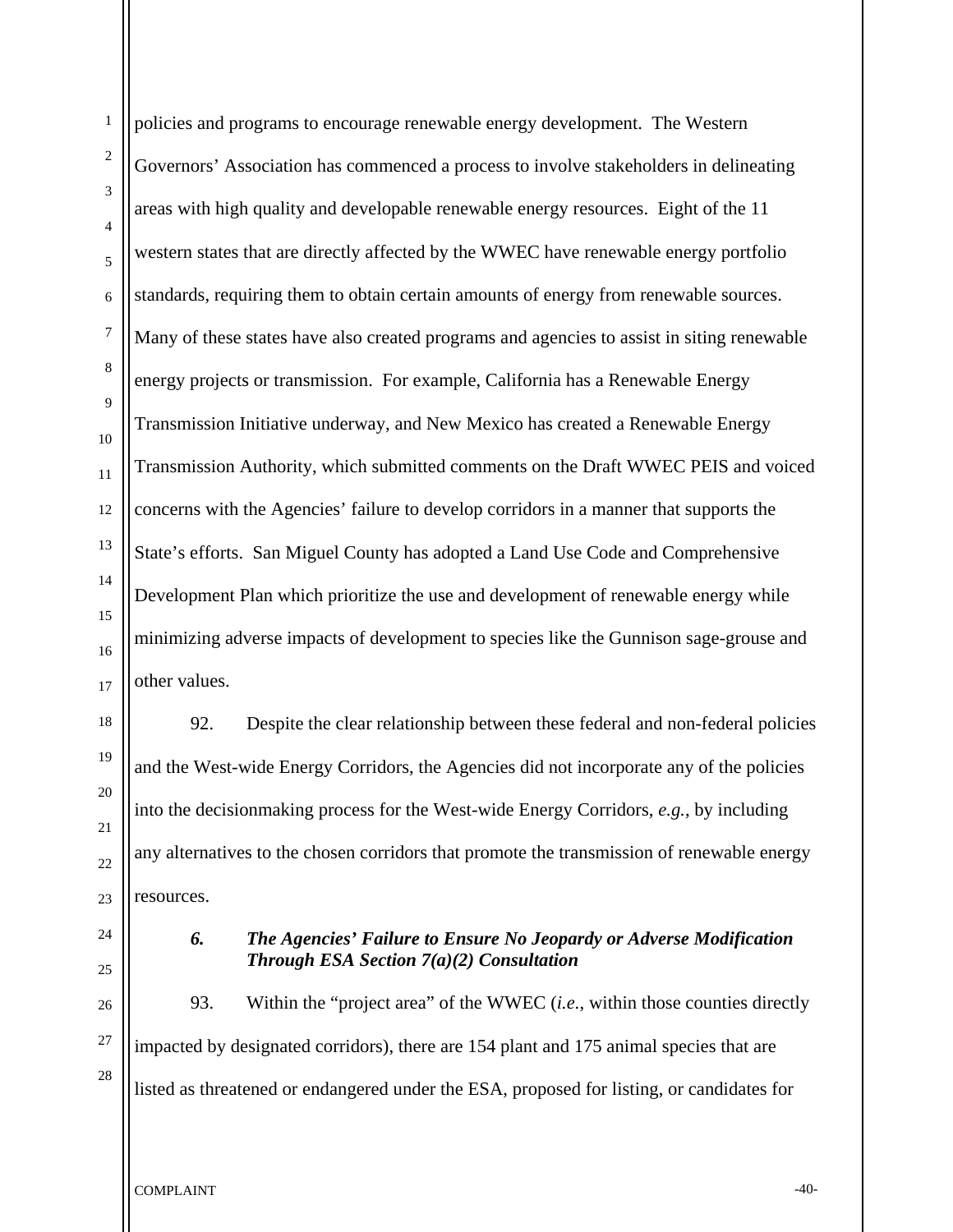listing. *See* Final PEIS at Appendix R. These include but are not limited to the Quino checkerspot butterfly, bonytail chub, Virgin River chub, spikedace, coho salmon, steelhead, Chinook salmon, woundfin, Colorado pikeminnow, bull trout, razorback sucker, arroyo toad, desert tortoise, marbled murrelet, coastal California gnatcatcher, northern spotted owl, Mexican spotted owl, San Bernardino Merriam's kangaroo rat, and Peninsular bighorn sheep – all of which are listed as threatened or endangered under the ESA, and some of which have designated critical habitat that would be crossed by the West-wide Energy Corridors. The Agencies acknowledged that such species may be directly affected by land disturbance, construction, or operation of energy transport systems within the West-wide Energy Corridors, and indirectly affected by erosion, harassment, noise, spread of invasive species, and increased human access. *See id*. at R-3, Table 3.8-10. 94. During the public comment period for the Draft PEIS, NOAA Fisheries

informed the Agencies that corridors in Washington and Oregon directly overlap and/or cross designated critical habitat for ESA-listed salmonids. For example, NOAA Fisheries noted that the corridors cross habitat for four populations of upper Columbia River steelhead, two of three populations of upper Columbia River spring-run Chinook salmon, and Puget Sound Chinook and steelhead. In light of this, NOAA Fisheries recommended that DOE (a lead agency in the preparation of the WWEC) "should engage in a consultation with NMFS pursuant to the ESA on the proposed designation of energy corridors."

95. Despite these effects to ESA-listed species and NOAA Fisheries' comment that the Agencies should engage in section  $7(a)(2)$  ESA consultation to consider them, the Agencies did not consult with USFWS or NOAA Fisheries, and claimed that ESA section

COMPLAINT THE COMPLAINT THE STATE OF STATE AND STATE OF STATE AND STATE OF STATE OF STATE OF STATE OF STATE OF STATE OF STATE OF STATE OF STATE OF STATE OF STATE OF STATE OF STATE OF STATE OF STATE OF STATE OF STATE OF STA

1

2

3

4

5

6

7

8

9

10

11

12

13

14

15

16

17

18

19

20

21

22

23

24

25

26

27

28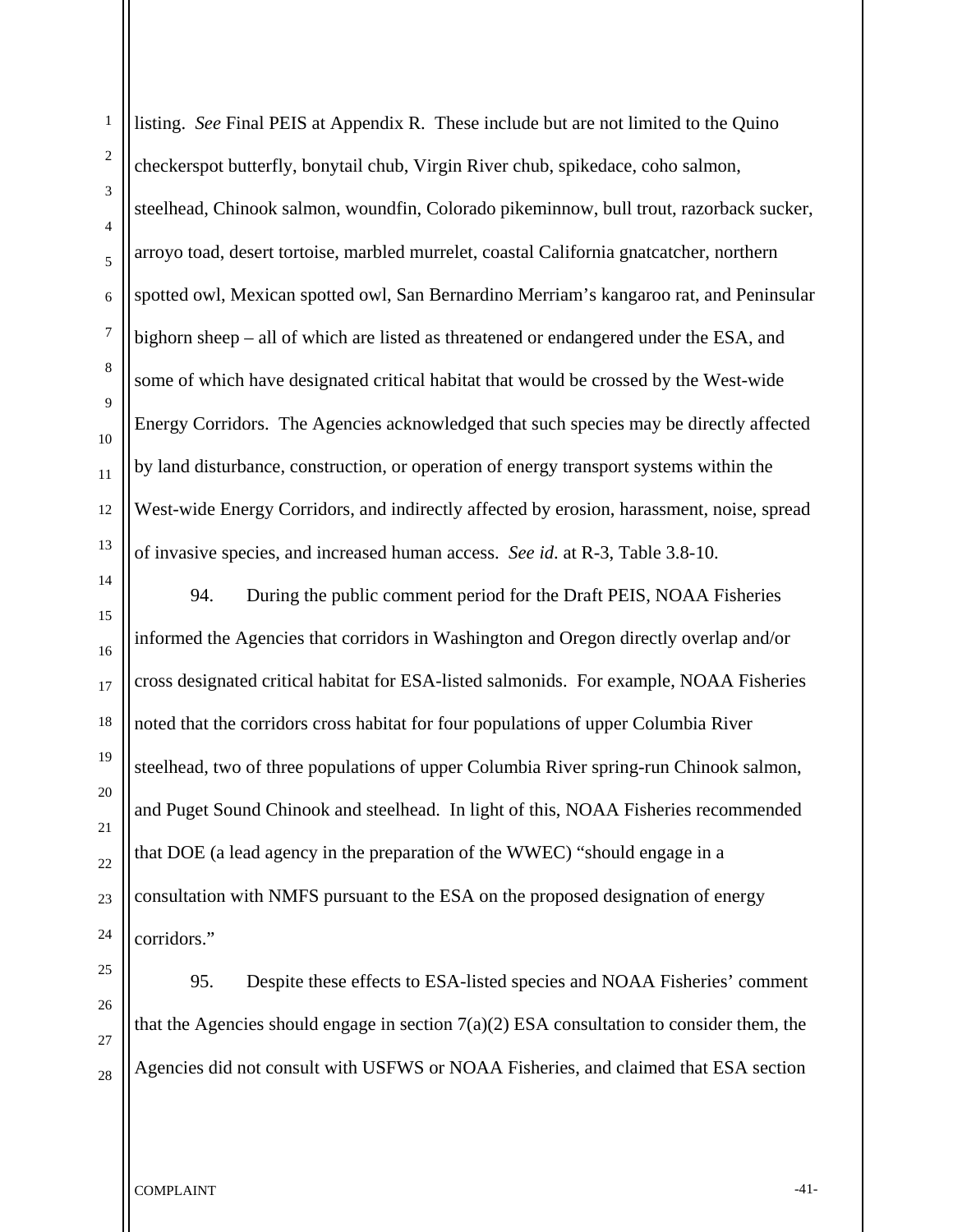7 consultation is not required. Final PEIS at Volume IV: Comments and Responses at 13 (Topic 4.1).

1

2

3

4

5

6

7

8

9

10

# *7. Specific WWEC Segments*

96. Although the Final PEIS slightly adjusted several corridors to avoid particular conservation lands, the vast majority were unchanged from the Draft PEIS, and many of the WWEC segments will significantly impact public lands in ways that were not considered in the PEIS. The Final PEIS also failed to consider alternatives and mitigation measures that could have avoided or substantially reduced these impacts on public lands.

11 12 13 97. WWEC 130-274 is a new multi-modal corridor that bisects plaintiff San Miguel County and is located near: Naturita Canyon, an area with exceptional scenic qualities; Lone Cone, a significant mountain peak; the Dan Noble State Wildlife Area; and popular recreational areas. The likely paths extending beyond WWEC 130-274 (and its alternate route, WWEC 130-274(E)) would also impact private lands with extraordinary scenic qualities and habitat for the Gunnison sage-grouse, a highly-imperiled species that is being considered for listing under the ESA and for which the County has worked for years to protect. The PEIS does not disclose or consider the impacts of WWEC 130-274 to these areas and resources.

98. WWEC 101-263 tracks the Van Duzen River, a major tributary of the Eel River, and goes through the Six Rivers National Forest. The Van Duzen River is a popular recreational and fishing destination and supports threatened and endangered populations of steelhead, chinook, and coho salmon. The PEIS does not disclose or consider the impacts of WWEC 101-263 to these imperiled fish or other resources.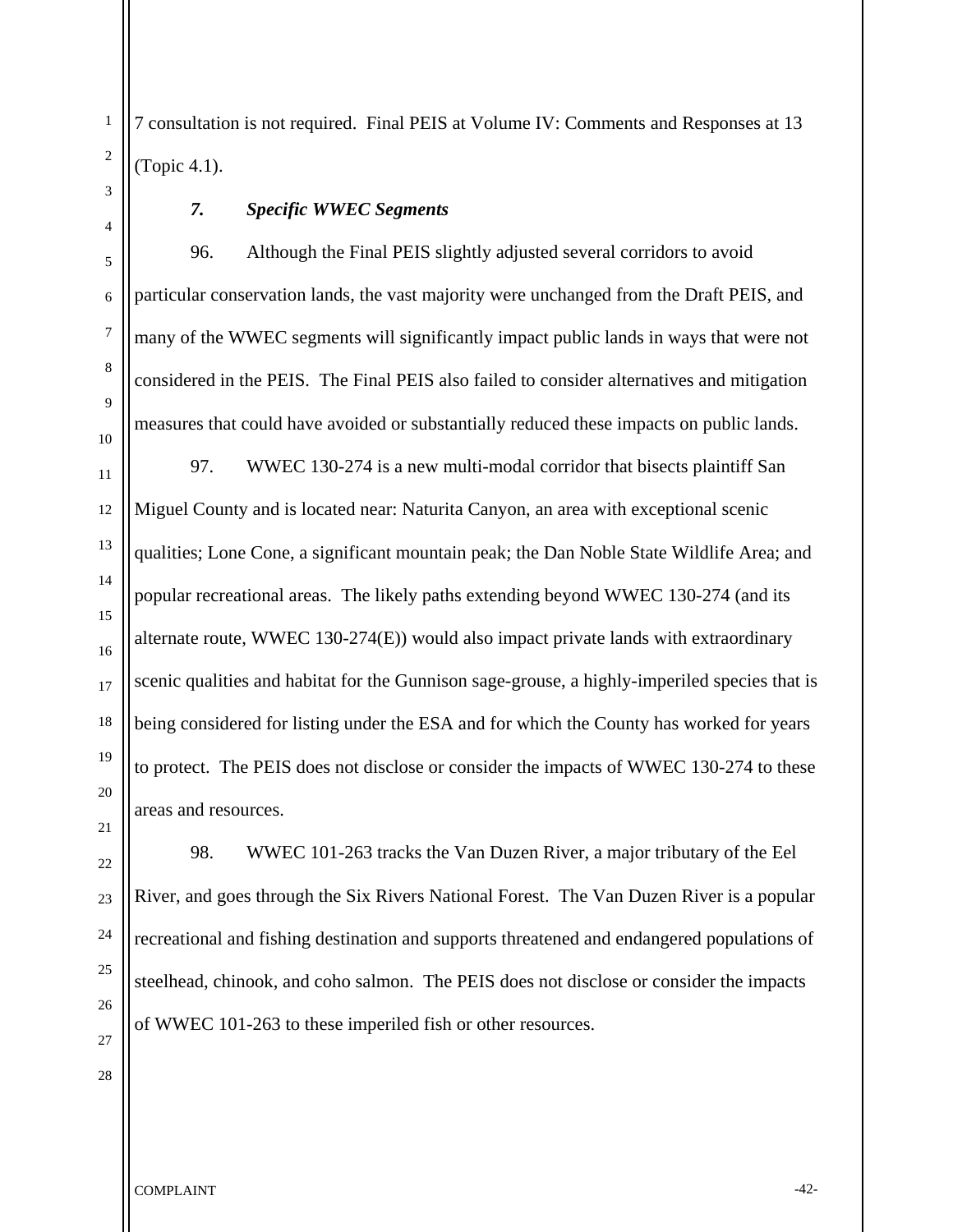99. WWEC 230-248 crosses wetlands, ascends and descends mountains, and traverses three Wild and Scenic River corridors in the Mt. Hood National Forest. Because most of WWEC 13-274 (and the alternate route, WWEC 130-274(E)) does not track any locally designated rights-of-way, construction of transmission lines, pipelines, and related facilities within the corridor will result in impacts to relatively undisturbed areas. Such impacts could include a 47-mile long, 100 to 150-foot wide construction corridor clearcut, 50 feet of which will be permanently cleared of growth using herbicides. This corridor will destroy mature and old-growth forest stands set aside to protect the northern spotted owl and result in the construction of new roads, including roads in one area where over one hundred miles of road were recently removed by the Forest Service because of their impacts. WWEC 230-248 also crosses the highly-popular Pacific Crest Trail as well as streams, creeks, and rivers that provide critical habitat for ESA-protected populations of salmon and clean drinking water for communities downriver. WWEC 230-248 will support the construction of a specific natural gas pipeline project that will have reasonably foreseeable environmental impacts. The PEIS does not disclose or consider these impacts. 100. WWEC 24-228 lies between the Alvord Desert and Bowden Hills

Wilderness Study Areas ("WSA") and habitat for greater sage-grouse on BLM lands in Oregon. The PEIS and maps do not depict these units and the PEIS does not disclose the proximity of these or other WSAs that are located within one mile of WWEC 24-228.

101. WWEC 7-24 is located in eastern Oregon and runs through an area known as the East-West Gulch, an area with wilderness values acknowledged by the BLM. The PEIS does not disclose the existence of these values (despite plaintiffs' repeated

1

2

3

4

5

6

7

8

9

10

11

12

13

14

15

16

17

18

19

20

21

22

23

24

25

26

27

28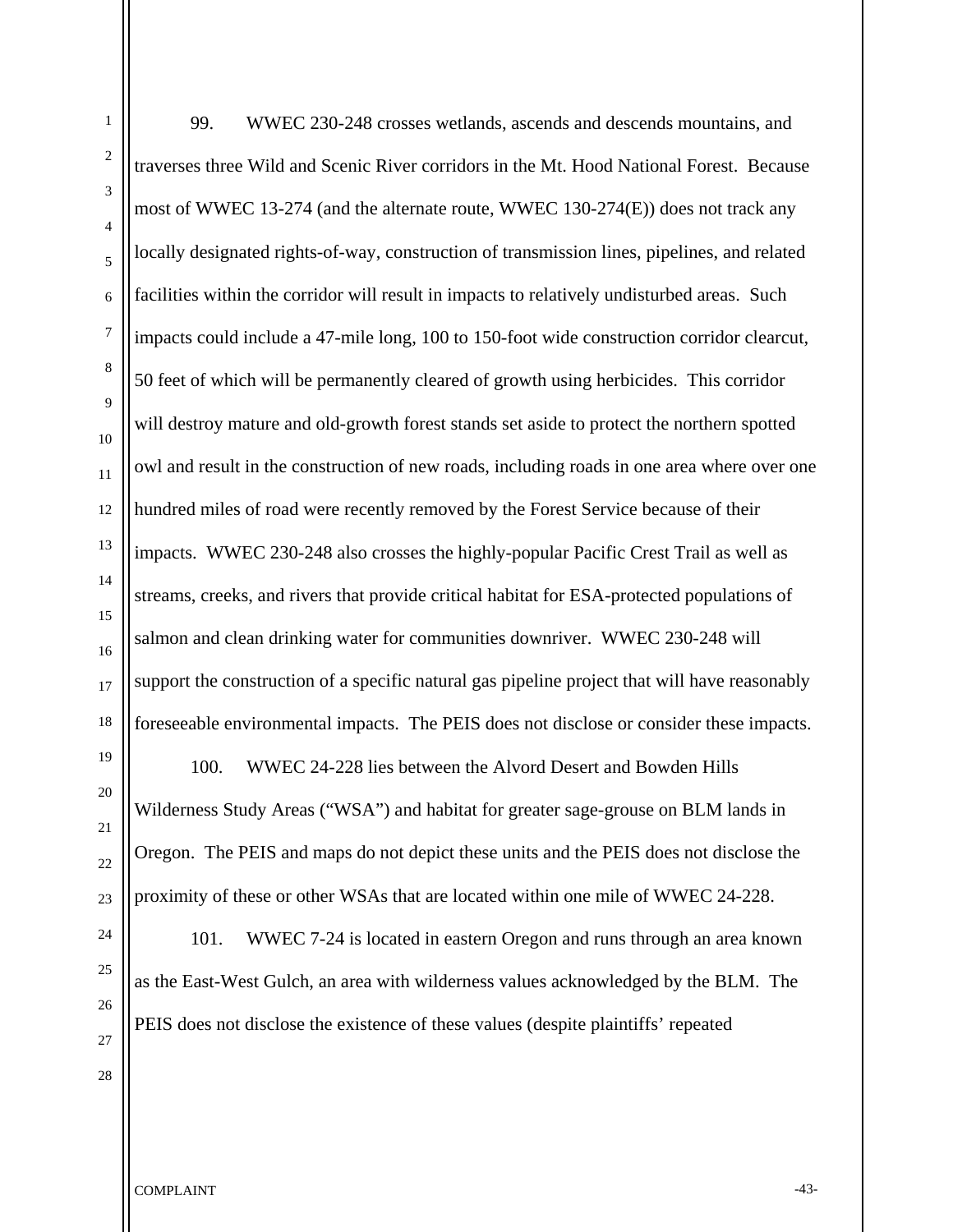submission of applicable GIS data) or discuss how the designation of WWEC 7-24 will affect them.

6 8 12 13 14 15 16 18 102. WWEC 68-116 runs through Grand Staircase-Escalante National Monument in Utah. This segment also intersects with the Paria River in Southern Utah, which has been classified as Wild and Scenic River Act ("WSRA")-suitable in BLM's Monument Management Plan. The Paria River encompasses scenic, recreational, wildlife, geological, historic, and riparian values. From the intersection point with the corridor, the Paria flows immediately through the Paria Canyon/Vermillion Cliffs Wilderness Area and then to the Colorado River. The Monument Management Plan for the Grand Staircase-Escalante National Monument ("MMP") states that "BLM will safeguard the remote and undeveloped character of the Monument, which is essential to the protection of the scientific and historic resources." MMP at iv. The majority of the area is classified as Visual Resource Management Class II, which requires BLM to retain the existing character of the landscape and to ensure that the level of change to the characteristic landscape should be low, not attracting the attention of the casual observer. *Id*. at 60-61. WWEC 68- 116 is inconsistent with the management priorities of the Monument and risks damage to its myriad natural and cultural values. This corridor's impacts to the remote and undeveloped character of the Grand Staircase-Escalante National Monument were not disclosed or considered in the WWEC PEIS.

28

1

2

3

4

5

7

9

10

11

17

19

20

21

22

103. WWEC 133-142 runs through the northern portion of the Yampa River unit of the Colorado's Canyon Country Wilderness Proposal. This corridor does not follow a road, would be 3,500-feet wide, and would be open to all uses. The Canyon Country Wilderness Proposal includes a 17-mile stretch of the Yampa River west of Milk Creek as

COMPLAINT THE COMPLAINT SERVICE OF STRAINING STRAINING STRAINING STRAINING STRAINING STRAINING STRAINING STRAINING STRAINING STRAINING STRAINING STRAINING STRAINING STRAINING STRAINING STRAINING STRAINING STRAINING STRAINI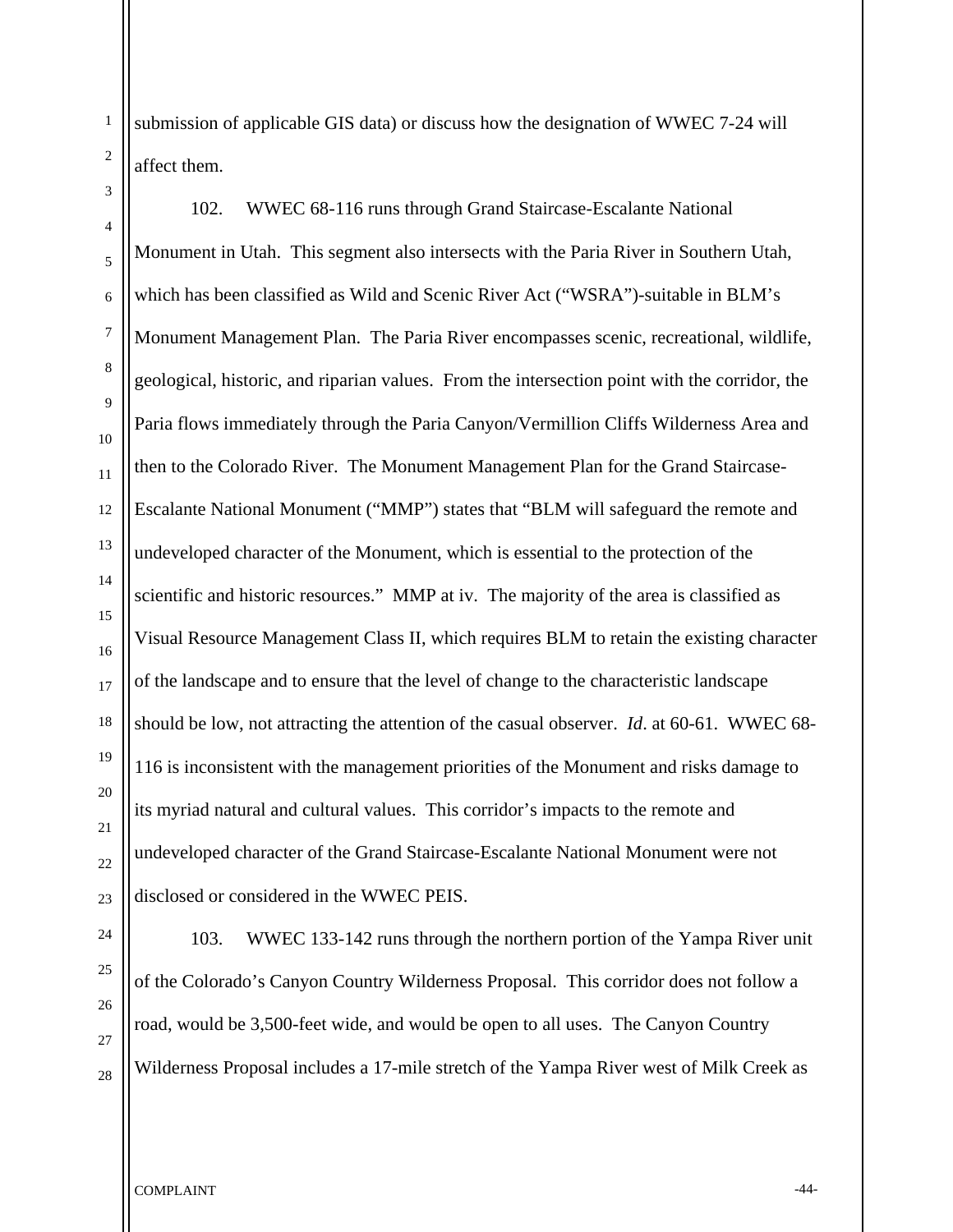2 3 4 eagles wintering along the river and large numbers of deer and elk foraging on the area's winter range. Brood-rearing grounds for greater sage-grouse are found in rolling sagebrush steppe along the area's southwestern edge, and hikers and boaters frequently spy pronghorn along the hillsides flanking the river. This segment of the Yampa River contains critical habitat for the endangered Colorado pikeminnow as well. None of these values or the ways in which WWEC 133-142 will affect them were disclosed or considered in the PEIS, despite plaintiffs' repeated submission of applicable GIS data highlighting the potential conflicts. 104. WWEC 81-272 crosses through Sevilleta National Wildlife Refuge in New Mexico, which is home to a vast array of wildlife and a number of important and endangered species, including desert bighorn sheep, bald eagles, and Gunnison prairie dogs. Although the Agencies have limited the width of the corridor segment through the refuge, the PEIS does not limit its use. Large-scale use will necessarily interfere with the protection of the wildlife in the refuge. WWEC 81-272 also passes through the Rio Grande corridor (one of the most stressed rivers in the country), habitat for the endangered Pecos sunflower and two New Mexico State Wildlife Refuges, which are not acknowledged in the PEIS, despite plaintiffs' specific comments. Plaintiffs repeatedly urged the Agencies to consider whether this corridor is needed and whether it is compatible with the mission of the National Wildlife Refuge System generally and the purpose of the

28

1

it meanders past Duffy Mountain. Extensive wildlife populations include dozens of bald

Sevilleta National Wildlife Refuge specifically. The State of New Mexico raised concerns

with the designation as well. However, the Agencies refused to consider an alternative in

COMPLAINT THE COMPLAINT THE SERVICE OF STRAIN  $-45$ -

the PEIS that would omit this corridor.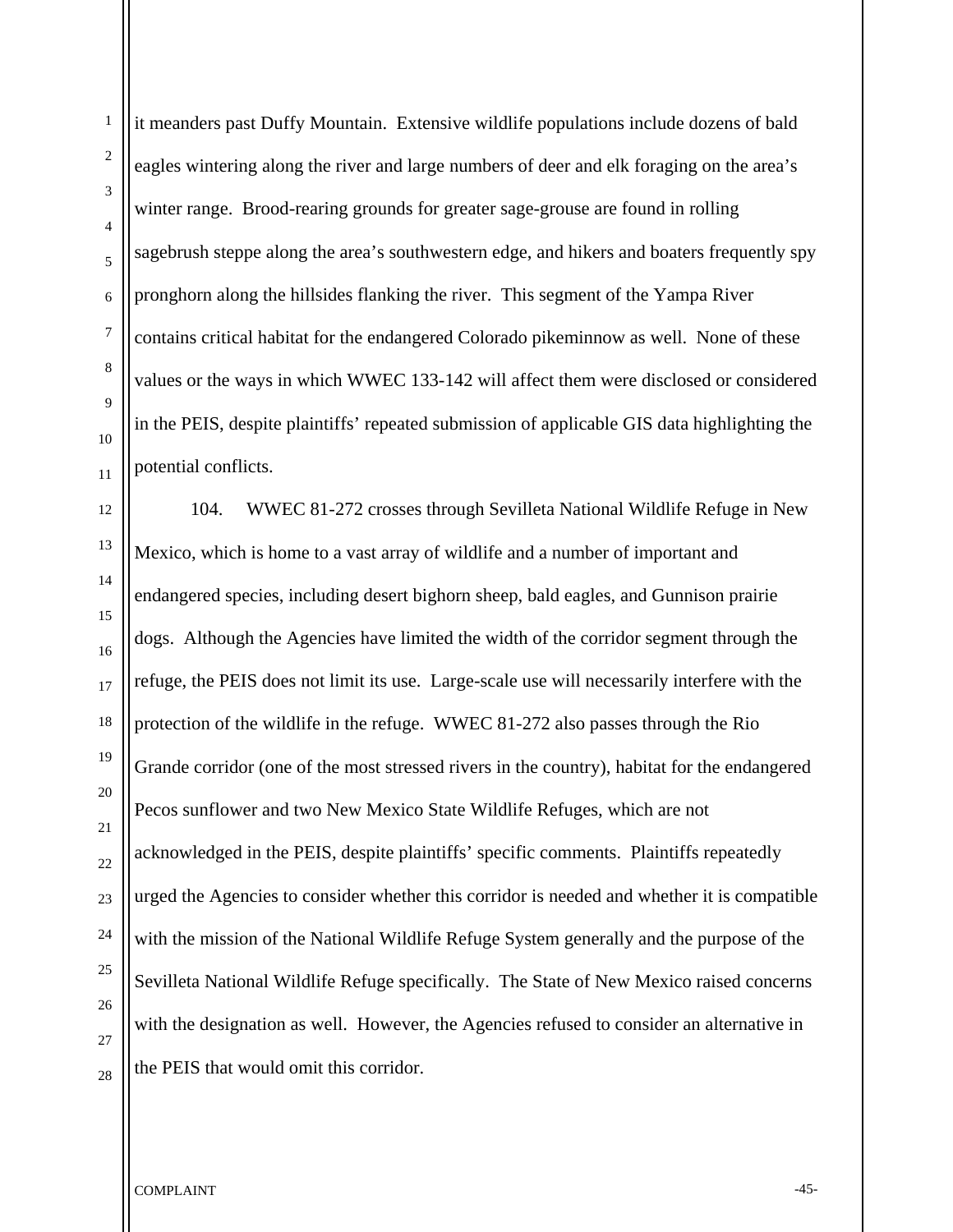105. WWEC 7-24 crosses habitat for greater sage-grouse in southeastern Oregon in an area that plaintiff ONDA has proposed as a National Conservation Area. Although designation of WWEC 7-24 and related development is likely to have significant impacts on sage-grouse, which are already being adversely affected by energy development in the West, the PEIS did not consider these impacts or take measures to avoid them by relocating this corridor or limiting use of the corridor to buried lines. WWEC 7-24 also crosses areas proposed for wilderness protection by ONDA, but these values and impacts were not considered, despite the repeated submission of GIS data and reiteration of the conflicts by plaintiffs.

106. WWEC 66-212, approved for all uses in the PEIS, is within and will dramatically impact the outstanding viewshed of Arches National Park, which currently has no developed areas or industrial sites. WWEC 66-212 is 3,500-feet wide and runs along the border of Arches and then broadens (to 4-5 miles wide) south of Arches and the town of Moab, Utah. Much of the area has been proposed for wilderness preservation, including 1,000-foot-high cliffs, slickrock domes, streams and floodplains, sensitive soils, and critical wildlife habitat. The corridor also crosses the Colorado River at the narrow cliffs of the Portal near Moab. Connecting the corridor segments across non-federal land shows a path either through private property or along the rims in BLM WSAs. WWEC 66- 212's impacts to the viewshed of Arches and likely impacts to the town of Moab and private property owners were not acknowledged or evaluated in the PEIS. The Agencies likewise failed to consider mitigation measures for these impacts. Although plaintiffs proposed re-routing segment 66-212 east along Interstate 70 to connect, to segment 132- 136 in Western Colorado, this alternative was not evaluated in the PEIS. Plaintiffs also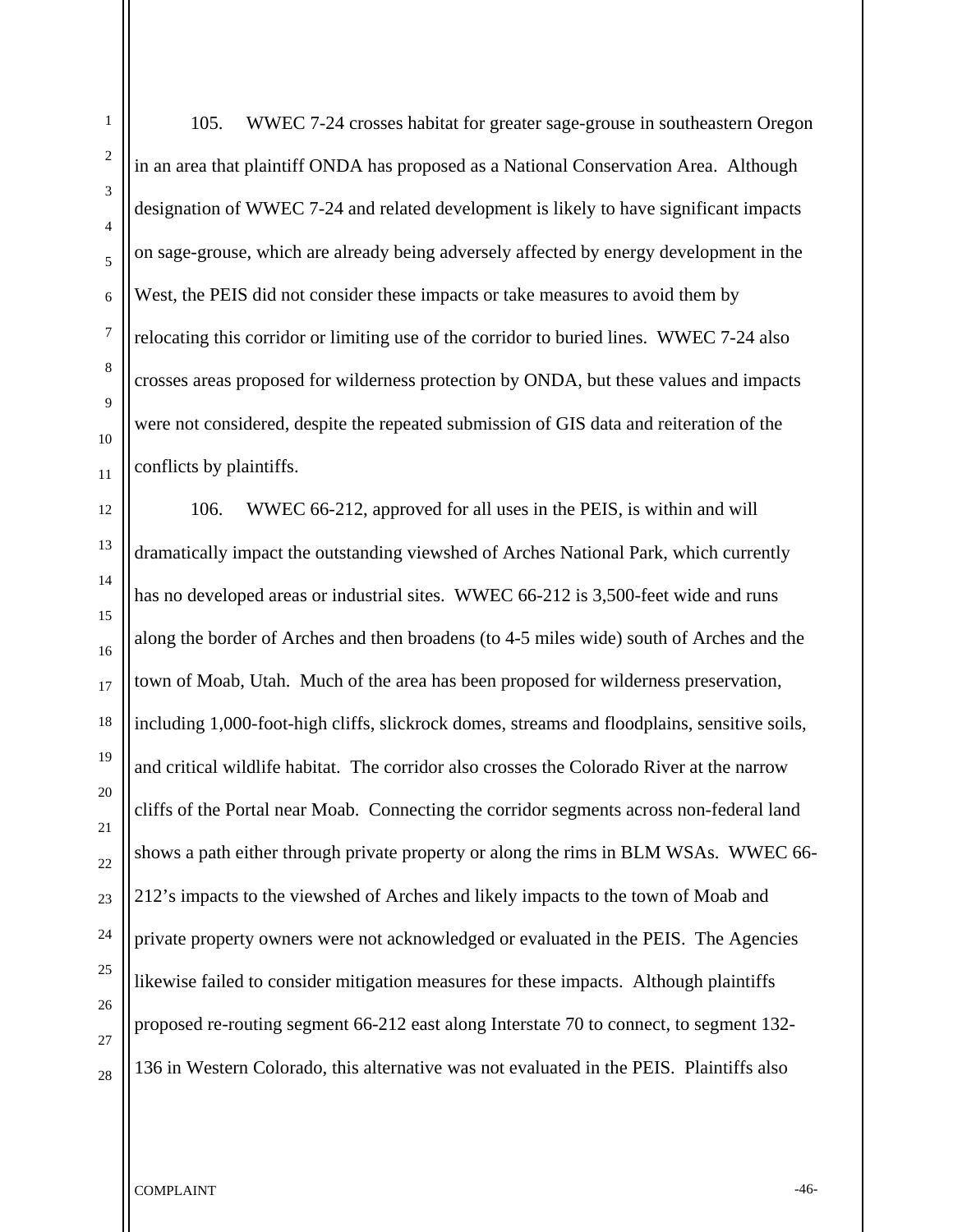1 2 3 4 5 6 7 8 proposed that this corridor segment be limited to "upgrade only," so that no development could impact the viewshed, but this also was not evaluated in the PEIS. Plaintiffs and expert commenters also proposed an evaluation of efficiency measures that would obviate the need for this particular corridor altogether, but this alternative was also ignored by the Agencies. **CLAIMS FOR RELIEF FIRST CLAIM FOR RELIEF**

# **NEPA Violation: Failure to Consider Reasonable Range of Alternatives Against Defendants DOA, Vilsack, Forest Service, Tidwell, DOI, Salazar, BLM, and Pool**

107. The allegations contained in paragraphs 1-106 are incorporated herein by reference.

108. NEPA requires federal agencies, including defendants, to include within an EIS "alternatives to the proposed action." 42 U.S.C. § 4332(2)(C)(iii). NEPA's implementing regulations underscore this requirement by requiring agencies to "[r]igorously explore and objectively evaluate all reasonable alternatives." 40 C.F.R. § 1502.14(a). This evaluation extends to considering more environmentally-protective alternatives and mitigation measures. *See*, *e.g.*, 40 C.F.R. § 1505.2(b); 40 C.F.R. § 1502.14(f).

22 23 24 25 26 27 109. In the final PEIS, the Agencies considered only two alternatives – the "proposed" alternative and a "no action" alternative – even though the agencies were presented with numerous reasonable proposals for alternate locations and considerations (such as limiting types or scale of development as part of corridor designations), including alternatives that would:

28

9

10

11

12

13

14

15

16

17

18

19

20

21

a. Support and/or prioritize renewable energy development;

COMPLAINT  $^{47-}$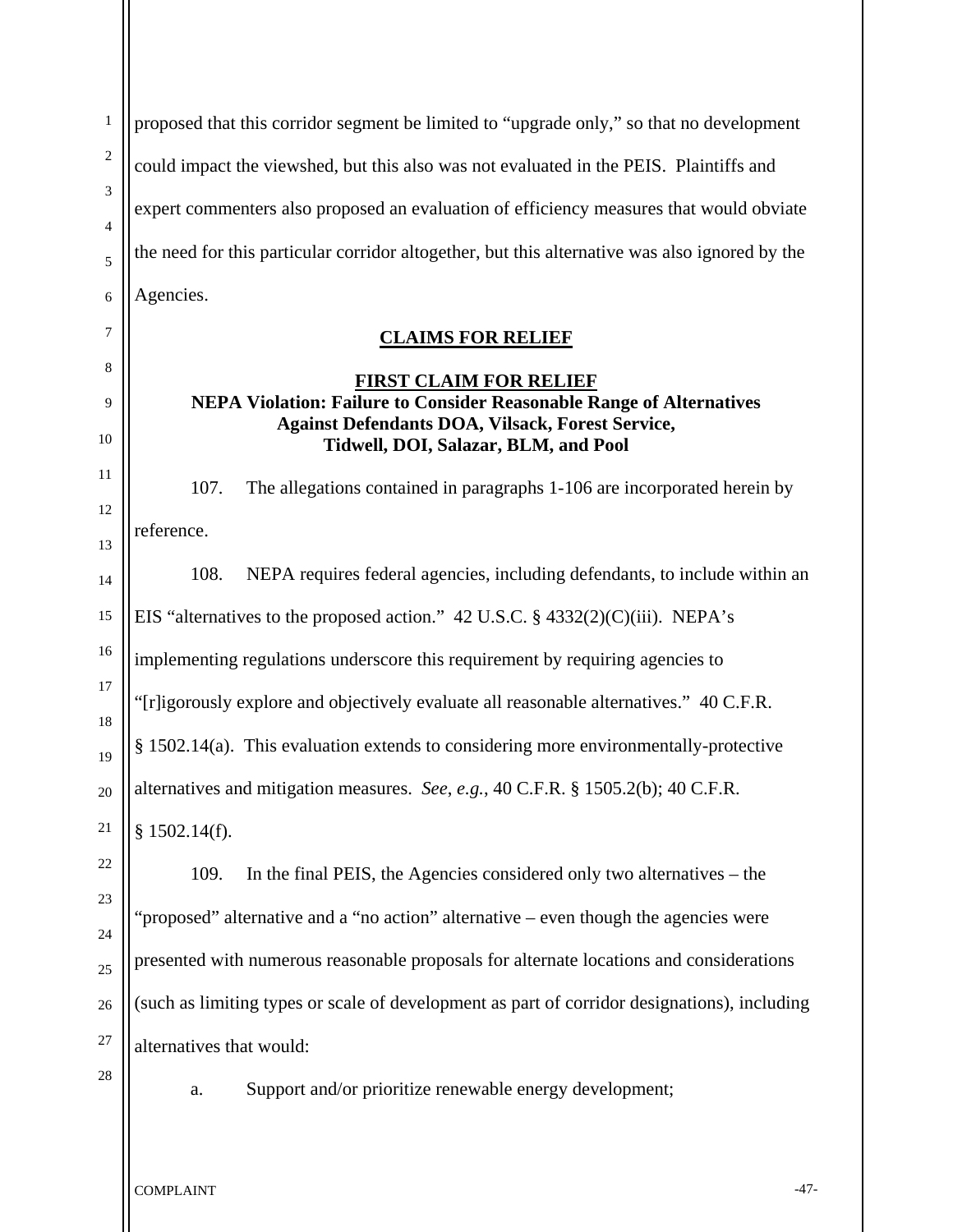| $\mathbf{1}$ | $\mathbf b$ .<br>Minimize and/or eliminate the need for new transmission, including through                                                                                                          |  |  |  |  |  |
|--------------|------------------------------------------------------------------------------------------------------------------------------------------------------------------------------------------------------|--|--|--|--|--|
| 2            | increasing efficiency of existing transmission and increasing conservation;                                                                                                                          |  |  |  |  |  |
| 3            | Minimize or avoid damage from corridors on lands with important<br>c.                                                                                                                                |  |  |  |  |  |
| 4<br>5       | conservation values, such as national parks, national monuments, national                                                                                                                            |  |  |  |  |  |
| 6            | conservation areas, and national wildlife refuges; and/or                                                                                                                                            |  |  |  |  |  |
| 7            | Decrease the effects of WWEC designation and related development on<br>d.                                                                                                                            |  |  |  |  |  |
| 8            |                                                                                                                                                                                                      |  |  |  |  |  |
| 9            | global climate change.                                                                                                                                                                               |  |  |  |  |  |
| 10           | 110.<br>The Agencies' failure to rigorously explore and objectively evaluate a                                                                                                                       |  |  |  |  |  |
| 11           | reasonable range of alternatives in the manner described above violates NEPA its                                                                                                                     |  |  |  |  |  |
| 12           | implementing regulations and is arbitrary, capricious, or otherwise not in accordance with                                                                                                           |  |  |  |  |  |
| 13           | law within the meaning of the APA. 42 U.S.C. $\S$ 4332(2)(C)(iii); 40 C.F.R. $\S$ 1502.14(a);                                                                                                        |  |  |  |  |  |
| 14           | 5 U.S.C. § 706(2)(A).                                                                                                                                                                                |  |  |  |  |  |
| 15           |                                                                                                                                                                                                      |  |  |  |  |  |
| 16           |                                                                                                                                                                                                      |  |  |  |  |  |
| 17           | <b>SECOND CLAIM FOR RELIEF</b><br><b>NEPA Violation: Failure to Consider and Disclose Impacts</b><br><b>Against Defendants DOA, Vilsack, Forest Service,</b><br>Tidwell, DOI, Salazar, BLM, and Pool |  |  |  |  |  |
| 18           |                                                                                                                                                                                                      |  |  |  |  |  |
| 19           |                                                                                                                                                                                                      |  |  |  |  |  |
| 20           | The allegations contained in paragraphs 1-106 are incorporated herein by<br>111.                                                                                                                     |  |  |  |  |  |
| 21           | reference.                                                                                                                                                                                           |  |  |  |  |  |
| 22           |                                                                                                                                                                                                      |  |  |  |  |  |
| 23           | 112.<br>NEPA and its implementing regulations require federal agencies to take a                                                                                                                     |  |  |  |  |  |
| 24           | "hard look" at the direct, indirect, and cumulative environmental impacts of proposed                                                                                                                |  |  |  |  |  |
| 25           | actions using the best available scientific information. 42 U.S.C. § 4332; 40 C.F.R.                                                                                                                 |  |  |  |  |  |
| 26           | § 1502.15; see also 40 C.F.R. § 1508.9 (effects include ecological, aesthetic, historical,                                                                                                           |  |  |  |  |  |
| 27           | cultural, socioeconomic, social or health impacts, whether direct, indirect or cumulative);                                                                                                          |  |  |  |  |  |
|              |                                                                                                                                                                                                      |  |  |  |  |  |
| 28           | 40 C.F.R. § 1508.7 (EISs must assess all "reasonably foreseeable" impacts); 40 C.F.R.                                                                                                                |  |  |  |  |  |

COMPLAINT <sup>-48-</sup>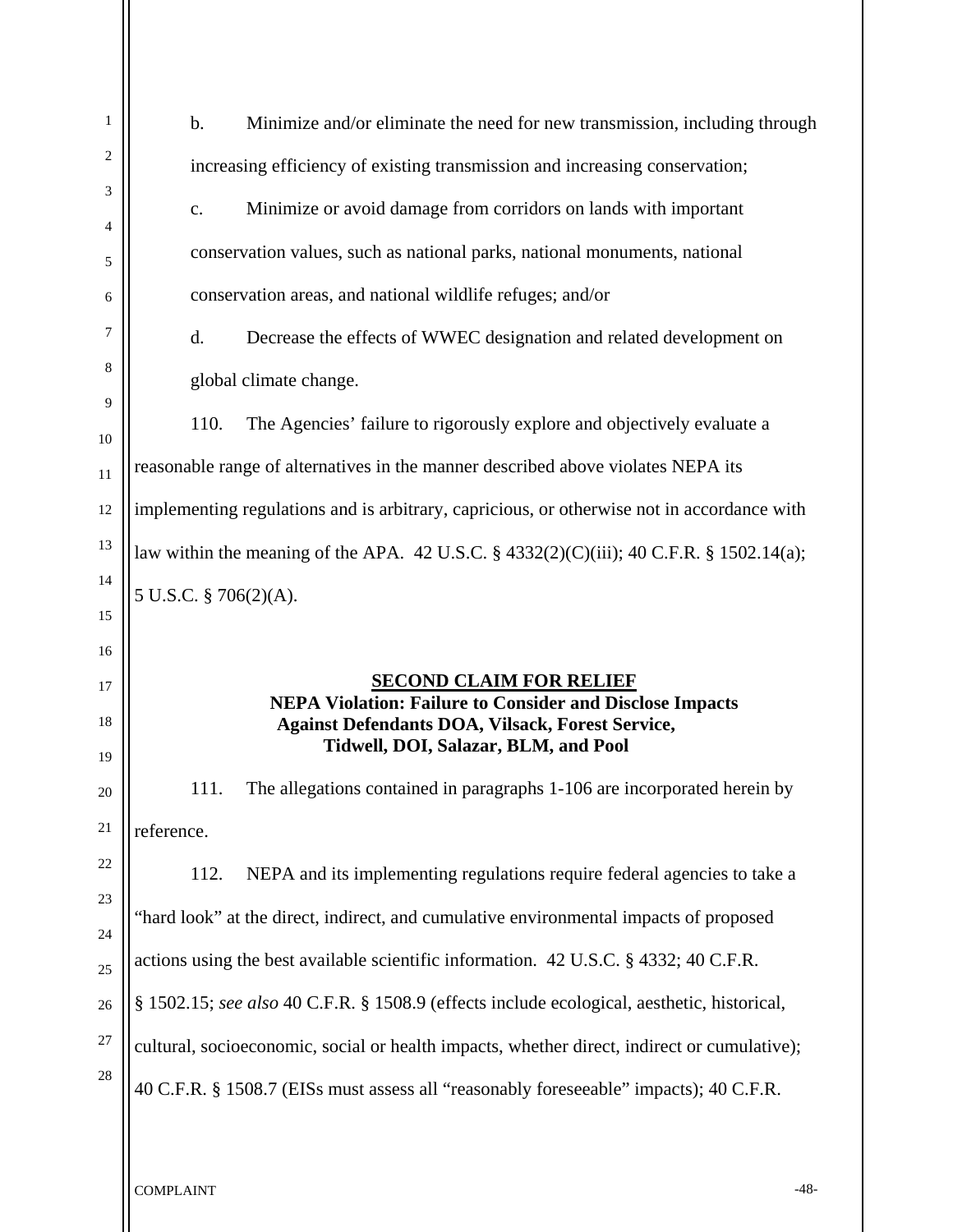§ 1508.25(c) (EIS shall consider three types of impacts, including direct, indirect, and cumulative effects); 40 C.F.R. § 1508.25(a)(2) (EISs must analyze the effects of actions "which when viewed with other proposed actions have cumulatively significant impacts").

113. Implicit in NEPA's requirement that an agency prepare a detailed statement on "any adverse environmental effects which cannot be avoided should the proposal be implemented," is an understanding that an EIS will discuss the extent to which adverse effects can be avoided.  $42 \text{ U.S.C.}$  §  $4332(\text{C})(\text{ii})$ . NEPA's implementing regulations require that the federal agencies analyze possible mitigation measures in defining the scope of the EIS, 40 C.F.R. § 1508.25(b), in discussing alternatives to the proposed action, 40 C.F.R. § 1502.14(f), in analyzing the consequences of that action, 40 C.F.R. § 1502.16(h), and in explaining the agency's ultimate decision, 40 C.F.R. § 1505.2(C).

114. In the WWEC PEIS, the Agencies failed to take a hard look at the direct, indirect and cumulative impacts of the designated energy corridors, as well as a hard look at proposed mitigation measures to reduce those impacts. The Agencies failed to adequately consider, *inter alia*: the foreseeable paths of the corridors across state, private, and tribal lands; the effects of the corridors in combination with changing environmental baseline conditions due to climate change; the impacts of generation facilities and oil and gas development activities that the corridors will support; the climate change impacts of development facilitated by the corridors; the health and safety risks posed by the corridors; the corridors' impacts to lands with wilderness characteristics and other lands with recognized conservation values, such as national parks, national monuments, national conservation areas, and national wildlife refuges; damage to wildlife, plants, and species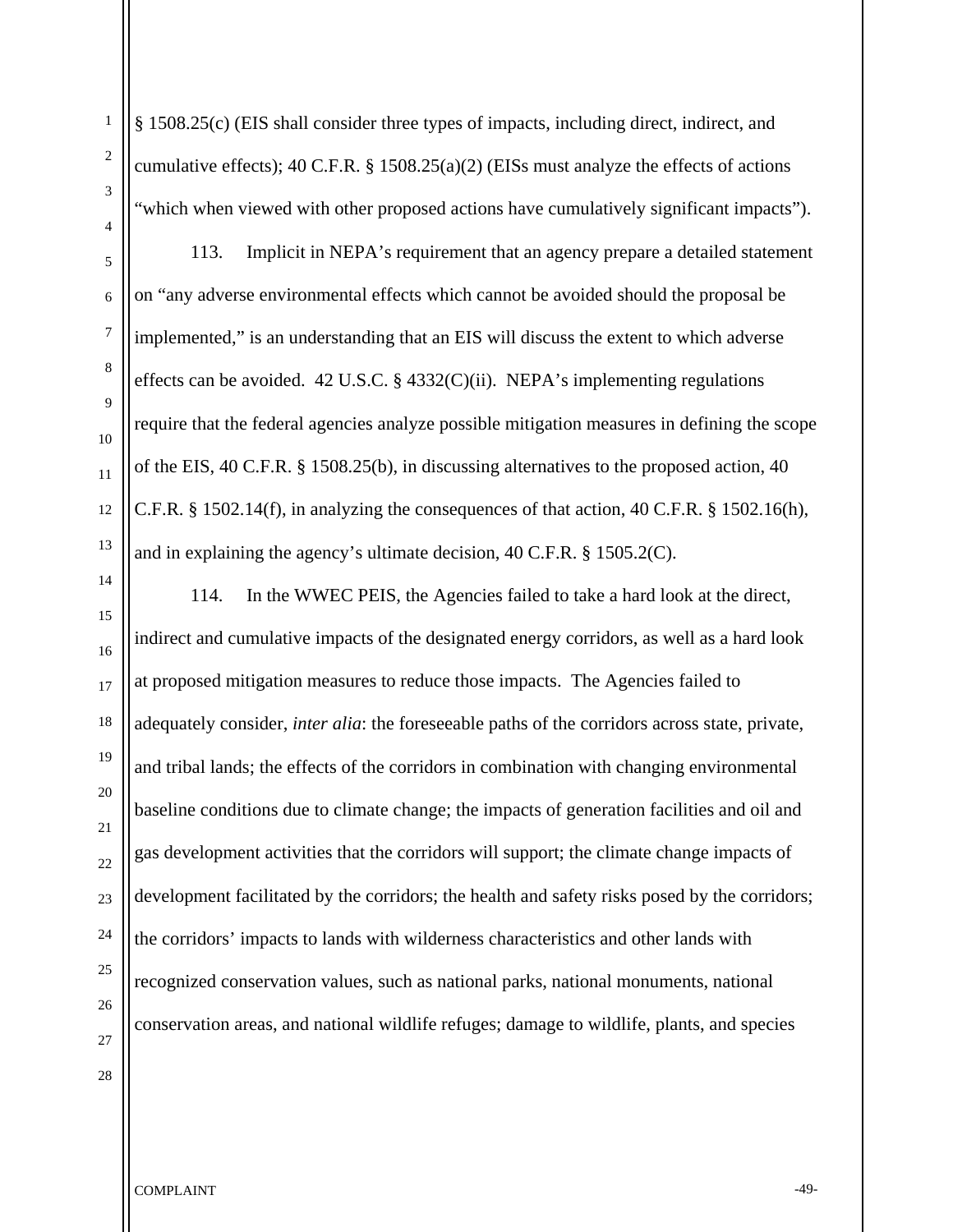1 2 3 4 5 6 7 8 9 10 11 12 13 14 15 16 17 18 19 20 21 22 23 24 25 26 27 28 habitat; the impacts of altering existing rights-of-way; socioeconomic impacts; and impacts of community expansion and sprawl that will be facilitated by the corridors. 115. The Agencies' failure to adequately analyze the direct, indirect, and cumulative impacts of the proposed action in the WWEC PEIS violates NEPA and its implementing regulations and is arbitrary, capricious, or otherwise not in accordance with law within the meaning of the APA. 42 U.S.C. § 4332; 40 C.F.R. §§ 1502.14, 1502.15, 1502.16; 1505.2, 1508.7, 1508.9, 1508.25; 5 U.S.C. § 706(2)(A). **THIRD CLAIM FOR RELIEF NEPA Violation: Failure to Consider Cumulative Impacts Against Defendants DOA, Vilsack, Forest Service, Tidwell, DOI, Salazar, BLM, and Pool** 116. The allegations contained in paragraphs 1-106 are incorporated herein by reference. 117. NEPA requires that an EIS include a cumulative impacts analysis, which is an analysis of the project's "incremental impact . . . when added to other past, present, and reasonably foreseeable future [Federal and non-Federal] actions." 40 C.F.R. § 1508.7. 118. The Agencies failed to adequately analyze the cumulative impacts to wildlife, air quality, and other resources from the proposed action in combination with other past, present and reasonably foreseeable actions that will impact resources in common with the proposed action, including but not limited to the TransWest Express, Rockies Express and Ruby pipelines, BLM's Wind Energy Development Programmatic EIS, BLM's and Forest Service's Programmatic EIS for Geothermal Leasing in the Western United States, and the Western Oregon Plan Revisions covering six BLM districts.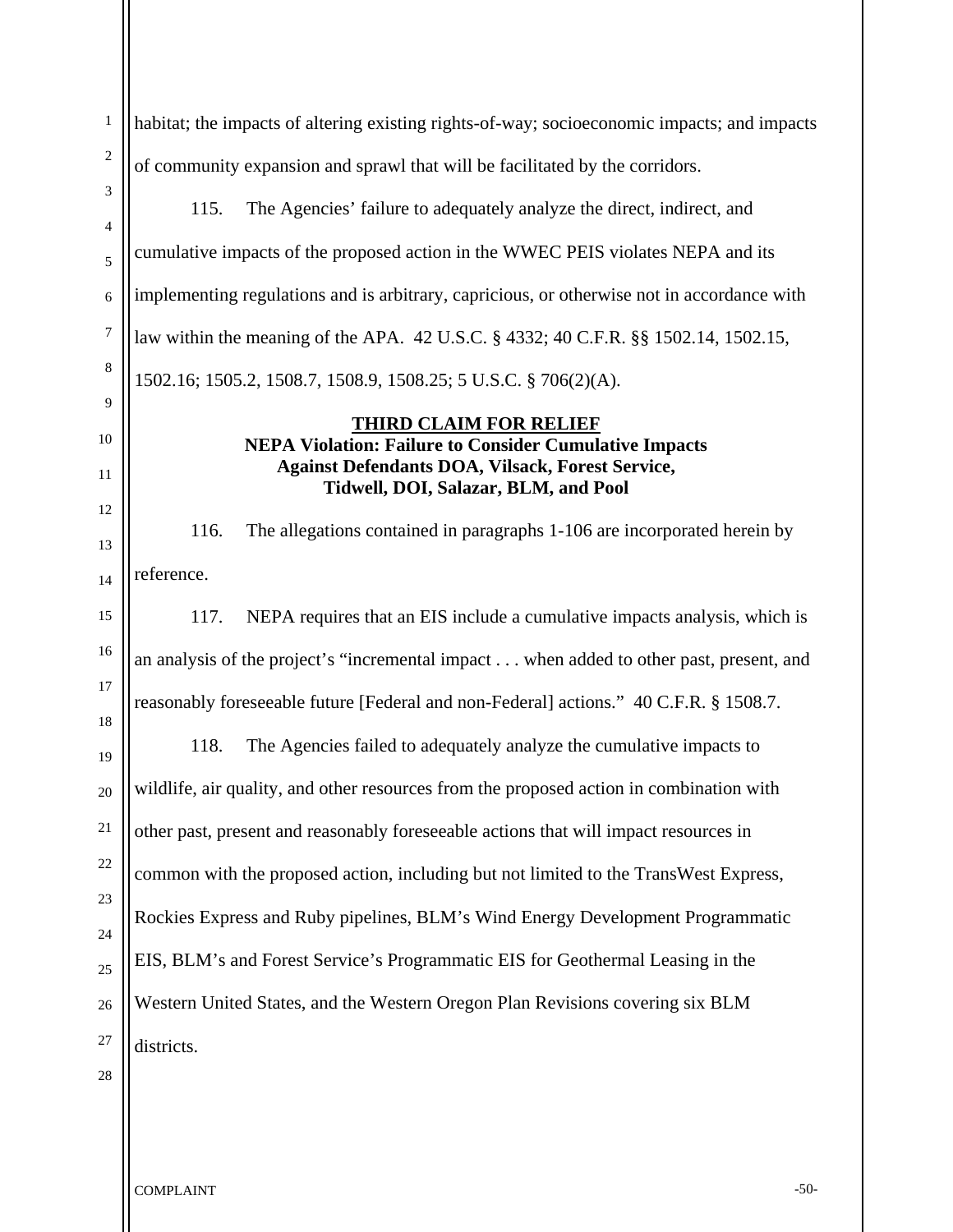119. The Agencies' failure to adequately consider these cumulative impacts was arbitrary and capricious, an abuse of discretion, or otherwise not in accordance with law within the meaning of the APA. 40 C.F.R. § 1508.7; 5 U.S.C. § 706(2)(A).

# **FOURTH CLAIM FOR RELIEF**

**FLPMA Violation: Failure to Assure Consideration Of and Consistency With Relevant Federal, State, and Local Land Use Plans and Policies Against Defendants DOI, Salazar, BLM, and Pool** 

120. The allegations contained in paragraphs 1-106 are incorporated herein by reference.

121. FLPMA requires that when revising land use plans, BLM coordinate with the land use planning and management programs of other federal departments and agencies, and of States and local governments within which the lands are located. In so doing, BLM must "assure that consideration is given" to relevant State, tribal, and local land use plans and "to the extent practical" ensure consistency with those plans. 43 U.S.C.  $§ 1712(c)(9).$ 

122. When revising 92 RMPs to incorporate the designation of the Section 368 energy corridors, the Agencies failed to consider or resolve inconsistencies with relevant federal energy public land use planning and management activities and state and local plans, programs and policies that prioritize the production, development, and delivery of renewable energy, including the planning of a comprehensive wind energy development program in 11 western states, activities to support the exploration and development of geothermal resources, and the preparation of a solar energy development program.

123. The Agencies' failure to consider these federal public land use plans and policies when designating the West-wide Energy Corridors, and their failure to ensure consistency with land use plans and amendments, is a violation of FLPMA and is arbitrary,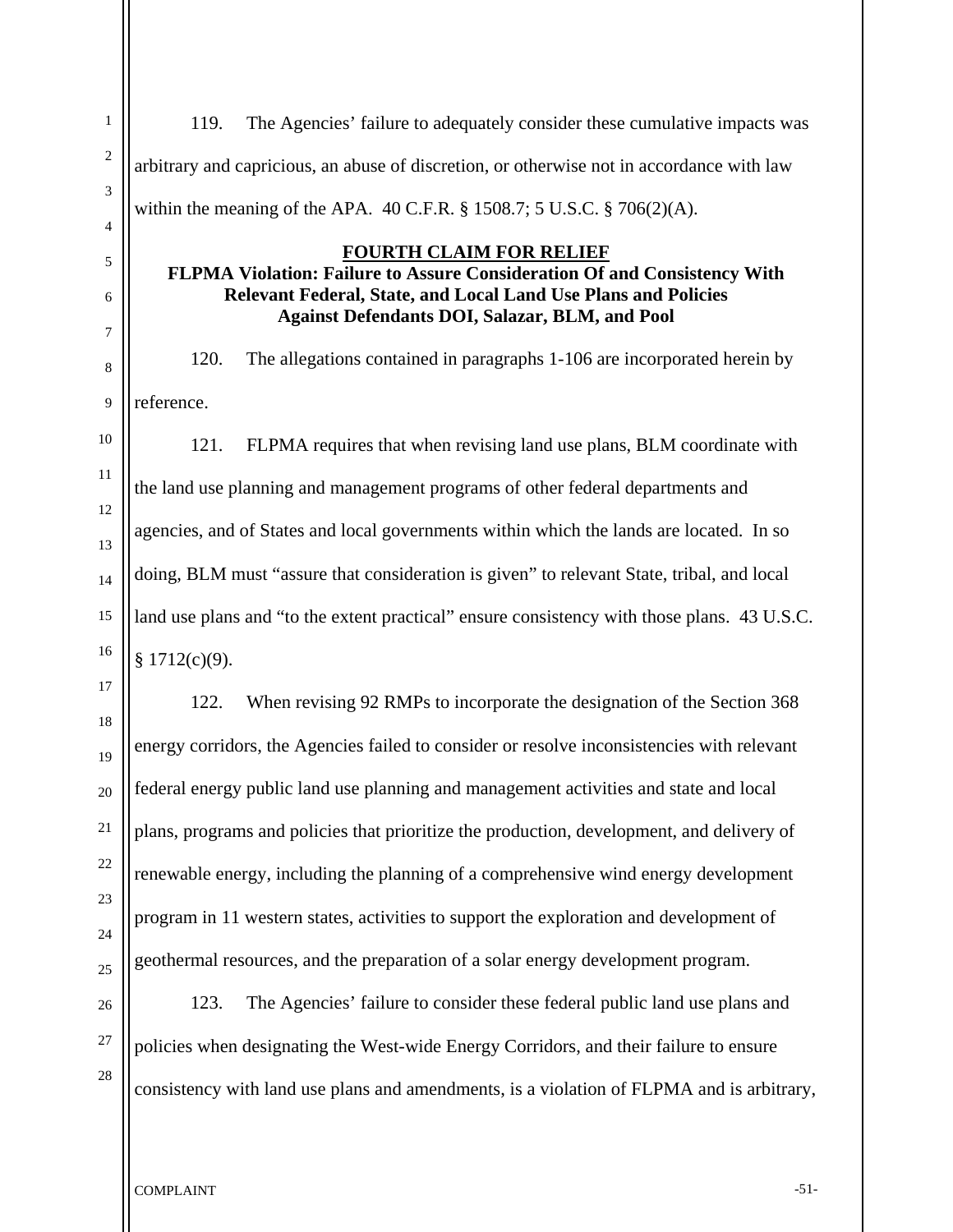1 2 capricious, an abuse of discretion, or otherwise not in accordance with law within the meaning of the APA. 43 U.S.C. §§ 1712(c)(9), 5 U.S.C. § 706(2).

### **FIFTH CLAIM FOR RELIEF FLPMA and APA Violations: Failure to Permit Public Protest of the Proposed RMP Amendments in Violation of 43 U.S.C. §§ 1712(f), 1739(e); 43 C.F.R. §§ 1610.2, 1610.5; Amendment of Protest Procedures Without Notice and Comment Against Defendants DOI, Salazar, BLM, and Pool**

124. The allegations contained in paragraphs 1-106 are incorporated herein by reference.

125. FLPMA § 202(f), 43 U.S.C. § 1712(f), provides that "[t]he Secretary . . . by regulation shall establish procedures, including public hearings where appropriate, to give Federal, State, and local governments and the public, adequate notice and opportunity to comment upon and participate in the formulation of plans and programs relating to the management of the public lands." *See also* 43 U.S.C. § 1739(e). The regulations promulgated under this authority specifically provide that the opportunity to "participate" goes beyond the opportunity to "comment" on plan amendments, and includes the opportunity to file administrative protests. *See, e.g.*, 43 C.F.R. §§ 1610.2(a) (public must be provided both opportunities to meaningfully participate and comment); 1610.2(f) (publication of FEIS and proposed RMP "triggers the opportunity for protest"); 1610.5- 1(b) (approval of draft RMPs "shall be withheld on any portion of a plan or amendment being protested until final action has been completed on such protest"); 1610.5-2 ("Any person who participated in the planning process and has an interest which is or may be adversely affected by the approval or amendment of a resource management plan may protest such approval or amendment.")

COMPLAINT -52-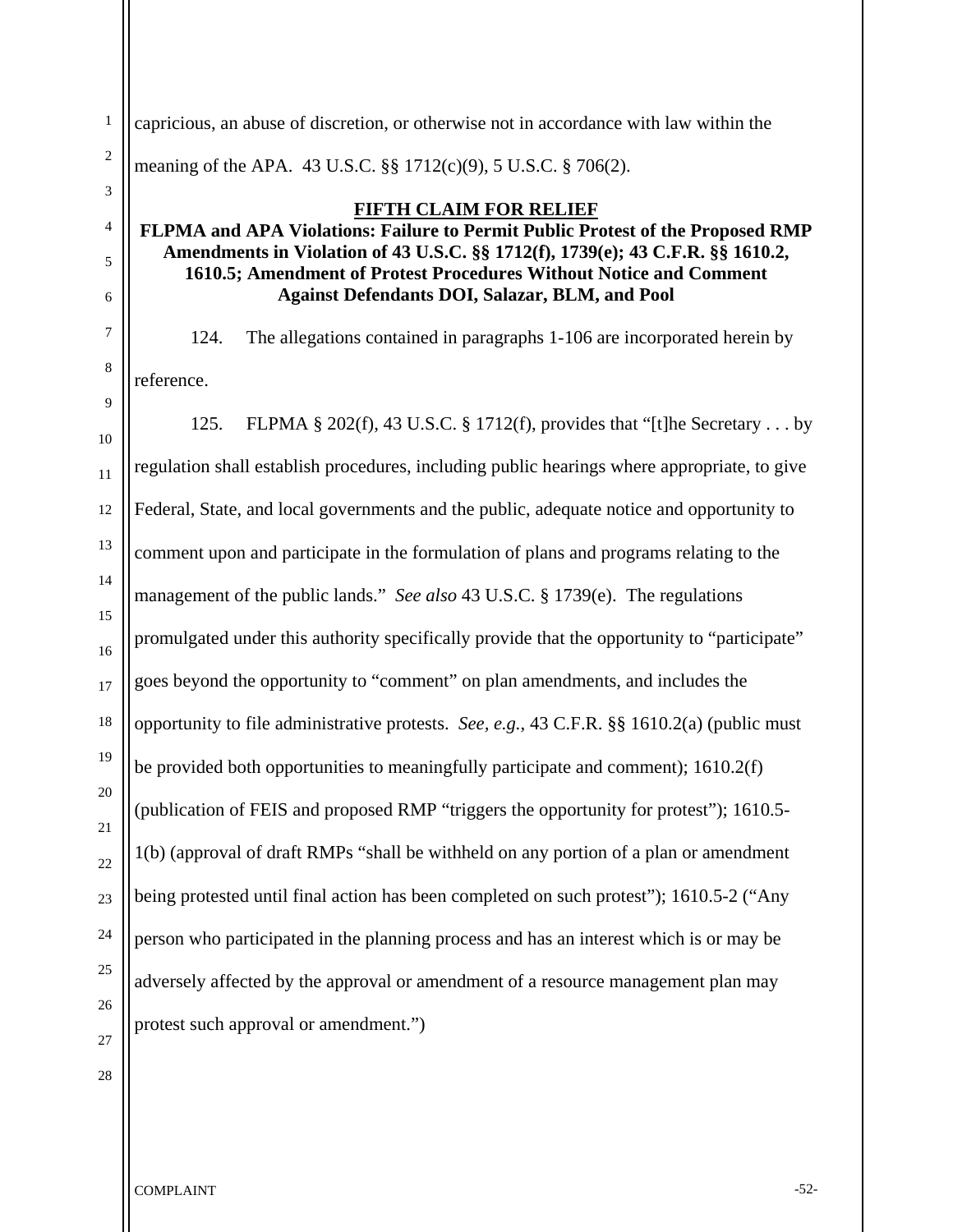1

2

3

4

5

6

126. The APA, 5 U.S.C. § 553(b), provides that when an agency undertakes "rule making" – defined as an "agency process for formulating, amending, or repealing a rule" – general notice of proposed rulemaking "shall be published in the Federal Register." Furthermore, section 553(c) provides that the "agency shall give interested persons an opportunity to participate in the rule making through submission of written data, views, or arguments …."

127. On November 28, 2009, BLM stated that the agency's decision to revise 92 land use plans to incorporate designation of the Section 368 energy corridors was "not subject to administrative review (protest) under the BLM (DOI) land use planning regulations." 73 Fed. Reg. at 72525 (citing 43 C.F.R. §§ 1610.3-2).

128. The Secretary's refusal to allow the public to "meaningfully participate in . . . the preparation of plans, amendments, and related guidance" violates FLPMA, 43 U.S.C. §§ 1712(f) and 1739(e), and its implementing regulations, 43 C.F.R. § 1610.2 and § 1610.5.

129. The Secretary's actions also constituted an amendment or repeal of these regulations, without complying with the APA's requirements for rulemaking. 5 U.S.C. § 553(b). Therefore, this decision to preclude public administrative protest is arbitrary and capricious, an abuse of discretion, not in accordance with law within the meaning of the APA. 5 U.S.C. § 706(2)(A).

# **SIXTH CLAIM FOR RELIEF**

**ESA Violation: Failure to Insure No Jeopardy or Adverse Modification to Threatened and Endangered Species Against Defendants DOA, Vilsack, Forest Service, Tidwell, DOI, Salazar, BLM, and Pool<sup>1</sup>**

1 Only plaintiffs CBD and ONDA join this claim. *See supra* ¶ 5.

COMPLAINT <sup>-53</sup>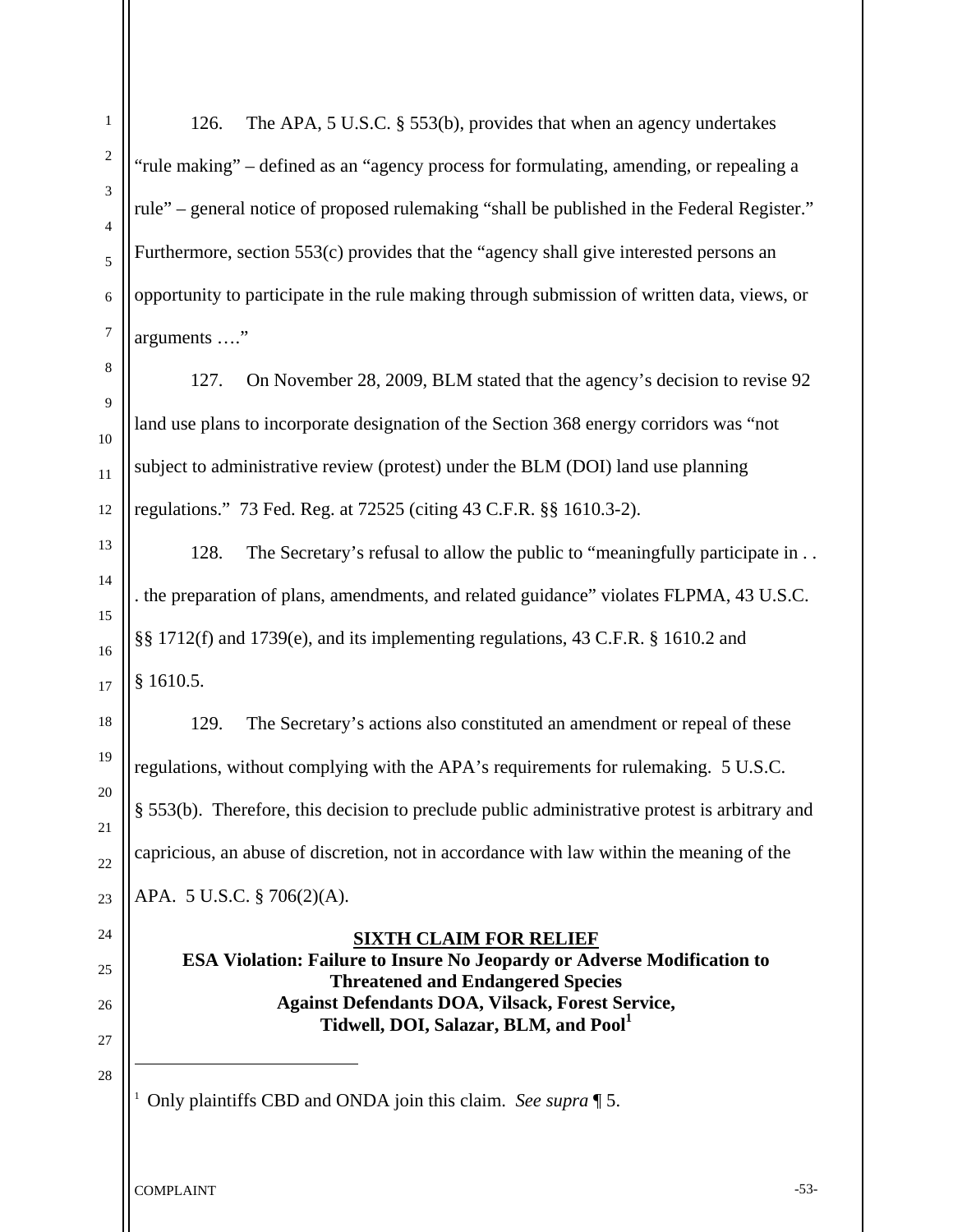130. The allegations contained in paragraphs 1-106 are incorporated herein by reference.

 131. ESA section 7(a)(2) requires that every federal agency, in consultation with FWS and NOAA Fisheries, to "insure that any action authorized, funded, or carried out by such agency … is not likely to jeopardize the continued existence of any endangered species or threatened species or result in the destruction or adverse modification" of designated critical habitat. 16 U.S.C. § 1536(a)(2). An agency must consult with NOAA Fisheries or USFWS under section 7(a)(2) whenever it takes an action that "may affect" a listed species, and complete such consultation before proceeding with the action. 16 U.S.C. § 1536(a)(2); 50 C.F.R. § 402.14(a).

 132. Although the WWEC designation "may affect" listed species and their designated critical habitat, the Agencies did not consult with USFWS or NOAA Fisheries at all as required by section  $7(a)(2)$  of the ESA and its implementing regulations. 16 U.S.C. § 1536(a)(2); 50 C.F.R. Part 400.

 133. The Agencies' refusal to ensure no jeopardy or adverse modification to listed species through consultation with the Services is a violation of their mandatory, affirmative duties under section  $7(a)(2)$  of the ESA, and is agency action that is arbitrary, capricious, an abuse of discretion, otherwise not in accordance with law within the meaning of the APA. 16 U.S.C. § 1536(a)(2); 50 C.F.R. § 402.14(a); 5 U.S.C. § 706(2).

### **SEVENTH CLAIM FOR RELIEF**

**EPAct Violation: Failure to Consult with Other Units of Government and Interested Persons Against Defendants DOA, Vilsack, Forest Service, Tidwell, DOI, Salazar, BLM, Pool, DOE and Chu**

# 3 4 5 6 7 8 9 10 11 12 13 14 15 16 17 18 19 20 21 22 23 24

25

26

27

28

1

2

COMPLAINT  $\sim$  54-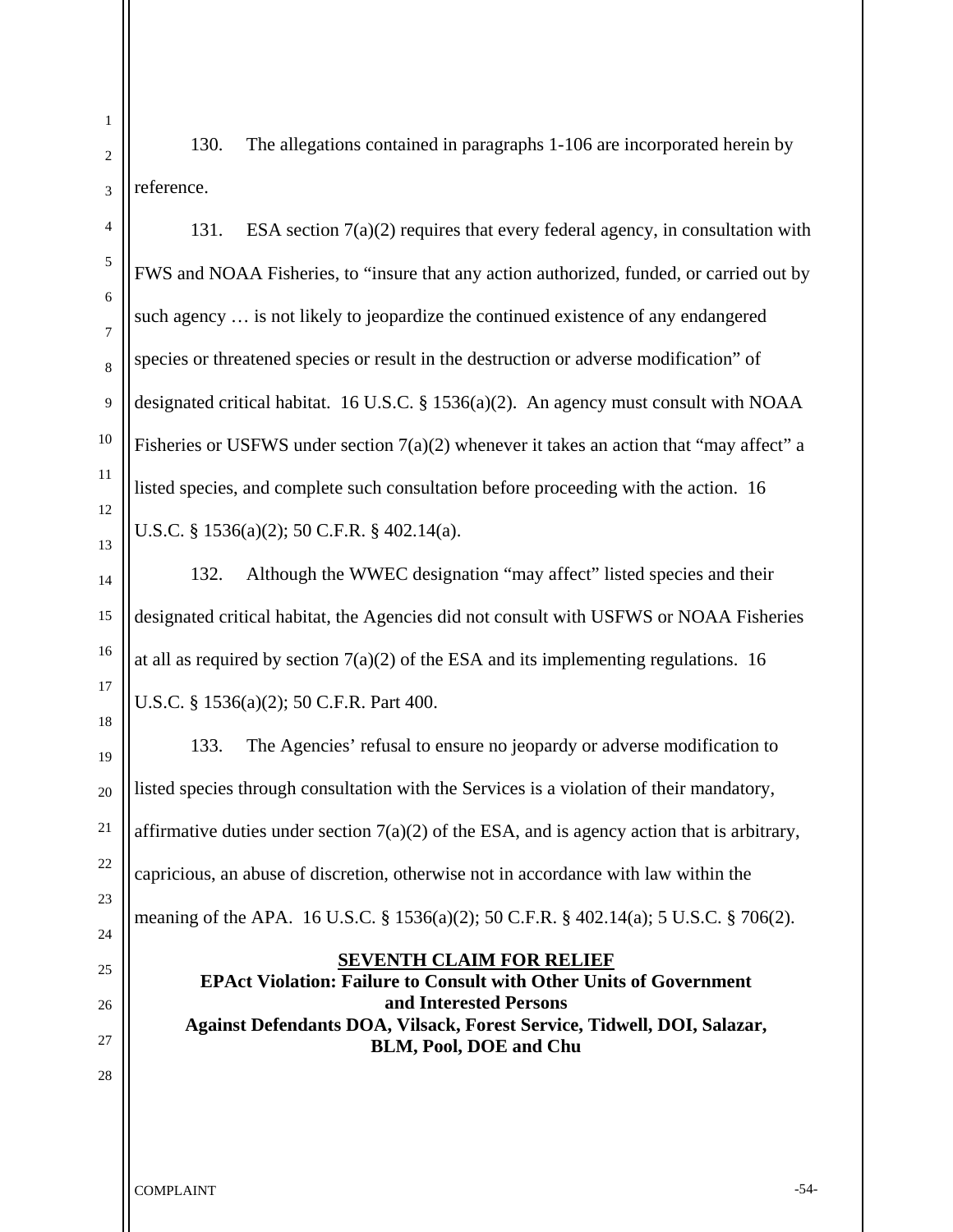134. The allegations contained in paragraphs 1-106 are incorporated herein by reference.

135. Section 368(a) of the EPAct required the Agencies to consult with "States, tribal or local units of governments as appropriate, affected utility industries, and other interested persons." 42 U.S.C. § 15926(a).

136. As evidenced by the consistency review submitted by the State of New Mexico, which objected among other things to the Agencies' failure to consult with the City of Las Cruces, the concerns raised by San Miguel and La Plata Counties, Colorado, and concerns raised by tribes such as the Hualapai Nation at the April 15, 2008, oversight hearing, the Agencies failed to consult with State, tribal, and local governments as required by FLPMA. Other communities were also not consulted or advised of potential impacts, due in part to the Agencies' refusal to acknowledge the likely paths of the corridors, as evidenced by the comments and testimony submitted by the Village of Placitas, New Mexico.

137. In addition, the Agencies ignored the recommendations and information submitted by the interested public. Despite numerous submissions of information regarding citizen-proposed wilderness, the Agencies failed to respond to recommendations for protection, to consider impacts, or even to acknowledge or disclose relevant GIS data. Similarly, the Agencies failed to consider information and recommendations regarding support of renewable energy, protection of conservation lands, and energy efficiency and conservation options.

138. The Agencies' failure to consult with States, tribal or local units of governments, affected utility industries, and other interested persons is a violation the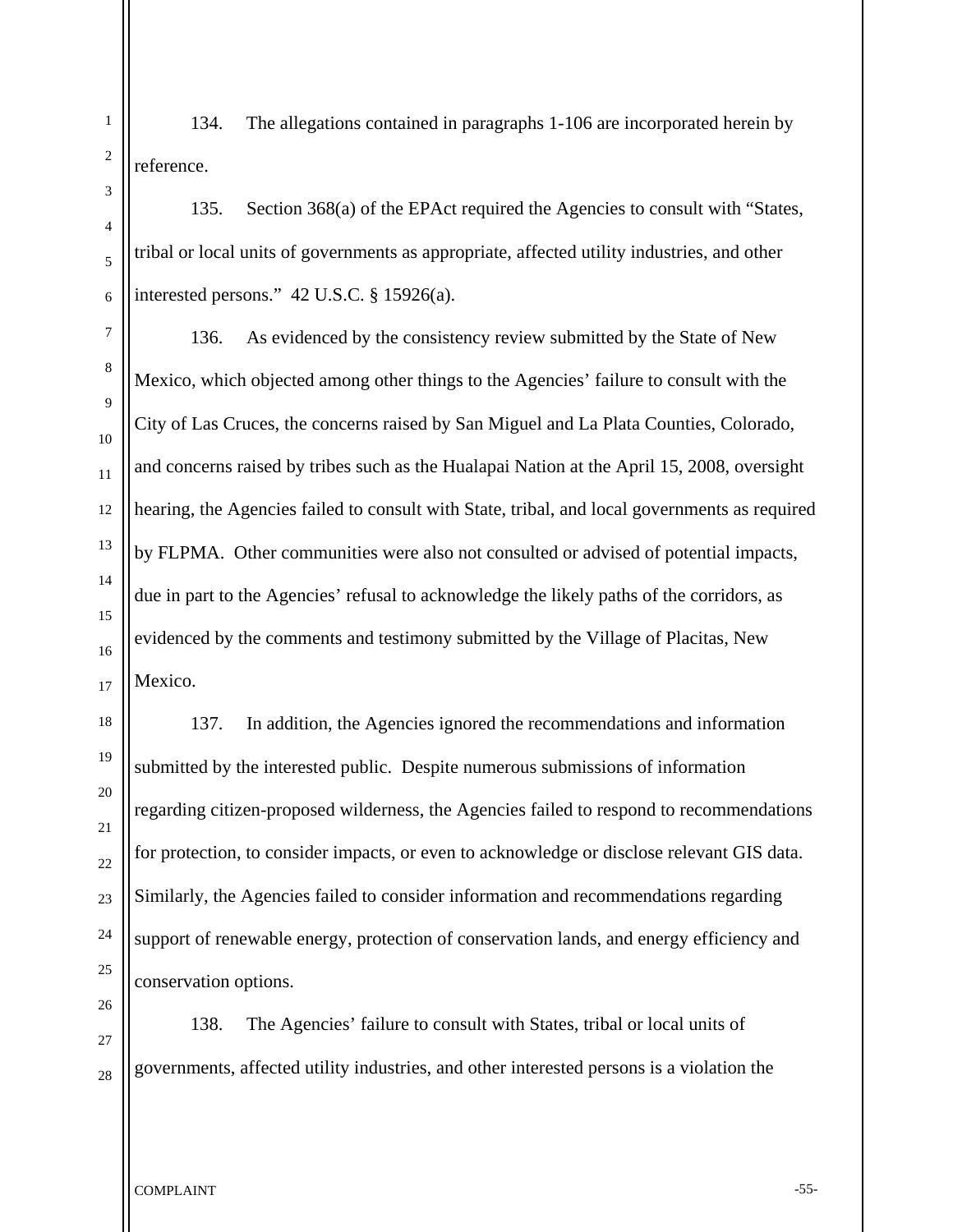Agencies' nondiscretionary duty to involve these interested parties in the West-wide Energy Corridors designation process and is agency action that is arbitrary, capricious, an abuse of discretion, otherwise not in accordance with law within the meaning of section 706(2) of the APA. 42 U.S.C. § 15926(a); 5 U.S.C. § 706(2). **EIGHTH CLAIM FOR RELIEF**

# **EPAct Violation: Failure to Perform all Necessary Environmental Reviews Against Defendants DOA, Vilsack, Forest Service, Tidwell, DOI, Salazar, BLM, Pool, DOE and Chu**

139. The allegations contained in paragraphs 1-106 are incorporated herein by reference.

140. EPAct Section 368(a)(2) required the Agencies to conduct all necessary environmental reviews in designating the West-wide Energy Corridors and amending BLM and Forest Service land management plans. 42 U.S.C. § 15926(a)(2).

141. The Agencies found that designation of energy corridors on federal land constitutes a major federal action requiring compliance with NEPA. However, by failing to take a hard look at the direct, indirect, and cumulative impacts of the proposed action – and by failing to consider alternatives that would protect conservation lands, support renewable energy, or rely on conservation and efficiency – the agencies failed to comply with NEPA. Additionally, the Agencies failed to perform required environmental reviews by refusing to consult with NOAA Fisheries or USFWS pursuant to ESA section 7(a)(2).

142. The Agencies' failure to comply with NEPA and the ESA is a violation of the Agencies' statutory duty under the EPAct to conduct all necessary environmental reviews for designation of energy corridors and amendment of management plans, and is agency action that is arbitrary, capricious, an abuse of discretion, otherwise not in

1

2

3

4

5

6

7

8

9

10

11

12

13

14

15

16

17

18

19

20

21

22

23

24

25

26

27

28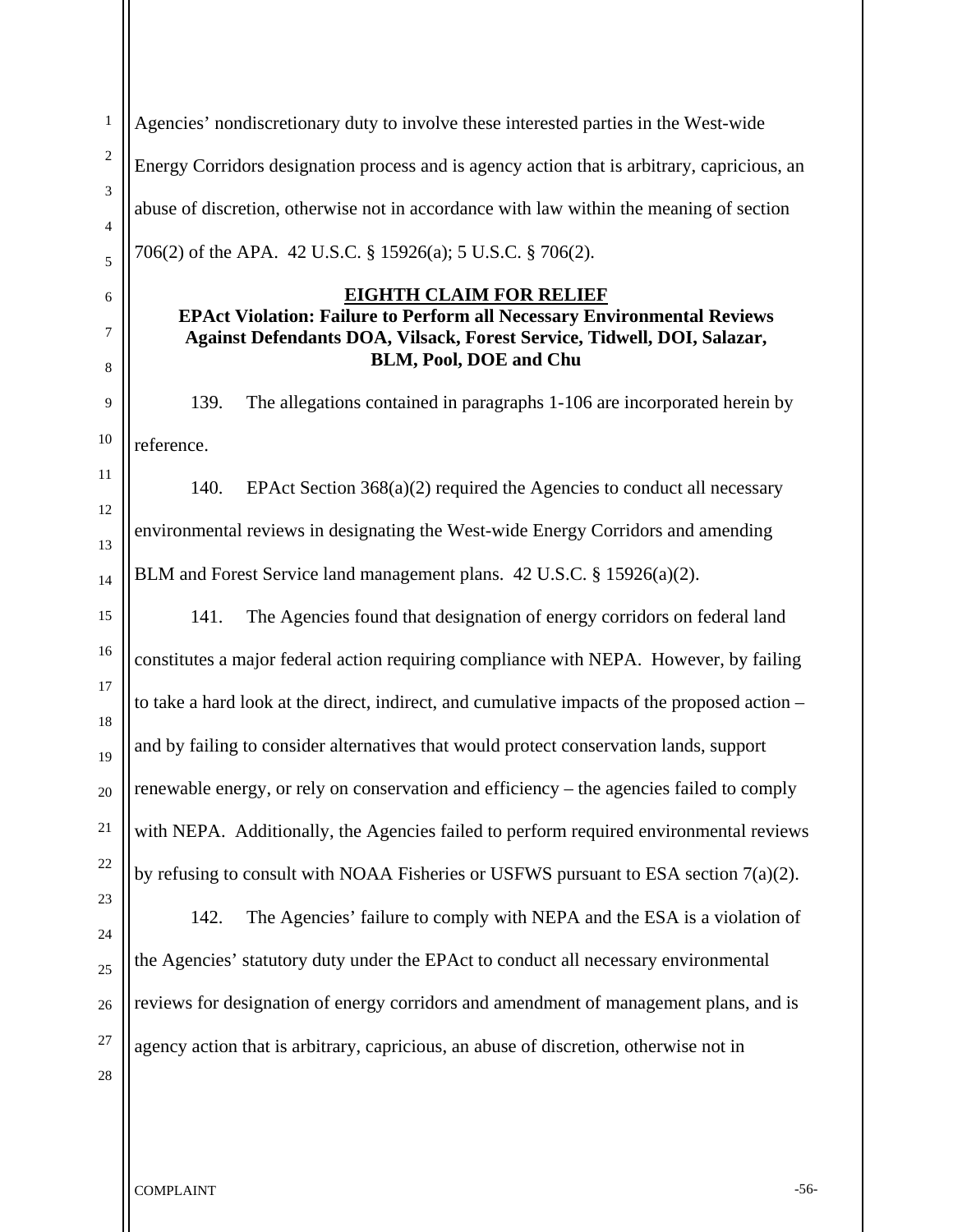accordance with law within the meaning of the APA. 42 U.S.C. § 15926(a)(2).; 5 U.S.C.  $§ 706(2).$ 

#### **NINTH CLAIM FOR RELIEF**

# **EPAct Violation: Failure to Account for the Need for Corridors that Will Improve Reliability, Relieve Congestion, or Enhance Grid Capability Against Defendants DOA, Vilsack, Forest Service, Tidwell, DOI, Salazar, BLM, Pool, DOE and Chu**

143. The allegations contained in paragraphs 1-106 are incorporated herein by reference.

144. EPAct Section 368(d) required the Agencies to consider "the need for upgraded and new electricity transmission and distribution facilities to  $- (1)$  improve reliability; (2) relieve congestion; and (3) enhance the capability of the national grid to deliver electricity." 42 U.S.C. § 15926(d) (emphasis added).

145. The PEIS does not provide information regarding the need for the designated West-wide Energy Corridors. The PEIS also is silent as to how the corridors will fulfill EPAct section 368's requirements that the designations improve reliability, relieve congestion, or enhance the capability of the national electric grid. Although the Agencies prepared a National Electric Transmission Congestion Study pursuant to Section 1221 of EPAct that examined in-depth historical data, existing studies of transmission expansion needs, and region-wide modeling of the western transmission grid to identify areas of additional need for transmission, the designations of the West-wide Energy Corridors do not correspond to these areas. The Agencies' failure to incorporate the need for transmission by incorporating their own in-depth study of this issue demonstrates that the Agencies failed to fully consider the need for corridors to improve reliability; relieve congestion; and enhance the capability of the national grid to deliver electricity.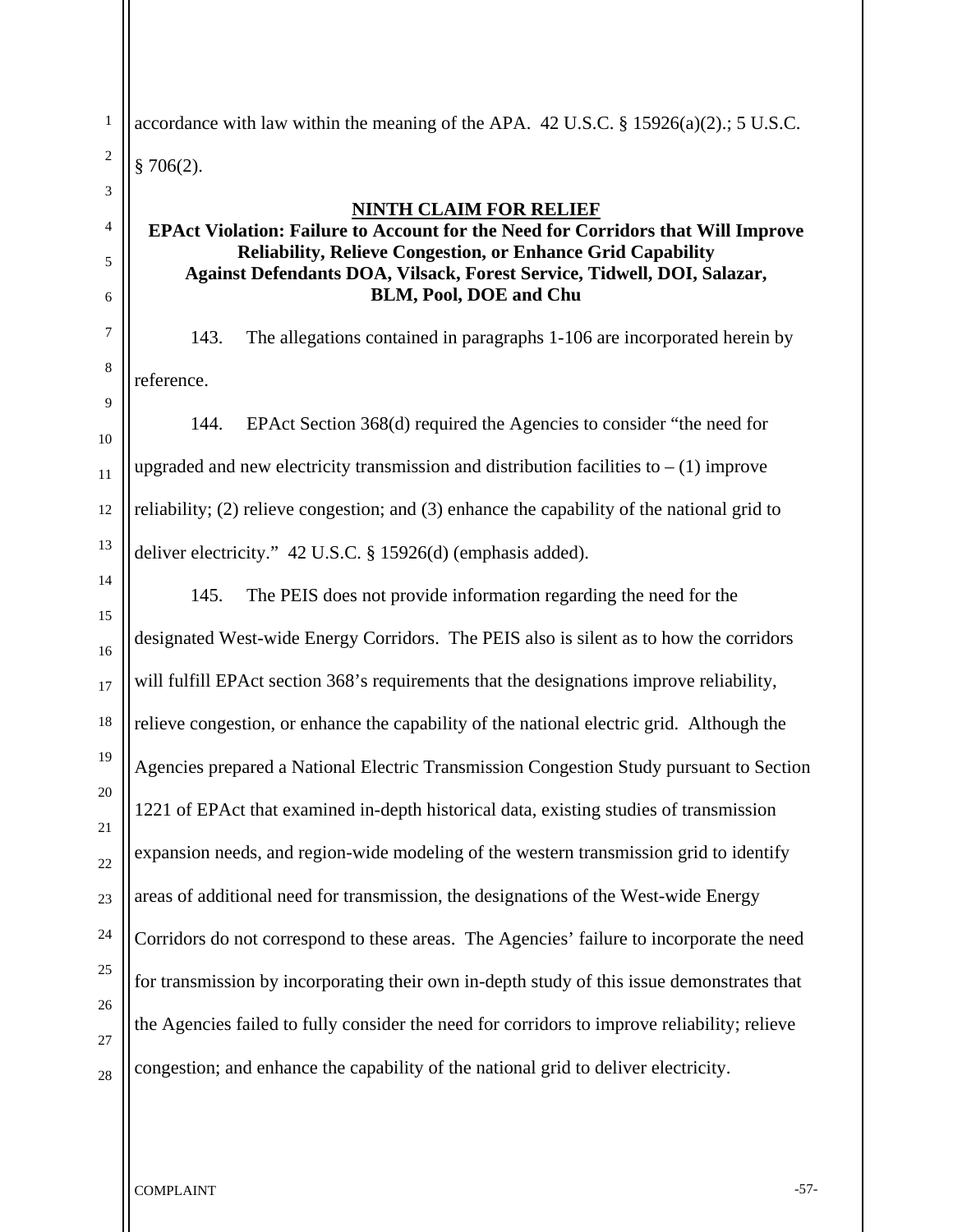| $\mathbf{1}$     | 146.<br>The Agencies' failure to provide any information as to the how the                    |        |  |  |  |  |
|------------------|-----------------------------------------------------------------------------------------------|--------|--|--|--|--|
| $\overline{c}$   | designated corridors will fulfill the requirements of Section 368, or to incorporate relevant |        |  |  |  |  |
| 3                | studies is a violation of the agencies' statutory duty to consider the need for upgraded and  |        |  |  |  |  |
| 4<br>5           | new electricity transmission and distribution facilities in order to meet the purposes of     |        |  |  |  |  |
| 6                | Section 368 and was arbitrary and capricious, an abuse of discretion, or otherwise not in     |        |  |  |  |  |
| $\boldsymbol{7}$ | accordance with law within the meaning of the APA. 42 U.S.C. § 15926(d); 5 U.S.C.             |        |  |  |  |  |
| 8                | \$706(2)(A).                                                                                  |        |  |  |  |  |
| 9                | <b>PRAYER FOR RELIEF</b>                                                                      |        |  |  |  |  |
| 10               |                                                                                               |        |  |  |  |  |
| 11               | WHEREFORE, plaintiffs respectfully request that the Court:                                    |        |  |  |  |  |
| 12               | Find and declare that defendants violated the NEPA, FLPMA, ESA, APA<br>A.                     |        |  |  |  |  |
| 13               | and EPAct as set forth above;                                                                 |        |  |  |  |  |
| 14               | <b>B.</b><br>Declare unlawful and set aside the WWEC PEIS and RODs approving the              |        |  |  |  |  |
| 15<br>16         | revised land management plans;                                                                |        |  |  |  |  |
| 17               | Award plaintiffs their costs of litigation, including reasonable attorneys'<br>C.             |        |  |  |  |  |
| 18               | fees and costs, pursuant to the Equal Access to Justice Act, 28 U.S.C. § 2412, and the        |        |  |  |  |  |
| 19               | ESA, 16 U.S.C. § 1540(g)(4);                                                                  |        |  |  |  |  |
| 20               | Retain jurisdiction of this action to ensure compliance with its decree; and<br>D.            |        |  |  |  |  |
| 21<br>22         | $\frac{1}{2}$                                                                                 |        |  |  |  |  |
| 23               | $\frac{1}{2}$                                                                                 |        |  |  |  |  |
| 24               | //                                                                                            |        |  |  |  |  |
| 25               | //                                                                                            |        |  |  |  |  |
| 26               |                                                                                               |        |  |  |  |  |
| 27               | //                                                                                            |        |  |  |  |  |
| 28               | //                                                                                            |        |  |  |  |  |
|                  |                                                                                               |        |  |  |  |  |
|                  |                                                                                               |        |  |  |  |  |
|                  | <b>COMPLAINT</b>                                                                              | $-58-$ |  |  |  |  |

 $\mathbf{I}$ 

Ш